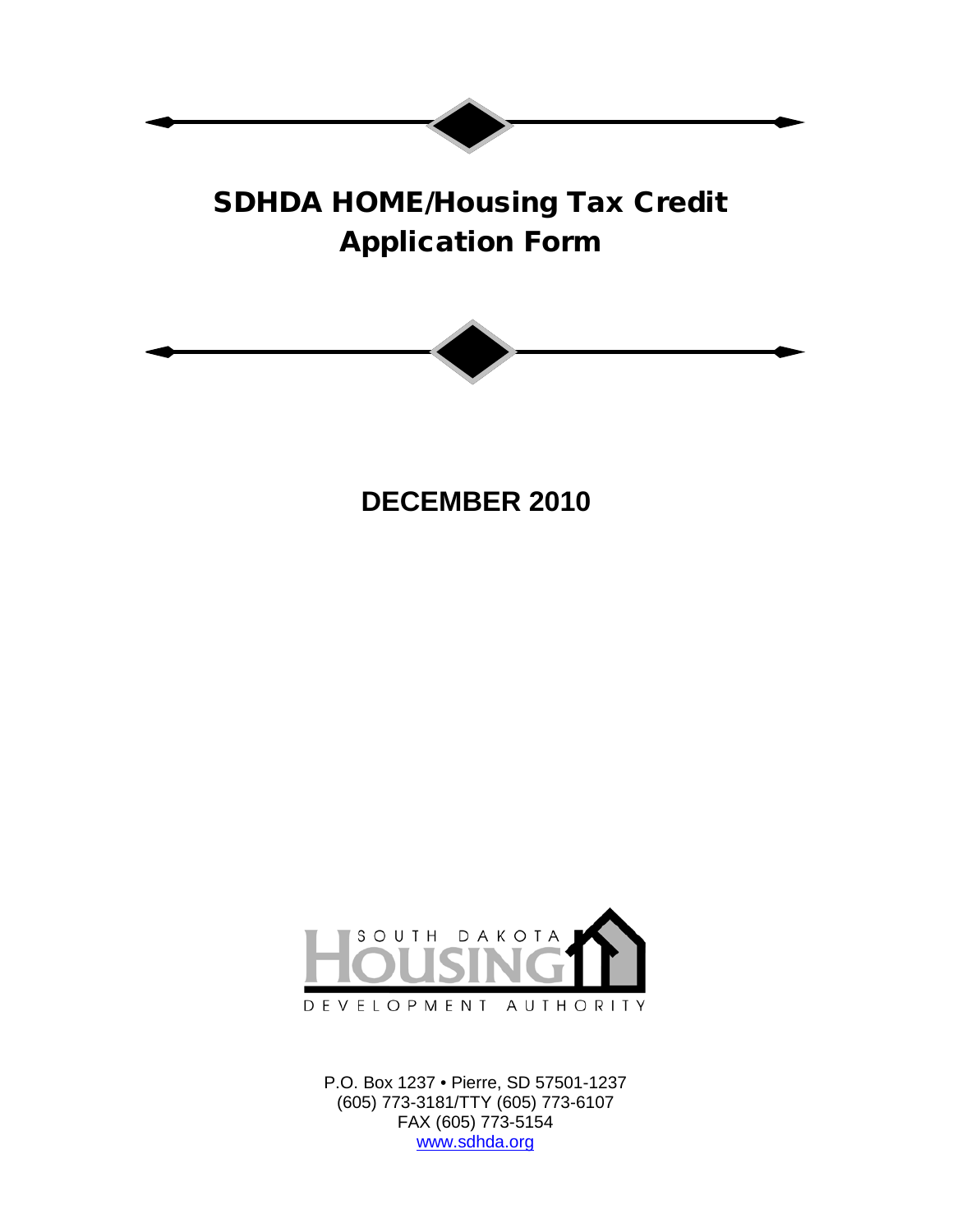## **SOUTH DAKOTA HOUSING DEVELOPMENT AUTHORITY 2011 HOME AND HOUSING TAX CREDIT APPLICATION**

# **TABLE OF CONTENTS**

|        |                                                             | Page           |
|--------|-------------------------------------------------------------|----------------|
| I.     | <b>General Project Information</b>                          | 1              |
| ΙΙ.    | Applicant and Owner Information                             | $\overline{2}$ |
| III.   | <b>Development Team</b>                                     | $\overline{4}$ |
| IV.    | Nonprofit Involvement                                       | 5              |
| V.     | <b>Project Characteristics</b>                              | 6              |
| VI.    | <b>Tenant Utility Information</b>                           | $\overline{7}$ |
| VII.   | Unit Distribution and Rents                                 | 8              |
| VIII.  | <b>Project Expenses</b>                                     | 9              |
| IX.    | Site Information                                            | 11             |
| Χ.     | Acquisition/Rehabilitation                                  | 12             |
| XI.    | <b>Project Financing</b>                                    | 14             |
| XII.   | <b>Subsidies</b>                                            | 16             |
| XIII.  | <b>Project Costs and Uses</b>                               | 17             |
| XIV.   | Determination of Tax Credit Amount                          | 21             |
| XV.    | Determining Qualified Basis on a Building by Building Basis | 22             |
| XVI.   | <b>Housing Tax Credit Syndication</b>                       | 22             |
| XVII.  | <b>Project Timetable</b>                                    | 24             |
| XVIII. | Notification of Local Official                              | 25             |
| XIX.   | <b>Application Fee</b>                                      | 25             |
| XX.    | <b>Applicant Certification</b>                              | 26             |

## **EXHIBITS**

- A. Development Team Experience
- B. Authorization For Release Of Information
- C. Project Rehabilitation Checklist
- D. Historical Requirements



Alternative formats of this document are available to persons with disabilities upon request.

For information regarding Section 504 Accessibility, contact the South Dakota Housing Development Authority 504 Coordinator, Steve Hughes, at 1-800-540-4241.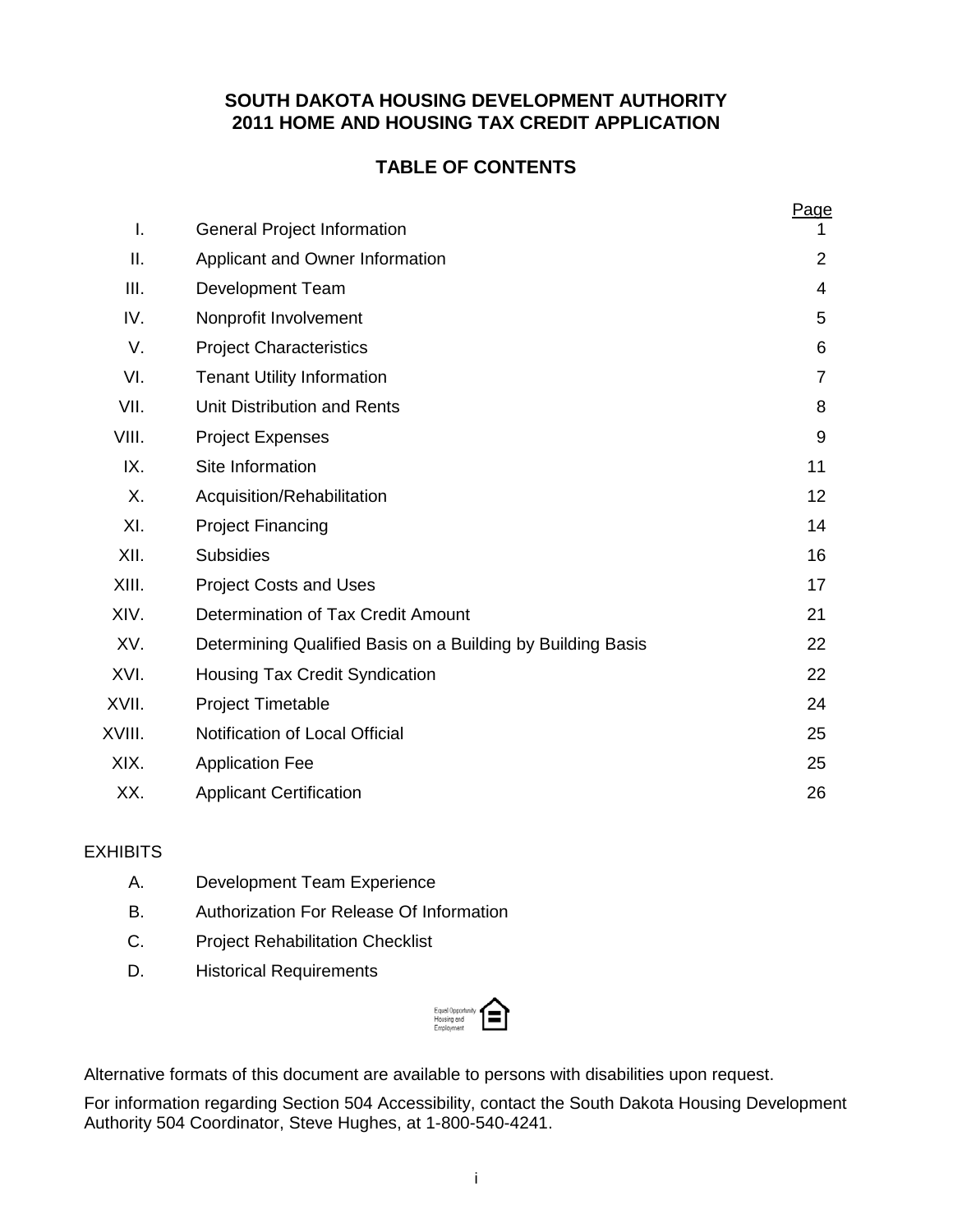## **SOUTH DAKOTA HOUSING DEVELOPMENT AUTHORITY (SDHDA) 2011 HOME AND HOUSING TAX CREDIT APPLICATION**

This application was created to be utilized with the HOME Program Allocation and/or the Housing Tax Credit Program Qualified Allocation (QAP) Plans. Unless otherwise specified, the applicant must complete **ALL** applicable parts of the application form **FULLY** and include **ALL** documents and supplementary materials required. All references made and the term "CFR" shall be deemed to mean, 24 Code of Federal Regulations, Subtitle A, Part 92. All code "Section" references are to, and the term "IRC" shall be deemed to mean, the Internal Revenue Code of 1986, as amended.

## **I. GENERAL PROJECT INFORMATION**

| А. |                                                                                                                                                                                                                                                                                                                                                                                                                                                                                                                                                                                                                                                                                                                                      |                                                           |                                                                                                 |
|----|--------------------------------------------------------------------------------------------------------------------------------------------------------------------------------------------------------------------------------------------------------------------------------------------------------------------------------------------------------------------------------------------------------------------------------------------------------------------------------------------------------------------------------------------------------------------------------------------------------------------------------------------------------------------------------------------------------------------------------------|-----------------------------------------------------------|-------------------------------------------------------------------------------------------------|
|    | Site Address(es): Note and the set of the set of the set of the set of the set of the set of the set of the set of the set of the set of the set of the set of the set of the set of the set of the set of the set of the set                                                                                                                                                                                                                                                                                                                                                                                                                                                                                                        |                                                           |                                                                                                 |
|    |                                                                                                                                                                                                                                                                                                                                                                                                                                                                                                                                                                                                                                                                                                                                      |                                                           |                                                                                                 |
|    | Application Date: Application Date:                                                                                                                                                                                                                                                                                                                                                                                                                                                                                                                                                                                                                                                                                                  |                                                           |                                                                                                 |
| В. | Amount of HOME Funds Requested \$                                                                                                                                                                                                                                                                                                                                                                                                                                                                                                                                                                                                                                                                                                    |                                                           |                                                                                                 |
|    | Requesting from CHDO Set-aside? ________ Yes _______ No                                                                                                                                                                                                                                                                                                                                                                                                                                                                                                                                                                                                                                                                              |                                                           |                                                                                                 |
|    | CHDO Capacity: ______ Owner ______ Developer ______ Sponsor                                                                                                                                                                                                                                                                                                                                                                                                                                                                                                                                                                                                                                                                          |                                                           |                                                                                                 |
|    | Type of HOME Application (check all that apply)                                                                                                                                                                                                                                                                                                                                                                                                                                                                                                                                                                                                                                                                                      |                                                           |                                                                                                 |
|    | <b>RENTAL PROGRAM:</b>                                                                                                                                                                                                                                                                                                                                                                                                                                                                                                                                                                                                                                                                                                               | HOMEOWNERSHIP PROGRAM:                                    |                                                                                                 |
|    | New Construction<br>Rehabilitation Only<br>Acquisition/Rehabilitation<br>Acquisition/Rehabilitation<br>Refinancing with Rehabilitation<br>Refinancing with Rehabilitation<br>Site Development<br>Acquisition/Conversion (Reconstruction and/or New Construction)<br>Note: Separate applications for the following programs: Homeowner Rehabilitation, Govenor's House<br>Pilot, and Security Deposit Assistance.                                                                                                                                                                                                                                                                                                                     | New Construction<br>__________ Acquisition/Rehabilitation |                                                                                                 |
| C. | The following questions relate to Housing Tax Credit projects only:                                                                                                                                                                                                                                                                                                                                                                                                                                                                                                                                                                                                                                                                  |                                                           |                                                                                                 |
|    | Annual Housing Tax Credits Requested \$_____________ (From Part XIV)                                                                                                                                                                                                                                                                                                                                                                                                                                                                                                                                                                                                                                                                 |                                                           |                                                                                                 |
|    | Requesting from Non-Profit Set-aside? ______ Yes _______ No                                                                                                                                                                                                                                                                                                                                                                                                                                                                                                                                                                                                                                                                          |                                                           |                                                                                                 |
|    | Project Type:                                                                                                                                                                                                                                                                                                                                                                                                                                                                                                                                                                                                                                                                                                                        | Rental _______ Tenant Ownership                           |                                                                                                 |
|    | Type of Credit Requested (check all that apply)<br>New Construction without Federal Subsidies<br>New Construction with Federal Subsidies<br>Rehabilitation without Federal Subsidies<br>Rehabilitation with Federal Subsidies<br>Rehabilitation without Federal Subsidies and Acquisition with units occupied or suitable for<br>occupancy on acquisition date.<br>Rehabilitation with Federal Subsidies and Acquisition with units occupied or suitable for<br>occupancy on acquisition date.<br>completion of the rehabilitation.<br>Rehabilitation with Federal Subsidies and Acquisition with units suitable for occupancy upon<br>completion of the rehabilitation.<br>Acquisition with 10-year rule waiver from Federal Agency |                                                           | Rehabilitation without Federal Subsidies and Acquisition with units suitable for occupancy upon |
| D. | Is this a USDA Rural Development (FmHA) project?                                                                                                                                                                                                                                                                                                                                                                                                                                                                                                                                                                                                                                                                                     | Yes                                                       | No                                                                                              |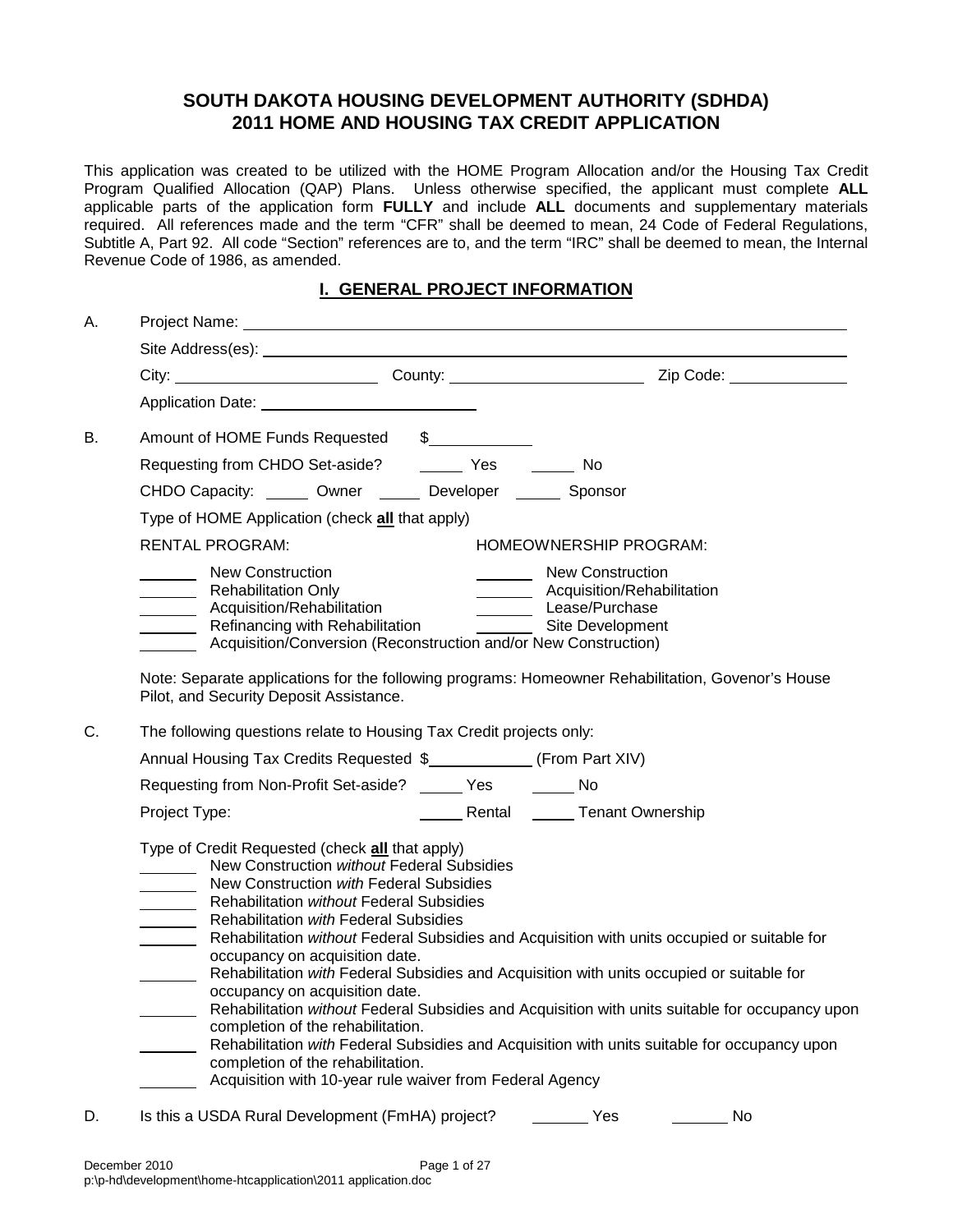- E. The following questions 1-5 relate to Housing Tax Credit projects only:
	- 1. Are HOME or USDA funding sources to be treated as "**Federal Funds**"? Yes No
	- 2. Minimum Low-income Threshold for Credit eligibility (check **one**)
		- 20% of the units serving households at 50% of the area median
			- 40% of the units serving households at 60% of the area median

**NOTE:** All units financed with tax credits must be at or lower than the above income threshold.

3. Low-income Compliance Period

**NOTE:** Each recipient of an allocation of credits must record an extended use agreement as required by the IRC governing the use of the development for low-income housing for at least 30 years. However, the IRC provides that, in certain circumstances, such extended use period may be terminated early.

To receive 80 points, this project will be subject to an extended use agreement in which the owner agrees to extend the affordability period for an additional \* years beyond the required 30-year period. (\*minimum of 10 years)

- 4. Total Low-income Targeting
- \_\_\_ This project will set aside a minimum of 20% of the total tax credit units for households not exceeding 50% of area median income and therefore is eligible for 40 points.
- This project will set aside a minimum of 10% of the total tax credit units for households not exceeding 40% of area median income and therefore is eligible for 50 points.
	- (In order to receive 90 points, the applicant must have a total of 30% of the units set aside.)

5. Regular Allocation (check one)

- All of the buildings (or)
- Some of the buildings in the project are expected to be placed in service this year. For these buildings the owner will, this year, request an allocation of tax credits for:
	- **New Construction** 
		- **Nehabilitation** 
			- Acquisition and rehabilitation

Carryover Allocation (check one)

- All of the buildings (or)
- Some of the buildings in the project are expected to be placed in service within two years after the end of this calendar year, but the owner will have more than 10% basis in the project before the end of this year or within 6 months of reservation of tax credits. For these buildings, the owner will, this year, request a carryforward allocation of tax credits pursuant to Section 42(h)(1)(E) for:
	- New Construction
	- Rehabilitation
	- Acquisition and rehabilitation A building acquired this year and "placed it in service" for the purpose of acquisition credit cannot receive the 8609 form until the rehab 8609 is issued for that building which will be completed, once the rehab work is "placed in service".

## **II. APPLICANT AND OWNER INFORMATION**

**The Owner must be either a legal entity (e.g. partnership, corporation etc.) or an individual who will be named on IRS Form 8609 for tax credit purposes or for whom the HOME funds will be committed. If the Owner is not known yet or to be formed, the applicant must be the Project Developer or Sponsor and the Ownership entity must be formed within the allotted time frame (120 days). (If the Owner is already in existence, it may also be the Applicant).**

A. **A.** Applicant is the current Owner and will retain ownership.

- Applicant is the proposed Ownership entity or Managing entity (i.e. General Partner).
- Applicant is the Project Developer and will be part of the final ownership entity.
- Applicant is the Project Developer or Sponsor and will not be part of the final ownership entity.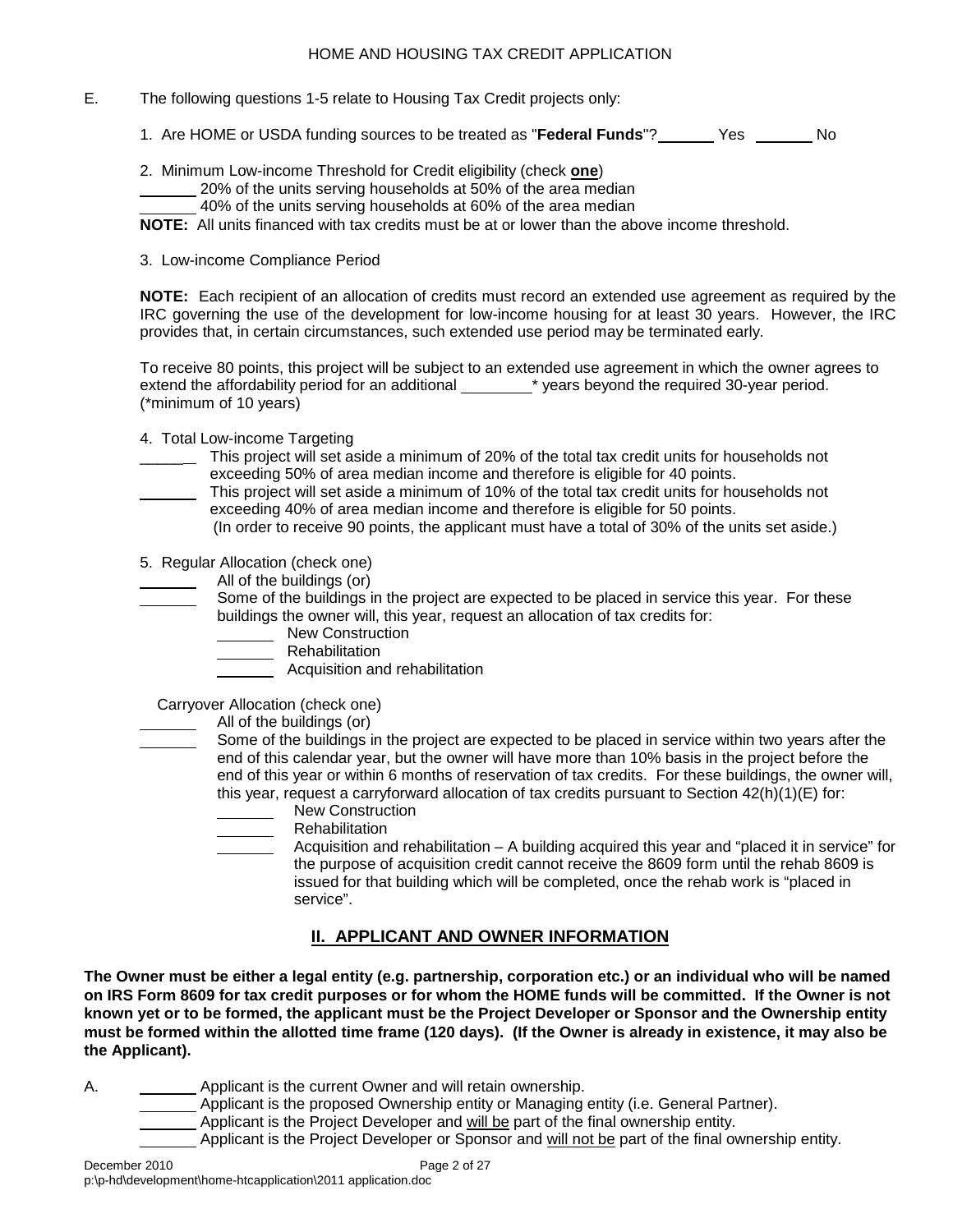|                                                                                                                                                                                                                                      |                                                                  | Date Obtained: 1997                                                                                               |
|--------------------------------------------------------------------------------------------------------------------------------------------------------------------------------------------------------------------------------------|------------------------------------------------------------------|-------------------------------------------------------------------------------------------------------------------|
|                                                                                                                                                                                                                                      |                                                                  |                                                                                                                   |
| City: City: City: City: City: City: City: City: City: City: Code: City: City: Code: City: City: City: City: City: City: City: City: City: City: City: City: City: City: City: City: City: City: City: City: City: City: City:        |                                                                  |                                                                                                                   |
|                                                                                                                                                                                                                                      |                                                                  |                                                                                                                   |
|                                                                                                                                                                                                                                      |                                                                  |                                                                                                                   |
|                                                                                                                                                                                                                                      |                                                                  |                                                                                                                   |
| Nonprofit Status of Applicant                                                                                                                                                                                                        |                                                                  |                                                                                                                   |
| $-$ 501(c)(3)                                                                                                                                                                                                                        |                                                                  | $\underline{\hspace{1cm}}$ 501(c)(4) $\underline{\hspace{1cm}}$ 501(a) Exemption                                  |
| Capacity of Applicant                                                                                                                                                                                                                | (specify)                                                        | Sponsor _______General Partner                                                                                    |
| If the Applicant is the Project Developer or Sponsor, who will not retain ownership, briefly describe the planned<br>process and timing for disposition of this project.                                                             |                                                                  |                                                                                                                   |
| <b>Contact Person During Application Process:</b>                                                                                                                                                                                    |                                                                  |                                                                                                                   |
|                                                                                                                                                                                                                                      |                                                                  |                                                                                                                   |
|                                                                                                                                                                                                                                      |                                                                  | Zip Code: ____________                                                                                            |
|                                                                                                                                                                                                                                      |                                                                  |                                                                                                                   |
|                                                                                                                                                                                                                                      |                                                                  |                                                                                                                   |
| E-Mail Address: Lawrence and Contract and Contract and Contract and Contract and Contract and Contract and Contract and Contract and Contract and Contract and Contract and Contract and Contract and Contract and Contract an       |                                                                  |                                                                                                                   |
|                                                                                                                                                                                                                                      |                                                                  |                                                                                                                   |
|                                                                                                                                                                                                                                      |                                                                  | Date Obtained:<br><u>Date Obtained:</u>                                                                           |
| Mailing Address: Mail and Mailing Address:                                                                                                                                                                                           |                                                                  |                                                                                                                   |
|                                                                                                                                                                                                                                      |                                                                  | Zip Code: 2000                                                                                                    |
|                                                                                                                                                                                                                                      |                                                                  |                                                                                                                   |
|                                                                                                                                                                                                                                      |                                                                  |                                                                                                                   |
| E-Mail Address: <u>contract and a series of the series of the series of the series of the series of the series of the series of the series of the series of the series of the series of the series of the series of the series o</u> |                                                                  |                                                                                                                   |
| Type of Owner<br>General Partnership*<br>Limited Partnership*<br>__ Limited Liability Co*<br>__ Corporation*<br>Individual<br>Non-Profit Corporation**<br><b>Local Government</b>                                                    | regarding legal status<br>** Required materials: See Section IV. | * Required materials: Articles of incorporation, by-laws,<br>partnership agreement and other relevant information |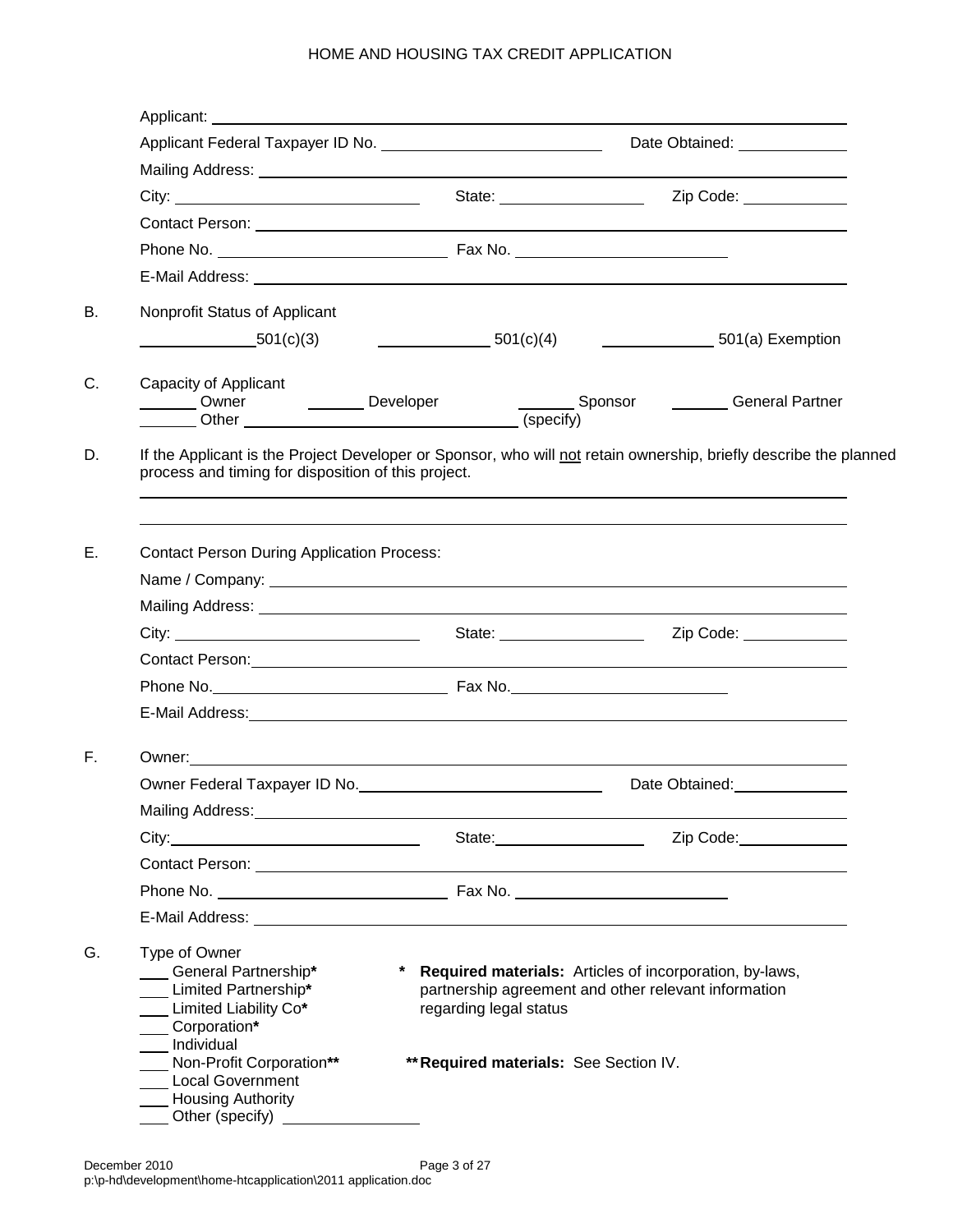| Principals' Resume Attached?<br>Principals' Financials Attached?                                                                                                                                      | $\overline{\phantom{a}}$ YES<br>NO<br><b>THE YES</b><br><b>NO</b> |                                      |
|-------------------------------------------------------------------------------------------------------------------------------------------------------------------------------------------------------|-------------------------------------------------------------------|--------------------------------------|
| <b>Legal Status of Owner</b>                                                                                                                                                                          |                                                                   |                                      |
| Incorporated                                                                                                                                                                                          | Registered                                                        | <b>Chartered</b>                     |
| Non-profit Status of Owner                                                                                                                                                                            |                                                                   |                                      |
| 501(c)(3)                                                                                                                                                                                             | 501(c)(4)                                                         | 501(a) Exemption                     |
| Have you or other principals previously received HOME and/or tax credits in South Dakota? if yes please list<br>the project below, please attach additional sheets if necessary. No ______ Yes ______ |                                                                   |                                      |
| Project<br>Name and Location                                                                                                                                                                          | List of Principal(s)<br><b>Ownership Entity</b>                   | Year and Type of Funding<br>Received |
|                                                                                                                                                                                                       | <u> 1989 - Johann Stoff, Amerikaansk politiker († 1908)</u>       |                                      |
| In other states? No ________ Yes ________ (Complete Exhibit B)                                                                                                                                        |                                                                   |                                      |
|                                                                                                                                                                                                       | <b>III. DEVELOPMENT TEAM</b>                                      |                                      |
| Detailed information (address, phone, contact person, qualifications) for each of the development team is to<br>be included in Exhibit A.<br>Name of General Partner: _                               |                                                                   |                                      |
|                                                                                                                                                                                                       |                                                                   |                                      |
|                                                                                                                                                                                                       |                                                                   |                                      |
|                                                                                                                                                                                                       |                                                                   |                                      |
|                                                                                                                                                                                                       |                                                                   |                                      |
|                                                                                                                                                                                                       |                                                                   |                                      |
|                                                                                                                                                                                                       |                                                                   |                                      |
|                                                                                                                                                                                                       |                                                                   |                                      |
|                                                                                                                                                                                                       |                                                                   |                                      |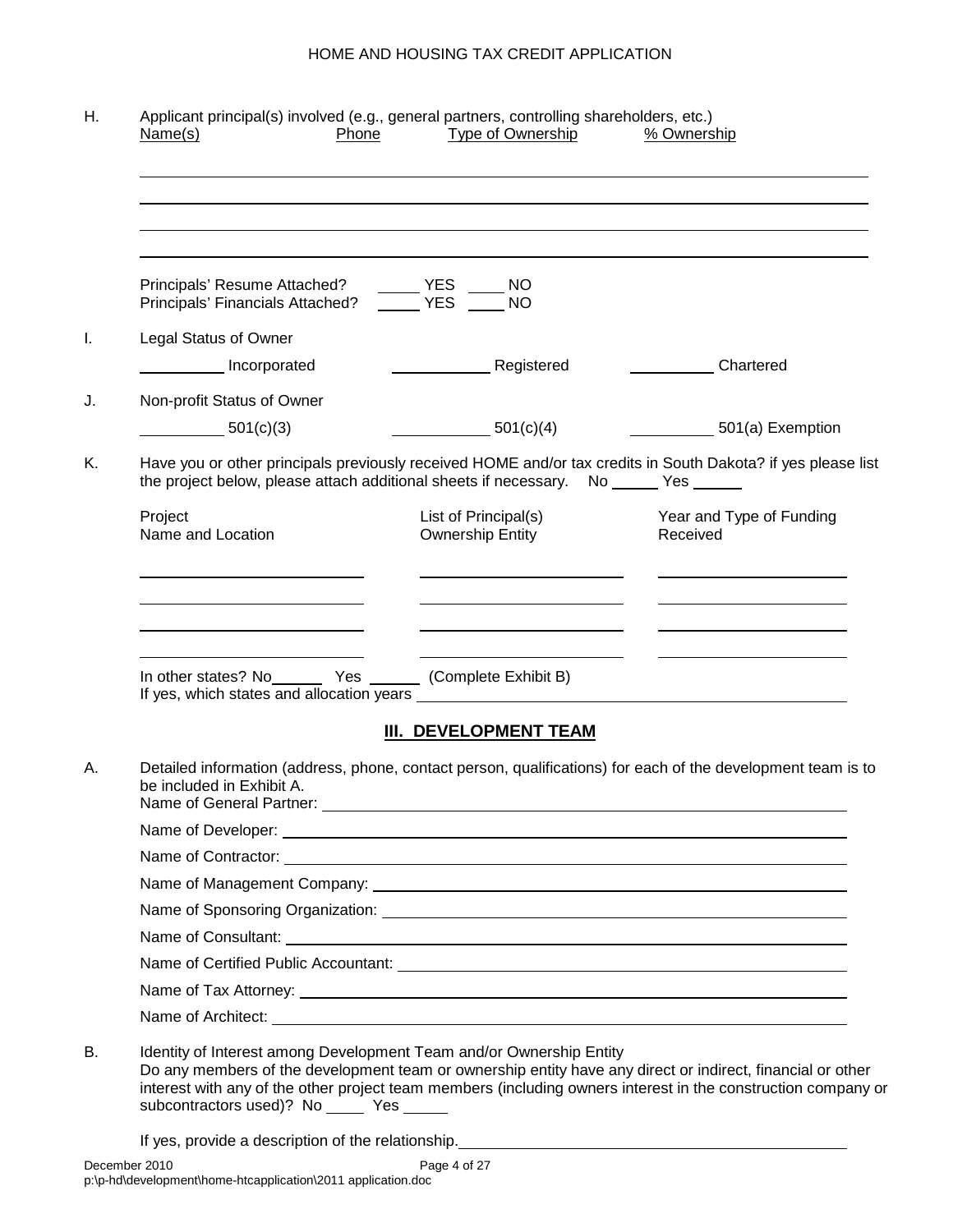## **IV. NONPROFIT INVOLVEMENT**

MUST COMPLETE IN ORDER TO COMPETE FOR FUNDS FROM THE COMMUNITY HOUSING DEVELOPMENT ORGANIZATION (CHDO) SET-ASIDE FOR HOME FUNDS AND/OR THE NONPROFIT POOL FOR HOUSING TAX CREDITS.

Articles of incorporation and IRS documentation of status must be submitted prior to allocation request (or at such earlier date as SDHDA may require). To qualify for the CHDO pool or the nonprofit pool, an organization described in IRC Section 501(A) and exempt from taxation under IRC Section 501(c) (3) or (4), whose purposes include the fostering of low-income housing:

- 1. Must "materially participate" in the development and operation of the project throughout the compliance period;
- 2. Must not be affiliated or controlled by a for-profit organization; and
- 3. Refer to Exhibit 5 of the HOME Program Allocation Plan for additional CHDO requirements.

This will require a case-by-case assessment of each CHDO and its involvement in the proposed project. To qualify for the CHDO Set-Aside, the CHDOs involvement shall satisfy all of the requirements specified above.

In addition, for Housing Tax Credits the nonprofit must:

- 1. Must own at least 10% of all general partnership interests in the project (a 10% interest in both the income and profit allocated to all the general partners and in all items of cashflow distributed to general partners) and receive at least 10% of all fees paid or to be paid to general partners;
- 2. Must not have been formed for the principle purpose of competition in the nonprofit pool.

This will require a case-by-case assessment of each nonprofit and its involvement in the proposed.

A. Nonprofit Involvement

IF THERE IS NO NONPROFIT INVOLVEMENT IN THIS PROJECT, PLEASE INDICATE BY CHECKING HERE AND GO TO PART V.

- B. IF THERE IS NONPROFIT INVOLVEMENT, YOU MUST COMPLETE THE NONPROFIT QUESTIONNAIRE.
- C. Identity of Nonprofit

The nonprofit organization involved in this project is:

- the Owner
	- the Applicant (if different from Owner)
	- **Other**

D. Contact Person:

| City:                                                                                                                                                                                                                          | State: _________________           | Zip Code: __________   |
|--------------------------------------------------------------------------------------------------------------------------------------------------------------------------------------------------------------------------------|------------------------------------|------------------------|
| Phone No.                                                                                                                                                                                                                      | Fax No. <u>___________________</u> |                        |
| E-Mail Address: Universe Present and Present and Present and Present and Present and Present and Present and P                                                                                                                 |                                    |                        |
| CHDO Federal Taxpayer ID Number: The Second Second Seconds of the Second Seconds Seconds Seconds Seconds Seconds Seconds Seconds Seconds Seconds Seconds Seconds Seconds Seconds Seconds Seconds Seconds Seconds Seconds Secon |                                    | (HOME applicants only) |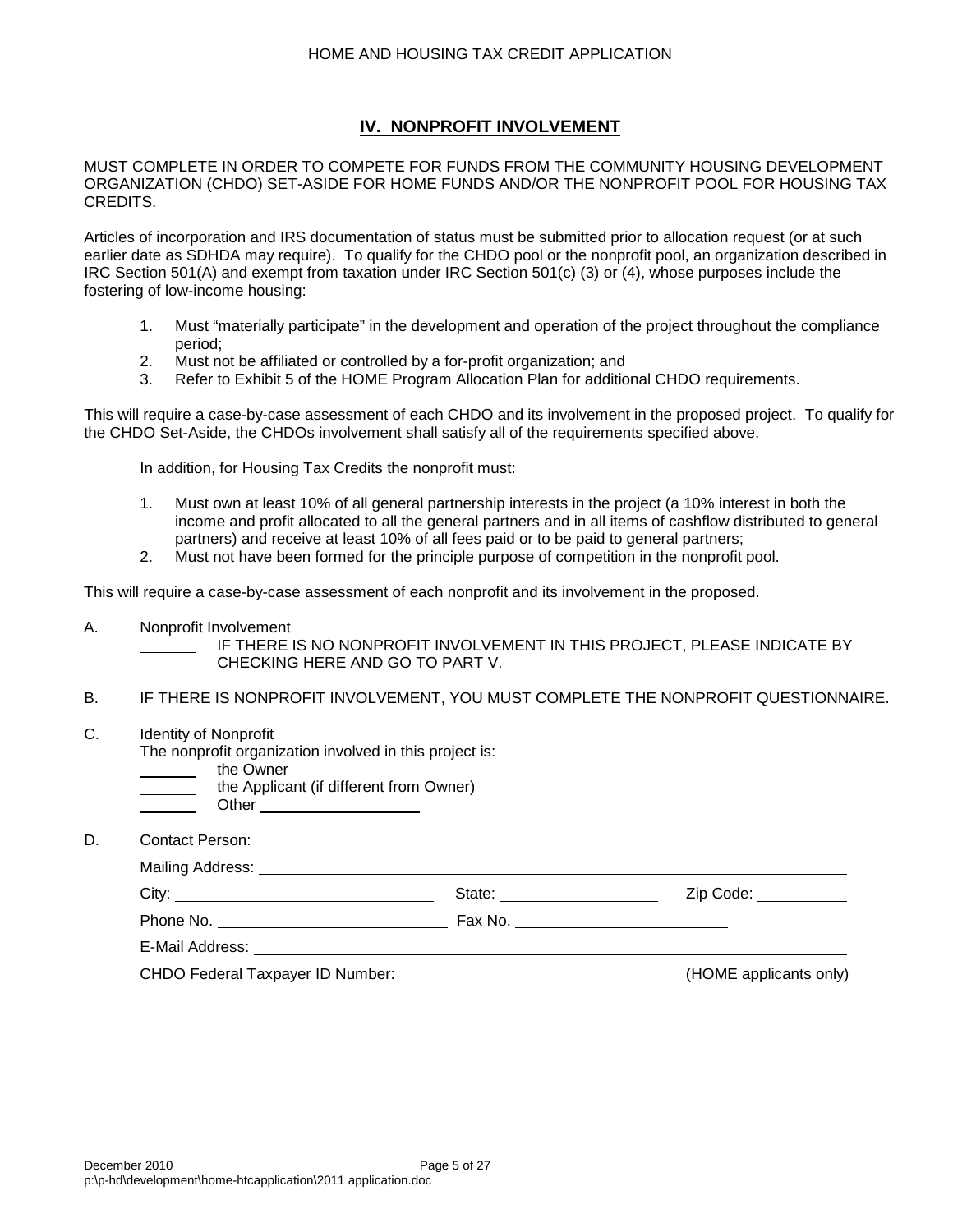## **V. PROJECT CHARACTERISTICS**

A. Qualification as Affordable Housing and Income Targeting

**NOTE:** In order to qualify for HOME funds and/or Housing Tax Credits, a rental project must meet the minimum qualifications as affordable housing (rents) and maintain the required income targeting (income). Please refer to the corresponding allocation plans for the rent and income requirements.

#### B. Extended Use Restriction

**NOTE:** Each recipient will be required to agree in writing to extended use prior to the commitment of HOME funds. A Declaration of Land Use and Restrictive Covenants, incorporating the extended use requirement will be executed and recorded at loan closing.

This rental project will be subject to extended use in which the owner's right to termination of the affordability requirements 24 CFR 92.252(e) is waived for \_\_\_\_\_ additional years after the mandatory compliance period.

C. Total Size of Site / Land

|    | (Exact area of site in square feet) ____________(Exact area of site in acreage)_________                                                                                                                                                                                            |
|----|-------------------------------------------------------------------------------------------------------------------------------------------------------------------------------------------------------------------------------------------------------------------------------------|
|    | 1. Total number of units in the project.                                                                                                                                                                                                                                            |
|    | 2. Number of low-income units in the project.                                                                                                                                                                                                                                       |
|    | Number of units designated for HOME                                                                                                                                                                                                                                                 |
|    | 0 Bdr 1 Bdr 2 Bdr 3 Bdr 4 Bdr 1                                                                                                                                                                                                                                                     |
|    | Number of units designated for Housing Tax Credit                                                                                                                                                                                                                                   |
|    | 0 Bdr _____ 1 Bdr _____ 2 Bdr _____ 3 Bdr ____ 4 Bdr _____                                                                                                                                                                                                                          |
|    | Number of units designated for Project-Based Rental Assistance (Provide copy of Contract)                                                                                                                                                                                           |
|    | 0 Bdr _____ 1 Bdr _____ 2 Bdr _____ 3 Bdr ____ 4 Bdr _____                                                                                                                                                                                                                          |
|    | Project-Based Rental Assistance Source: Network and the control of the control of the control of the control of                                                                                                                                                                     |
|    | 3. Percentage of units designated as low-income.                                                                                                                                                                                                                                    |
|    | 4. Total number of buildings in the project.                                                                                                                                                                                                                                        |
|    | 5. Total square footage of buildings in the project (including common areas).                                                                                                                                                                                                       |
|    | 6. Total square footage of buildings designated for low-income tenants in the project.                                                                                                                                                                                              |
|    | 7. Total square footage of residential living area (excluding common areas).                                                                                                                                                                                                        |
|    | 8. Percentage of floor space designated for low-income units.                                                                                                                                                                                                                       |
|    | __________ 9. No. of Section 504 accesssible units for the mobility impaired _______ and sensory impaired __                                                                                                                                                                        |
|    | 10. No. of adaptive reuse low-income units.*                                                                                                                                                                                                                                        |
|    | 11. No. of uninhabitable low-income units.*                                                                                                                                                                                                                                         |
|    | 12. No. of other rehab low-income units.                                                                                                                                                                                                                                            |
|    | 13. No. of employee-occupied or owner-occupied units.                                                                                                                                                                                                                               |
|    | 14. No. of Parking Spaces (Including Garages); No. of Garages                                                                                                                                                                                                                       |
|    | *Explanation of previous use is attached.                                                                                                                                                                                                                                           |
|    | Project Type                                                                                                                                                                                                                                                                        |
| D. | <b>Multifamily Housing</b><br>Single Family<br>Housing for Older Persons (55 or Older)<br><b>Congregate Care Facility</b><br>Housing for Older Persons (62 or Older)<br><b>Assisted Living Facility</b><br><u>and the community of the community</u><br><b>Transitional Housing</b> |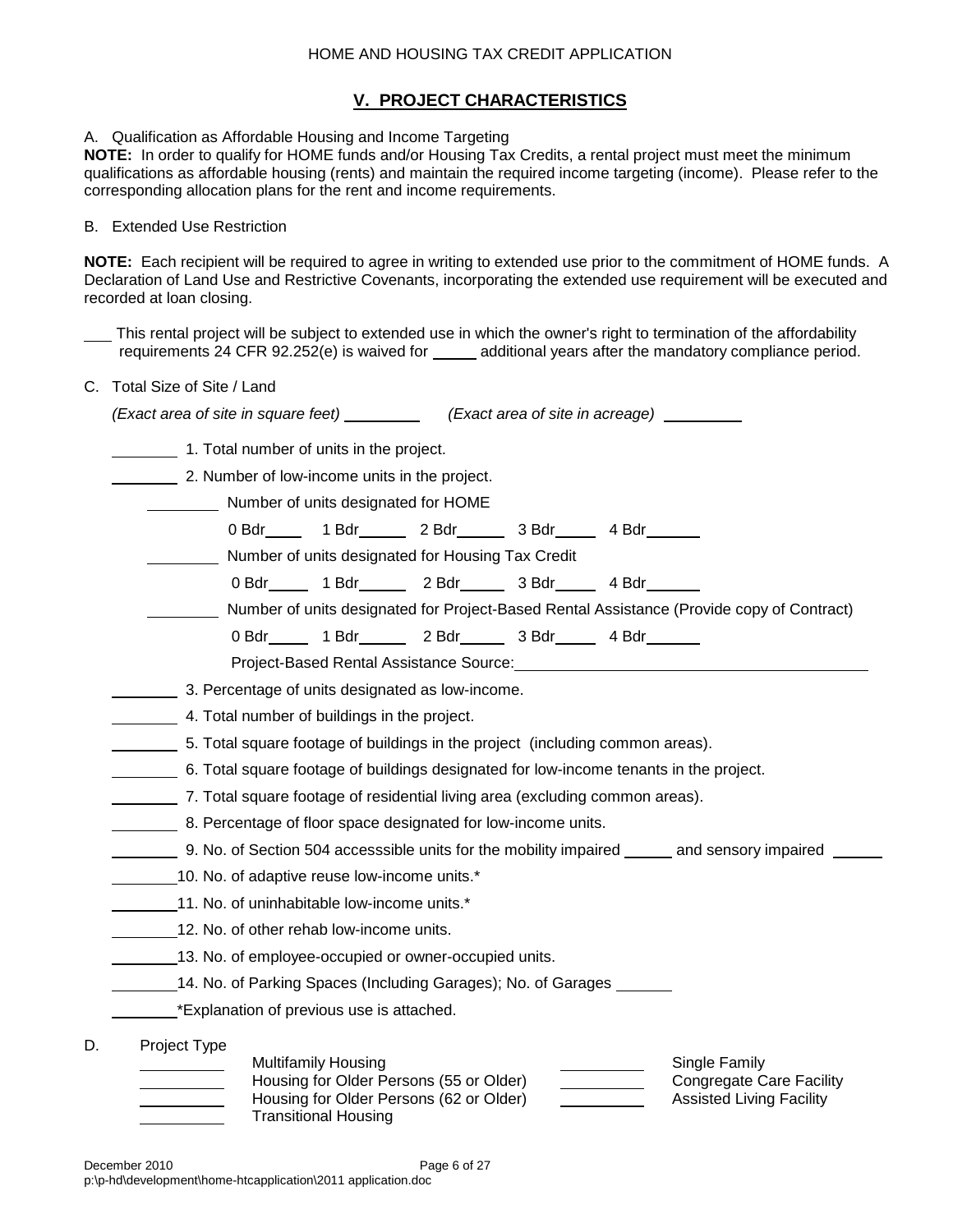| Ε. | <b>Type of Units</b><br>Detached                                                      | Apartments _________ Townhomes<br><b>SRO</b>                                                                                                                                                                                                                                                                                       | $\mathcal{L}_{\text{max}}$ and $\mathcal{L}_{\text{max}}$ | Semi-Detached<br>Manufactured ________ Other                                                                            |                                                   |                                                                                                                  |  |  |  |
|----|---------------------------------------------------------------------------------------|------------------------------------------------------------------------------------------------------------------------------------------------------------------------------------------------------------------------------------------------------------------------------------------------------------------------------------|-----------------------------------------------------------|-------------------------------------------------------------------------------------------------------------------------|---------------------------------------------------|------------------------------------------------------------------------------------------------------------------|--|--|--|
| F. |                                                                                       | Number of Floors in the Tallest Building ________ Elevator Construction? _________ Yes _______ No                                                                                                                                                                                                                                  |                                                           |                                                                                                                         |                                                   |                                                                                                                  |  |  |  |
| G. | Families with Children<br><b>Lackson</b> Housing for Older Persons<br><b>Momeless</b> | Targeting of Units (Indicate type and % of units)<br>Frail Elderly (Assisted Living or Congregate Facility)                                                                                                                                                                                                                        |                                                           | _____ Persons with physical disabilities<br>Persons with mental disabilities<br>Persons with developmental disabilities |                                                   |                                                                                                                  |  |  |  |
| Η. | If Yes, are they included in the rent?                                                | Will support services be provided to the tenants?<br>applicable. Letter must be submitted to receive points.                                                                                                                                                                                                                       |                                                           | $\frac{1}{\sqrt{1-\frac{1}{2}}}\text{Yes}$<br><sup>-</sup> Yes                                                          | $\frac{1}{\sqrt{1-\frac{1}{2}}}\text{No}$<br>a No | Provide a description of the service(s) or special accommodations and letter of intent from service agencies, if |  |  |  |
| I. |                                                                                       | Project Amenities (provide in narrative description)                                                                                                                                                                                                                                                                               |                                                           |                                                                                                                         |                                                   |                                                                                                                  |  |  |  |
|    |                                                                                       |                                                                                                                                                                                                                                                                                                                                    |                                                           |                                                                                                                         |                                                   |                                                                                                                  |  |  |  |
|    |                                                                                       |                                                                                                                                                                                                                                                                                                                                    |                                                           |                                                                                                                         |                                                   |                                                                                                                  |  |  |  |
|    |                                                                                       | On-Site Amenities (including recreational amenities): ___________________________                                                                                                                                                                                                                                                  |                                                           |                                                                                                                         |                                                   |                                                                                                                  |  |  |  |
|    | differences? Yes _____ No ______                                                      | Are market rate units' amenities substantially equivalent to those of the low-income units? If no, explain                                                                                                                                                                                                                         |                                                           |                                                                                                                         |                                                   |                                                                                                                  |  |  |  |
| J. |                                                                                       | As applicable, check the following community services in close proximity to the project. Close proximity<br>defined as within 6 city blocks, unless there is a public transportation system available to tenants within one<br>block of the project providing access to these services (Provide map marking location of services). |                                                           |                                                                                                                         |                                                   |                                                                                                                  |  |  |  |
|    |                                                                                       | Grocery/Retail _____ Hospital/Medical Clinics _____ Schools/Senior Center (as applicable)                                                                                                                                                                                                                                          |                                                           |                                                                                                                         |                                                   |                                                                                                                  |  |  |  |
|    | <b>Special Service Offices</b>                                                        |                                                                                                                                                                                                                                                                                                                                    |                                                           |                                                                                                                         |                                                   |                                                                                                                  |  |  |  |
|    |                                                                                       | VI. TENANT PAID UTILITY ALLOWANCE INFORMATION                                                                                                                                                                                                                                                                                      |                                                           |                                                                                                                         |                                                   |                                                                                                                  |  |  |  |
| А. | Owner (O) and fill in bedroom size:                                                   | Indicate which of the following type (electric, gas, etc.) and costs (if any) paid by the Tenant (T) or                                                                                                                                                                                                                            |                                                           |                                                                                                                         |                                                   |                                                                                                                  |  |  |  |
|    |                                                                                       | <b>Type</b>                                                                                                                                                                                                                                                                                                                        | Paid By                                                   | Bedroom                                                                                                                 | Bedroom                                           | Bedroom                                                                                                          |  |  |  |
|    | Heating                                                                               |                                                                                                                                                                                                                                                                                                                                    |                                                           |                                                                                                                         |                                                   |                                                                                                                  |  |  |  |
|    | Air Conditioning                                                                      |                                                                                                                                                                                                                                                                                                                                    |                                                           |                                                                                                                         |                                                   |                                                                                                                  |  |  |  |
|    | Cooking                                                                               |                                                                                                                                                                                                                                                                                                                                    |                                                           |                                                                                                                         |                                                   |                                                                                                                  |  |  |  |
|    | Lighting                                                                              |                                                                                                                                                                                                                                                                                                                                    |                                                           |                                                                                                                         |                                                   |                                                                                                                  |  |  |  |
|    | Hot Water                                                                             |                                                                                                                                                                                                                                                                                                                                    |                                                           |                                                                                                                         |                                                   |                                                                                                                  |  |  |  |
|    | Water/Sewer                                                                           |                                                                                                                                                                                                                                                                                                                                    |                                                           |                                                                                                                         |                                                   |                                                                                                                  |  |  |  |
|    | Trash                                                                                 |                                                                                                                                                                                                                                                                                                                                    |                                                           |                                                                                                                         |                                                   |                                                                                                                  |  |  |  |
|    | Other                                                                                 |                                                                                                                                                                                                                                                                                                                                    |                                                           |                                                                                                                         |                                                   |                                                                                                                  |  |  |  |
|    | <b>Total Cost</b>                                                                     |                                                                                                                                                                                                                                                                                                                                    |                                                           |                                                                                                                         |                                                   |                                                                                                                  |  |  |  |
|    |                                                                                       | Source of Utility Allowance: Management of the County of The County of The County of The County of The County of The County of The County of The County of The County of The County of The County of The County of The County                                                                                                      |                                                           |                                                                                                                         |                                                   | Effective Date: Management                                                                                       |  |  |  |
|    | This source is a: PHA                                                                 |                                                                                                                                                                                                                                                                                                                                    | Utility Company_______                                    | <b>HUD</b>                                                                                                              | <b>USDA</b>                                       |                                                                                                                  |  |  |  |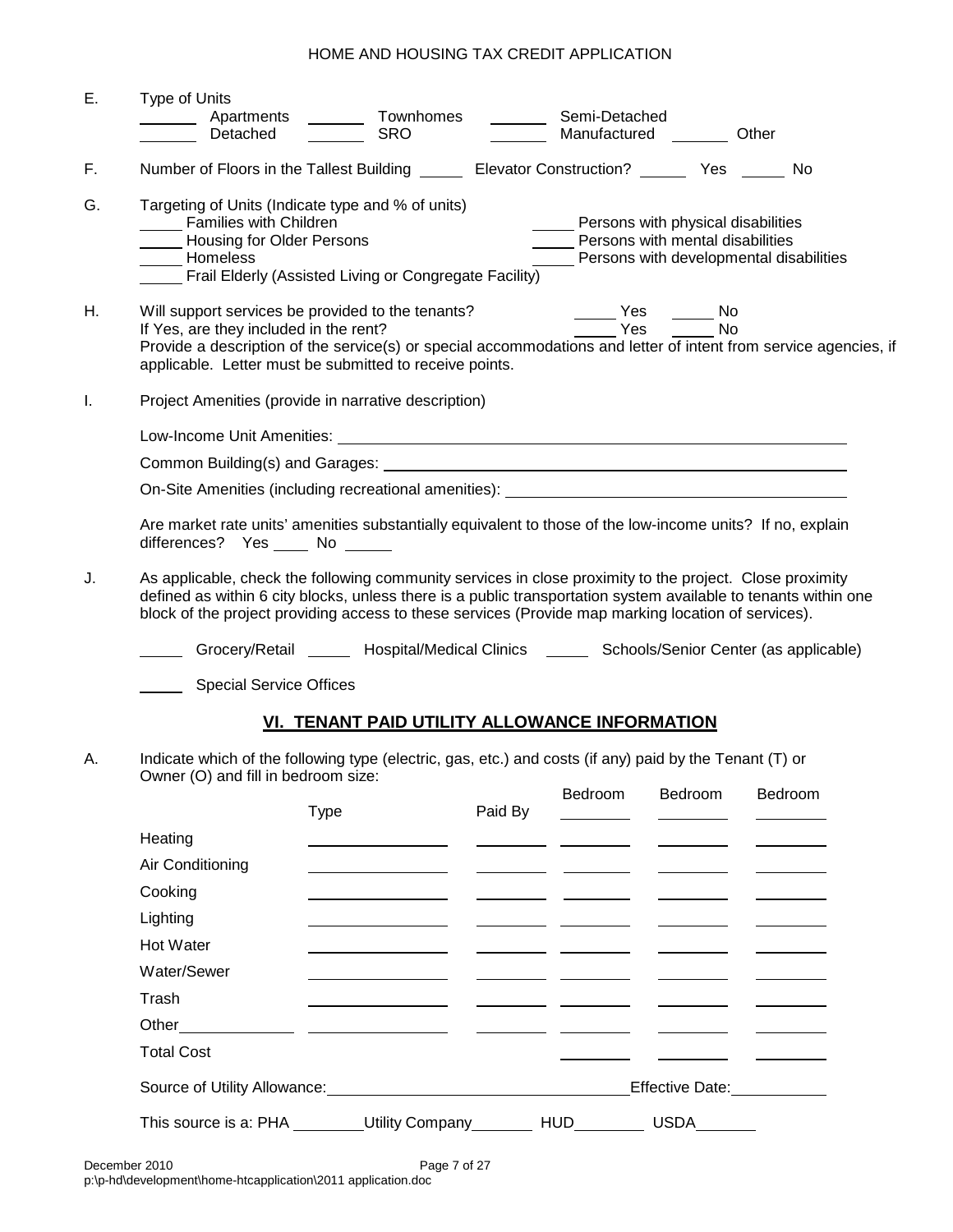## **VII. UNIT DISTRIBUTION AND RENTS**

For a low-income unit, the combination of tenant-paid monthly rent and utilities or utility allowance may not exceed the maximum allowable rents under the federal tax credit statute and/or the HOME Investment Partnerships Program. **List employee unit(s) separately and show** *manager* **in the rent column.**

**Restricted Units: Designate as HTC (TC) or HOME (H) in the Tenant % of Area Median Income (AMI) Column (ie TC – 50%/FMR, TC – 60%, etc.). NOTE: For HTC Projects, the Maximum rents for 20% of the HTC units must be the lesser of Fair Market Rent (FMR), the actual market rent for the area, or the HTC rent.** 

| Bdrm.<br><b>Size</b> | No. of<br>Units (A) | Sq. Ft.<br>Per Unit (B) | Total Sq. Ft.<br>Per Unit<br>$= (A)^*(B)$ | Gross<br>Monthly<br>Rent Per<br>Unit $(C)$ | Tenant<br>Paid<br>Utility (D) | Net<br>Monthly<br>Rent Per<br>Unit $(E)$<br>$= (C)-(D)$ | <b>Total Net</b><br>Monthly<br>Rent<br>$= (A)^*(E)$ | Tenant % of<br>AMI AND<br>Note if FMR<br>(ie TC-50%/FMR) |
|----------------------|---------------------|-------------------------|-------------------------------------------|--------------------------------------------|-------------------------------|---------------------------------------------------------|-----------------------------------------------------|----------------------------------------------------------|
|                      |                     |                         |                                           |                                            |                               |                                                         |                                                     |                                                          |
|                      |                     |                         |                                           |                                            |                               |                                                         |                                                     |                                                          |
|                      |                     |                         |                                           |                                            |                               |                                                         |                                                     |                                                          |
|                      |                     |                         |                                           |                                            |                               |                                                         |                                                     |                                                          |
|                      |                     |                         |                                           |                                            |                               |                                                         |                                                     |                                                          |
|                      |                     |                         |                                           |                                            |                               |                                                         |                                                     |                                                          |
|                      |                     |                         |                                           |                                            |                               |                                                         |                                                     |                                                          |
|                      |                     |                         |                                           |                                            |                               |                                                         |                                                     |                                                          |
|                      |                     |                         |                                           |                                            |                               |                                                         |                                                     |                                                          |
|                      |                     |                         |                                           |                                            |                               |                                                         |                                                     |                                                          |
|                      |                     |                         |                                           |                                            |                               |                                                         |                                                     |                                                          |
| <b>Totals</b>        |                     | <b>XXXXXXX</b>          |                                           | <b>XXXXXX</b>                              | <b>XXXXXX</b>                 | <b>XXXXXXX</b>                                          |                                                     | XXXXXXXXX                                                |

### **Employee Units**

| Bdrm.<br>Size | No. of<br>Units (A) | Sq. Ft.<br>Per Unit (B) | Total Sq. Ft.<br>Per Unit<br>$= (A)^*(B)$ | Gross<br>Monthly<br><b>Rent Per</b><br>Unit $(C)$ | Tenant<br>Paid<br>Utility (D) | <b>Net</b><br>Monthly<br><b>Rent Per</b><br>Unit $(E)$<br>$= (C)-(D)$ | <b>Total Net</b><br>Monthly<br>Rent<br>$= (A)^*(E)$ |
|---------------|---------------------|-------------------------|-------------------------------------------|---------------------------------------------------|-------------------------------|-----------------------------------------------------------------------|-----------------------------------------------------|
|               |                     |                         |                                           |                                                   |                               |                                                                       |                                                     |
|               |                     |                         |                                           |                                                   |                               |                                                                       |                                                     |
| Totals        |                     | <b>XXXXXXX</b>          |                                           | <b>XXXXXX</b>                                     | <b>XXXXXX</b>                 | <b>XXXXXXX</b>                                                        |                                                     |

### **Non-Restricted Units (Market Units)**

| Bdrm.<br>Size | No. of<br>Units (A) | Sq. Ft.<br>Per Unit (B) | Total Sq. Ft.<br>Per Unit<br>$= (A)^*(B)$ | Gross<br>Monthly<br><b>Rent Per</b><br>Unit $(C)$ | Tenant<br>Paid<br>Utility (D) | <b>Net</b><br>Monthly<br>Rent Per<br>Unit $(E)$<br>$= (C)-(D)$ | <b>Total Net</b><br>Monthly<br>Rent<br>$= (A)^*(E)$ |
|---------------|---------------------|-------------------------|-------------------------------------------|---------------------------------------------------|-------------------------------|----------------------------------------------------------------|-----------------------------------------------------|
|               |                     |                         |                                           |                                                   |                               |                                                                |                                                     |
|               |                     |                         |                                           |                                                   |                               |                                                                |                                                     |
|               |                     |                         |                                           |                                                   |                               |                                                                |                                                     |
|               |                     |                         |                                           |                                                   |                               |                                                                |                                                     |
|               |                     |                         |                                           |                                                   |                               |                                                                |                                                     |
|               |                     |                         |                                           |                                                   |                               |                                                                |                                                     |
| <b>Totals</b> |                     | <b>XXXXXXX</b>          |                                           | <b>XXXXXX</b>                                     | <b>XXXXXX</b>                 | XXXXXXX                                                        |                                                     |

#### A. PROJECT INCOME

TOTAL NET MONTHLY TENANT PAID RENT FOR ALL UNITS \$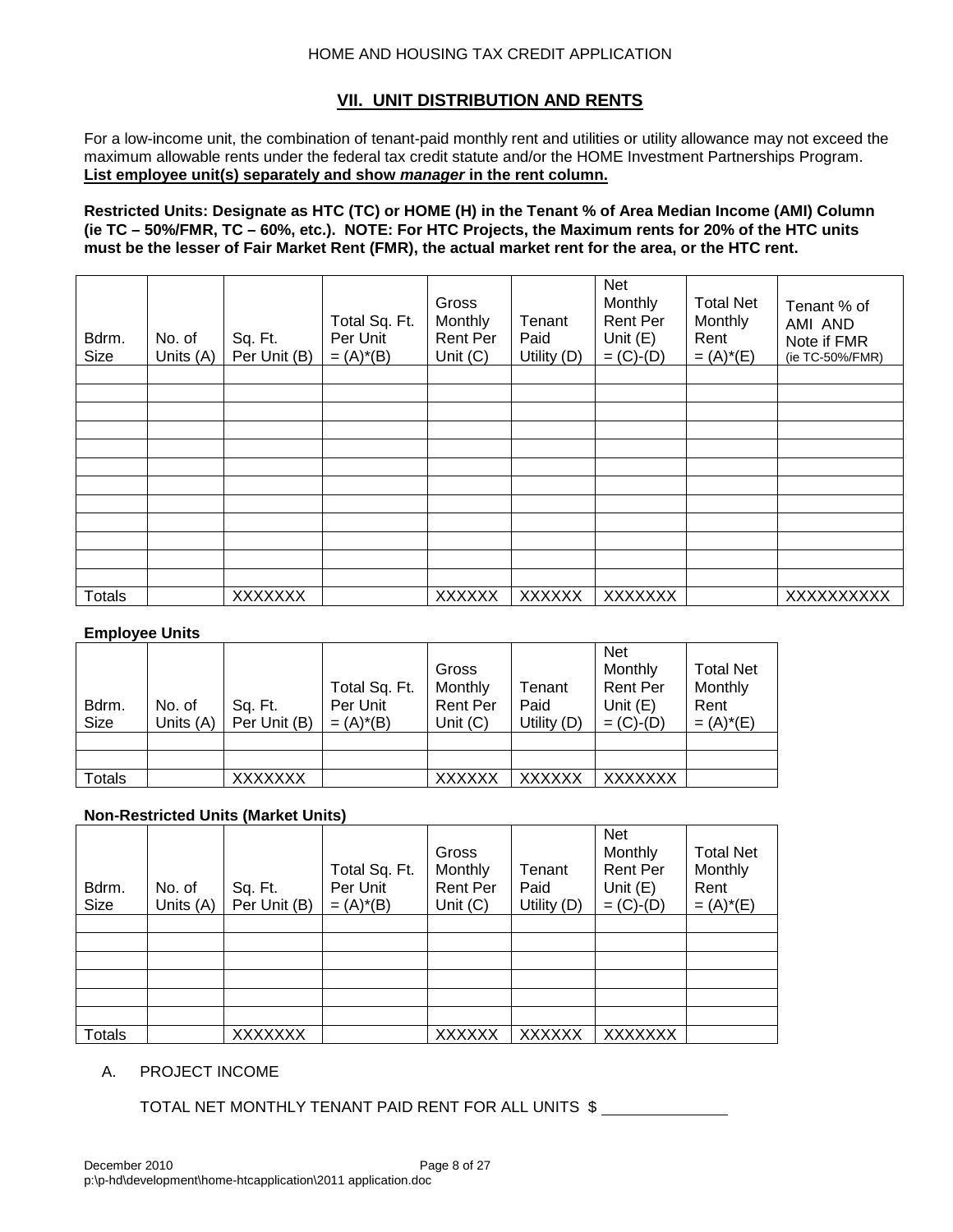Miscellaneous **MONTHLY** Income Related to Residential Use (specify)

| \$                                                                                     |                                    |  |
|----------------------------------------------------------------------------------------|------------------------------------|--|
|                                                                                        |                                    |  |
| \$.                                                                                    |                                    |  |
| TOTAL MISCELLANEOUS MONTHLY INCOME                                                     | $\frac{1}{2}$                      |  |
| TOTAL ANNUAL MISCELLANEOUS RESIDENTIAL INCOME                                          | $\frac{12}{12}$ (Page 9 Total *12) |  |
| TOTAL ANNUAL NET TENANT PAID RENT FOR ALL UNITS                                        | $\text{G}$ (Page 8 Total *12)      |  |
| TOTAL ANNUAL RESIDENTIAL INCOME<br>(NET TENANT PAID RENT + MISCELLANEOUS)              | $\frac{1}{2}$                      |  |
| TOTAL ANNUAL COMMERCIAL INCOME                                                         | $\sim$ $\sim$                      |  |
| TOTAL PROJECT INCOME FROM ALL SOURCES                                                  | $\frac{1}{\sqrt{2}}$               |  |
| Vacancy Allowance (maximum of 7%)                                                      |                                    |  |
| Number of Parking Spaces in Project (Including Garages): Number of Garages in Project: |                                    |  |

## **VIII. PROJECT EXPENSES**

A. Annual Operating Expenses (Estimated as of the **end** of the first full year of operation); with copies of supporting documentation provided. **All** residential expenses must be broken out by line item. Category totals only **will not** be accepted.

|               | ADMINISTRATIVE EXPENSES              |                                                                                                                       |    |
|---------------|--------------------------------------|-----------------------------------------------------------------------------------------------------------------------|----|
|               | Advertising                          | $$-$                                                                                                                  |    |
|               | Accounting/Audit                     |                                                                                                                       |    |
|               | Legal/Partnership                    |                                                                                                                       |    |
|               | Management Fee                       | <u> 1980 - Johann Barn, mars ann an t-Amhain Aonaich an t-Aonaich an t-Aonaich ann an t-Aonaich ann an t-Aonaich</u>  |    |
|               | Management Salaries/Taxes            |                                                                                                                       |    |
|               | Office Supplies/Telephone            |                                                                                                                       |    |
|               |                                      |                                                                                                                       |    |
|               | <b>TOTAL ADMINISTRATION EXPENSES</b> |                                                                                                                       | \$ |
|               | <b>MAINTENANCE EXPENSES</b>          |                                                                                                                       |    |
|               | Painting/Decorating/Cleaning         | $\frac{1}{2}$                                                                                                         |    |
|               | Elevator                             |                                                                                                                       |    |
|               | Exterminating                        |                                                                                                                       |    |
|               | Grounds (Inc. Snow Removal)          | <u> 1989 - Johann Barn, amerikansk politiker (</u>                                                                    |    |
|               | Maintenance Salaries/Taxes           |                                                                                                                       |    |
|               | Maintenance Supplies                 |                                                                                                                       |    |
|               | Repairs                              | <u> 1989 - Johann Barn, mars ann an t-Amhain Aonaich an t-Aonaich an t-Aonaich an t-Aonaich an t-Aonaich an t-Aon</u> |    |
|               |                                      |                                                                                                                       |    |
|               | <b>TOTAL MAINTENANCE EXPENSES</b>    |                                                                                                                       | \$ |
| December 2010 |                                      | Page 9 of 27                                                                                                          |    |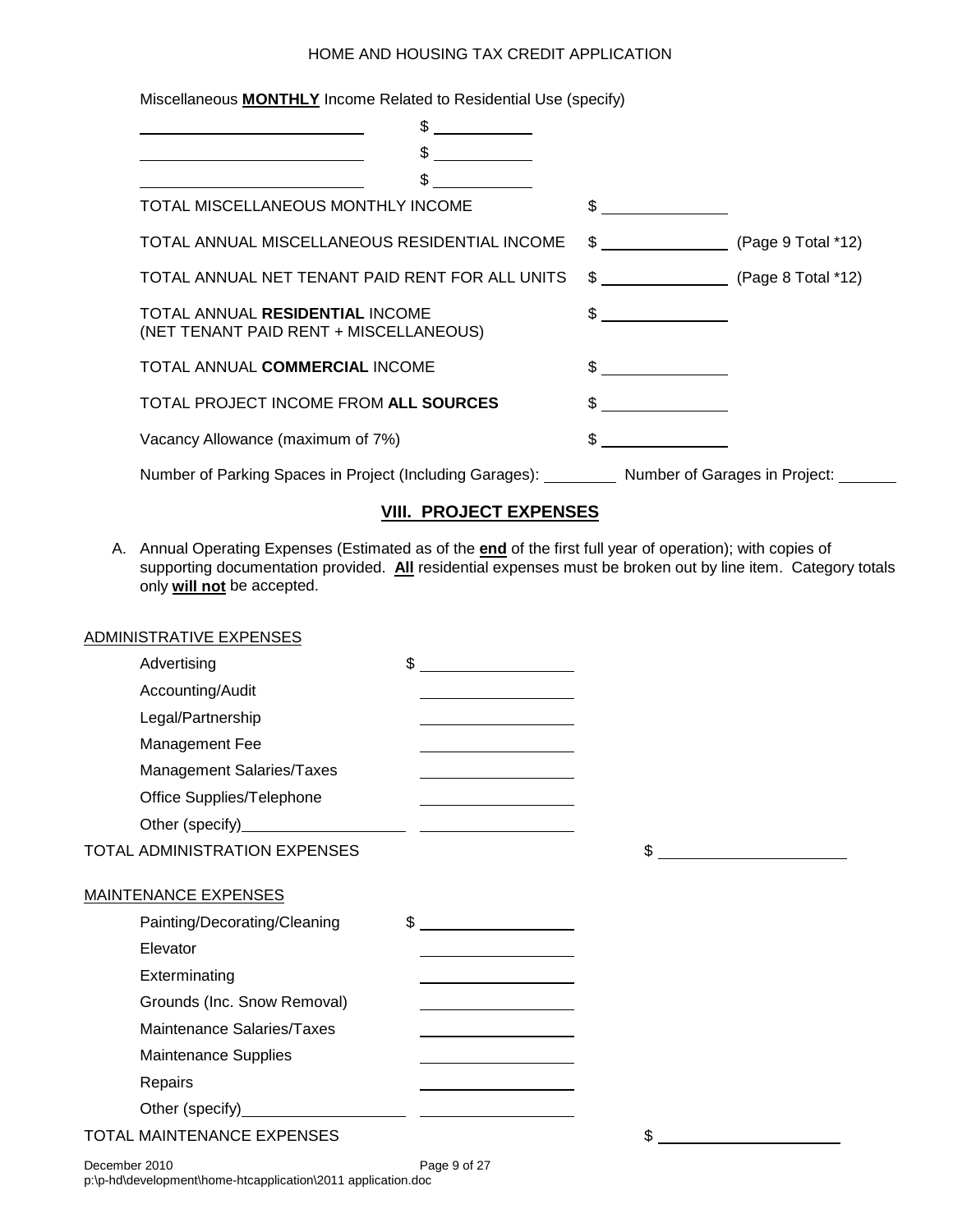| OPERATING EXPENSES                         |                                                                                                                                                                                                                                                                                                                                                                                                                                 |     |
|--------------------------------------------|---------------------------------------------------------------------------------------------------------------------------------------------------------------------------------------------------------------------------------------------------------------------------------------------------------------------------------------------------------------------------------------------------------------------------------|-----|
| Fuel Oil                                   | $\frac{1}{\sqrt{1-\frac{1}{2}}}\frac{1}{\sqrt{1-\frac{1}{2}}}\frac{1}{\sqrt{1-\frac{1}{2}}}\frac{1}{\sqrt{1-\frac{1}{2}}}\frac{1}{\sqrt{1-\frac{1}{2}}}\frac{1}{\sqrt{1-\frac{1}{2}}}\frac{1}{\sqrt{1-\frac{1}{2}}}\frac{1}{\sqrt{1-\frac{1}{2}}}\frac{1}{\sqrt{1-\frac{1}{2}}}\frac{1}{\sqrt{1-\frac{1}{2}}}\frac{1}{\sqrt{1-\frac{1}{2}}}\frac{1}{\sqrt{1-\frac{1}{2}}}\frac{1}{\sqrt{1-\frac{1}{2}}}\frac{1}{\sqrt{1-\frac{$ |     |
| Electrical                                 |                                                                                                                                                                                                                                                                                                                                                                                                                                 |     |
| Natural Gas or Propane                     |                                                                                                                                                                                                                                                                                                                                                                                                                                 |     |
| Water & Sewer                              |                                                                                                                                                                                                                                                                                                                                                                                                                                 |     |
| <b>Trash Removal</b>                       |                                                                                                                                                                                                                                                                                                                                                                                                                                 |     |
|                                            |                                                                                                                                                                                                                                                                                                                                                                                                                                 |     |
|                                            |                                                                                                                                                                                                                                                                                                                                                                                                                                 |     |
| <b>TOTAL OPERATING EXPENSES</b>            |                                                                                                                                                                                                                                                                                                                                                                                                                                 | \$  |
| <b>FIXED EXPENSES</b>                      |                                                                                                                                                                                                                                                                                                                                                                                                                                 |     |
| <b>Real Estate Taxes</b>                   | $\frac{1}{2}$                                                                                                                                                                                                                                                                                                                                                                                                                   |     |
| In Lieu of Taxes                           |                                                                                                                                                                                                                                                                                                                                                                                                                                 |     |
| Insurance                                  |                                                                                                                                                                                                                                                                                                                                                                                                                                 |     |
| Other Taxes, Fees, Licenses                |                                                                                                                                                                                                                                                                                                                                                                                                                                 |     |
|                                            |                                                                                                                                                                                                                                                                                                                                                                                                                                 |     |
| <b>TOTAL FIXED EXPENSES</b>                |                                                                                                                                                                                                                                                                                                                                                                                                                                 | \$  |
|                                            |                                                                                                                                                                                                                                                                                                                                                                                                                                 |     |
| TOTAL ANNUAL RESIDENTIAL OPERATING EXPENSE |                                                                                                                                                                                                                                                                                                                                                                                                                                 | \$. |
|                                            |                                                                                                                                                                                                                                                                                                                                                                                                                                 |     |
| ANNUAL OPERATING EXPENSE PER UNIT          | \$                                                                                                                                                                                                                                                                                                                                                                                                                              |     |
| ANNUAL REPLACEMENT RESERVES PER UNIT       |                                                                                                                                                                                                                                                                                                                                                                                                                                 |     |
| <b>NUMBER OF UNITS:</b>                    |                                                                                                                                                                                                                                                                                                                                                                                                                                 | \$  |
|                                            |                                                                                                                                                                                                                                                                                                                                                                                                                                 |     |
| TOTAL ANNUAL COMMERCIAL OPERATING EXPENSES |                                                                                                                                                                                                                                                                                                                                                                                                                                 |     |

B. Projections for Financial Feasibility and Long-Term Viability

Provide a projection of cash flow using the income stated in Section VII and expense figures stated in Section VIII A. for the entire affordability period. This Pro forma will be calculated using the following prescribed method: Potential Gross Income less Vacancy Loss equals Effective Gross Income, less Operating Expenses equals Net Operating Income, less Debt Service equals Cash Flow. Project the cash flow annually from the date credit will be used or placed in service.

**Annual vacancy rate at 7%. Trend annual increase in income at 2%**

**Trend annual increase in expenses at 3%.**

**For replacement reserves a minimum of \$350 per unit (including managers unit(s)), per year and trended at 3% annually.**

PROVIDE SAME CASH FLOW INFORMATION SEPARATELY FOR ANY COMMERCIAL SPACE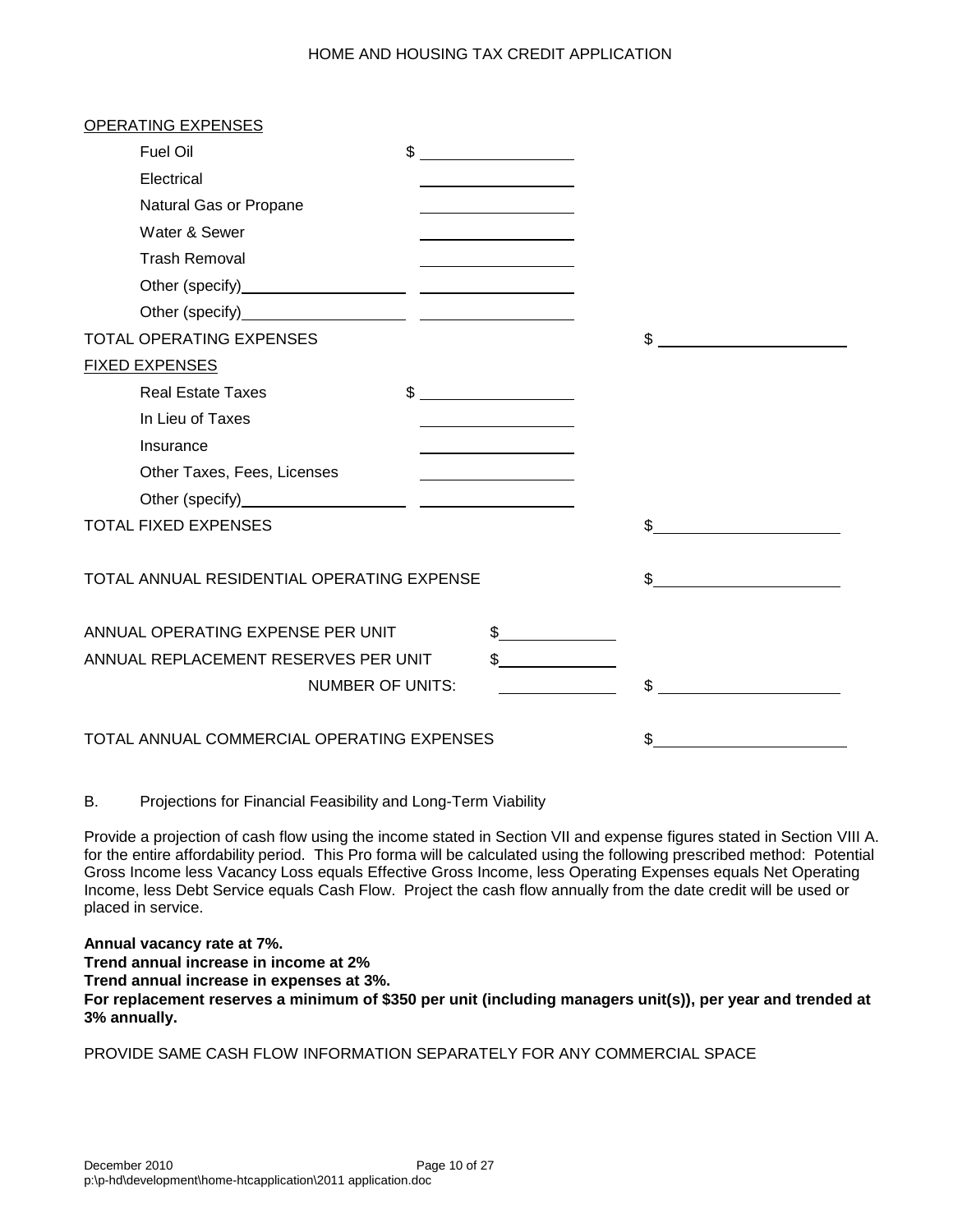## **IX. SITE INFORMATION**

| Α. | Applicant controls site by (select one and attach document - MANDATORY):*                                                                                                                                                                                    |
|----|--------------------------------------------------------------------------------------------------------------------------------------------------------------------------------------------------------------------------------------------------------------|
|    | _______ Deed - attached ______________________Option - attached (expiration date _________________)<br>________ Purchase Contract - attached __________ Long term Lease - attached                                                                           |
|    |                                                                                                                                                                                                                                                              |
| В. | Owner is to acquire property by deed (or lease for a period no shorter than period property will be                                                                                                                                                          |
| C. | *If more than one site for the project and more than one expected date of acquisition by Owner, please so<br>indicate and attach separate sheet specifying each site, number of existing buildings on the site, if any, and<br>type of control of each site. |
| D. |                                                                                                                                                                                                                                                              |
|    |                                                                                                                                                                                                                                                              |
|    | City: City: City: City: City: City: City: City: City: City: City: City: City: City: City: City: City: City: City: City: City: City: City: City: City: City: City: City: City: City: City: City: City: City: City: City: City:                                |
| Е. | Is the property located and administered within the city limits?<br>____________ Yes ____________ No                                                                                                                                                         |
| F. | Is site properly zoned? ________Yes ________No If yes, include evidence of proper zoning.                                                                                                                                                                    |
|    | If no, is site currently in the zoning process? __________ Yes ________ No                                                                                                                                                                                   |
|    |                                                                                                                                                                                                                                                              |
|    |                                                                                                                                                                                                                                                              |
| G. | Is this project located in a ______ Qualified Census Tract or ______ Difficult Development Area?                                                                                                                                                             |
| Η. | Is the project located in a Metropolitan Statistical Area? Sioux City (Union County) or Sioux Falls (Lincoln,                                                                                                                                                |
|    | McCook, Minnehaha, Turner Counties) _____ Yes ____ No                                                                                                                                                                                                        |
| Τ. | Are all utilities presently available to the site? ________ Yes ________ No                                                                                                                                                                                  |
|    | If yes, include evidence of utility availability. If no, provide explanation, including dates, when all utilities                                                                                                                                            |
|    |                                                                                                                                                                                                                                                              |
|    |                                                                                                                                                                                                                                                              |
| J. | Has locality approved site plan? _______ Yes _______ No Include site plan approved by locality                                                                                                                                                               |
| Κ. | Has locality issued building permit? _______ Yes _____ No<br>Include building permit or<br>documentation of status of approval.                                                                                                                              |
| L. | Attached are the Plan and Specifications: ___________ % complete.                                                                                                                                                                                            |
| М. | Are there any environmental issues related to the property? ______ Yes ______ No                                                                                                                                                                             |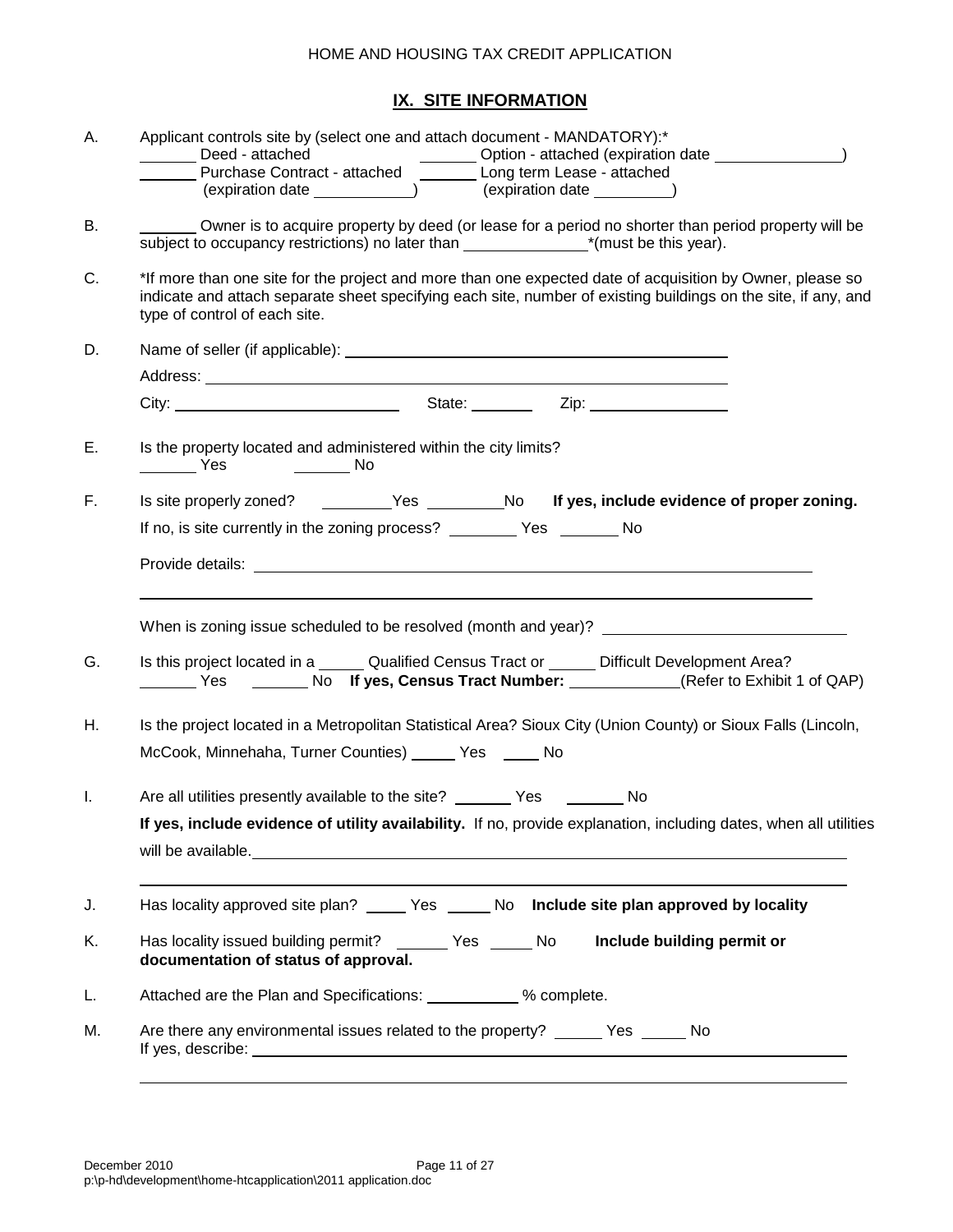|    | Provide a location map, showing location of the site relative to the surrounding area. Immediately adjacent<br>land uses:                                                                                                      |
|----|--------------------------------------------------------------------------------------------------------------------------------------------------------------------------------------------------------------------------------|
|    |                                                                                                                                                                                                                                |
|    |                                                                                                                                                                                                                                |
|    |                                                                                                                                                                                                                                |
|    | X. ACQUISITION/REHABILITATION INFORMATION                                                                                                                                                                                      |
|    | Acquisition<br>Are HOME Funds and/or Housing Tax Credits being requested for acquisition of existing buildings?<br>Yes ______ No If no, go on to Rehabilitation.                                                               |
| 1. | Buildings acquired or to be acquired from:<br>_______ related party _______ unrelated party ________ FHA _______ USDA Rural Development                                                                                        |
| 2. | The buildings were last placed in service on this date: ____________                                                                                                                                                           |
|    | Are the buildings currently vacant? __________ Yes ________ No                                                                                                                                                                 |
|    |                                                                                                                                                                                                                                |
|    | (If the answer is No and HOME funds are requested, you must submit the previous four months' rent                                                                                                                              |
|    | rolls and may have to submit a tenant questionnaire for each tenant (Exhibit 6 of the HOME Program                                                                                                                             |
|    | Allocation Plan)                                                                                                                                                                                                               |
|    | The buildings were last occupied when? ______________                                                                                                                                                                          |
|    | The buildings were built in what year?                                                                                                                                                                                         |
|    |                                                                                                                                                                                                                                |
|    |                                                                                                                                                                                                                                |
| 3. | Existing Debt: Will the existing debt be: Prepaid ______ Assumed _____<br>(Assumed Debt Maturity Date)                                                                                                                         |
|    | Estimated amount of funds to be prepaid or assumed: \$                                                                                                                                                                         |
|    | Estimated date the debt will be prepaid or assumed: ____________________________                                                                                                                                               |
| 4. | Project-Based Rental Assistance:<br>Will the existing Project-Based Rental Assistance be continued? Yes ______                                                                                                                 |
|    | Source of Project-Based Rental Assistance: Market Asset and Assistance and Asset and Asset and Asset and Asset and Asset and Asset and Asset and Asset and Asset and Asset and Asset and Asset and Asset and Asset and Asset a |
|    | Complete the following table and provide a copy of the latest approved rental assistance contract                                                                                                                              |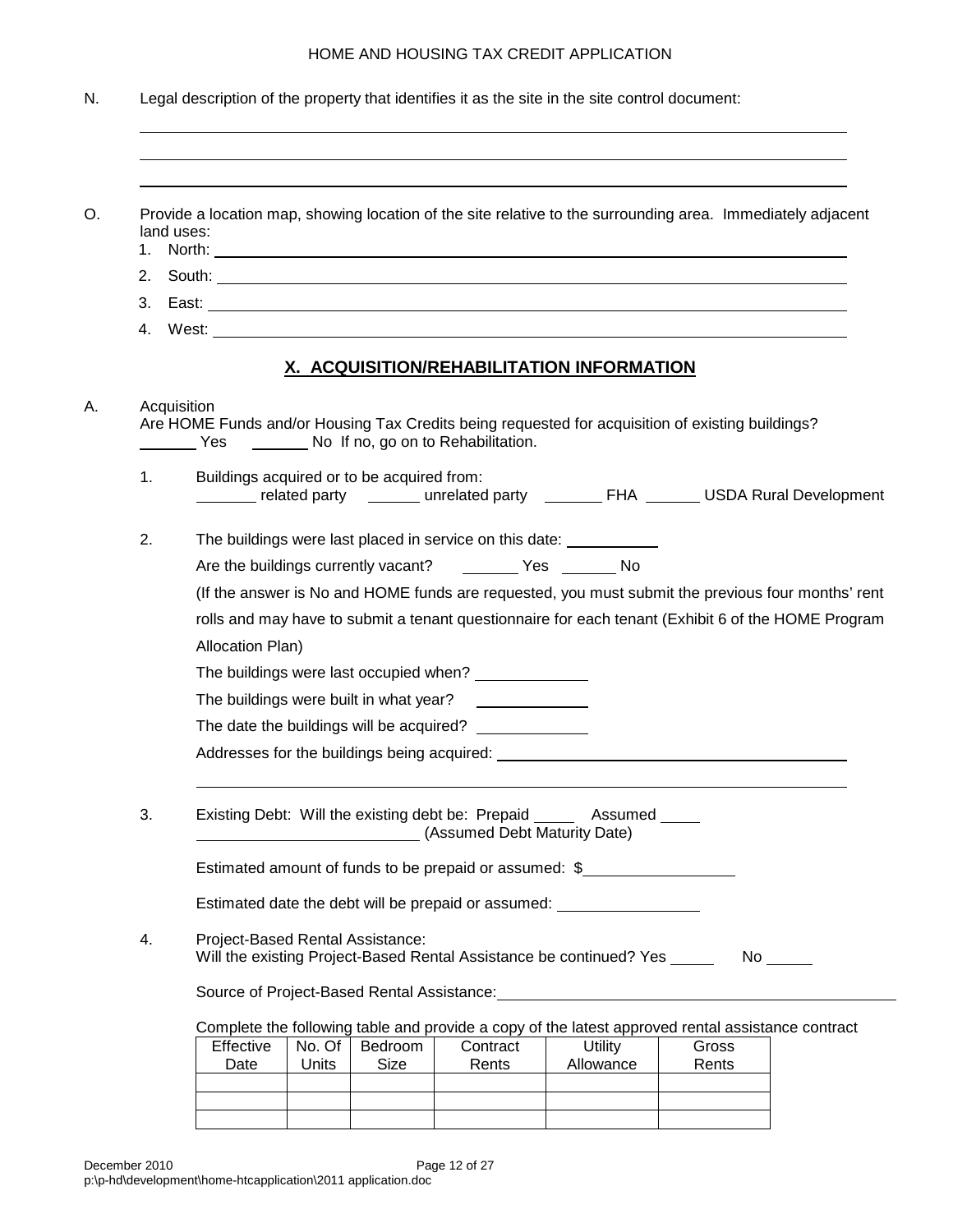5. For Housing Tax Credits please answer the following:

Do all buildings satisfy the 10-year look-back rule of IRC Section  $42(d)(2)(B)?$  Yes No

If No, the 10-year look-back rule does not apply because:

- $\frac{42 \text{ (d)(6)(A)}}{2}$  the 10-year rule does not apply to federal or state assisted buildings.
- $42$  (d)(6)(B): a waiver has been requested because the building is being acquired from insured depository institutions in default.
- Different circumstances for different buildings: Attach a separate sheet and explain for each building.

If applicable, applicant must submit evidence of approved waiver of ten-year rule by a letter ruling from the IRS. Attorney's opinion must be submitted if building(s) is to be included in eligible basis

B. Rehabilitation

If no HOME Funds or Housing Tax Credits are being requested for existing buildings being rehabilitated, is the property in good to excellent condition? \_\_\_\_\_\_ Yes \_\_\_\_\_\_ No Has any maintenance been deferred? <br>
Has any maintenance been deferred? <br>
Yes No Go on to Part XI.

If HOME or Housing Tax Credits are requested, please continue.

- 1. Historic Properties
	- a. Is this building in a historic district or designated a historic building? Yes No
	- b. Year built:
	- c. Please attach:
		- 1. Photographs of the building. The photos should show all four exterior sides of the building and the inside of a typical unit.
		- 2. Description of what type of exterior rehabilitation is necessary.
		- 3. Description, by apartment unit, of what type of rehabilitation is necessary for the interior.
		- 4. Description of condition and age of major building systems (ie: roof, heating, cooling, plumbing, electrical).
- 2. Minimum Expenditure Requirements (Housing Tax Credit projects only)
- All buildings in the project satisfy the 20% basis requirement of IRC Section  $42(e)(3)(A)(ii)(I)$ . All buildings in the project qualify for the IRC Section  $42(e)(3)(B)$  exception to the 20% basis requirement (4% credit only).
- All buildings in the project satisfy the \$6,000 rehabilitation cost per unit requirement of IRC Section 42(e)(3)(A)(ii) and the \$10,000 rehabilitation cost per unit requirement of SDHDA.
- All buildings in the project qualify for the IRC Section 42(f)(5)(B)(ii)(II) exception to the \$6,000 rehabilitation cost per unit requirement (\$4,000 rehabilitation cost per unit required instead; 4% credit only).
- Different circumstances for different buildings; see above, attach a separate sheet and explain for each building.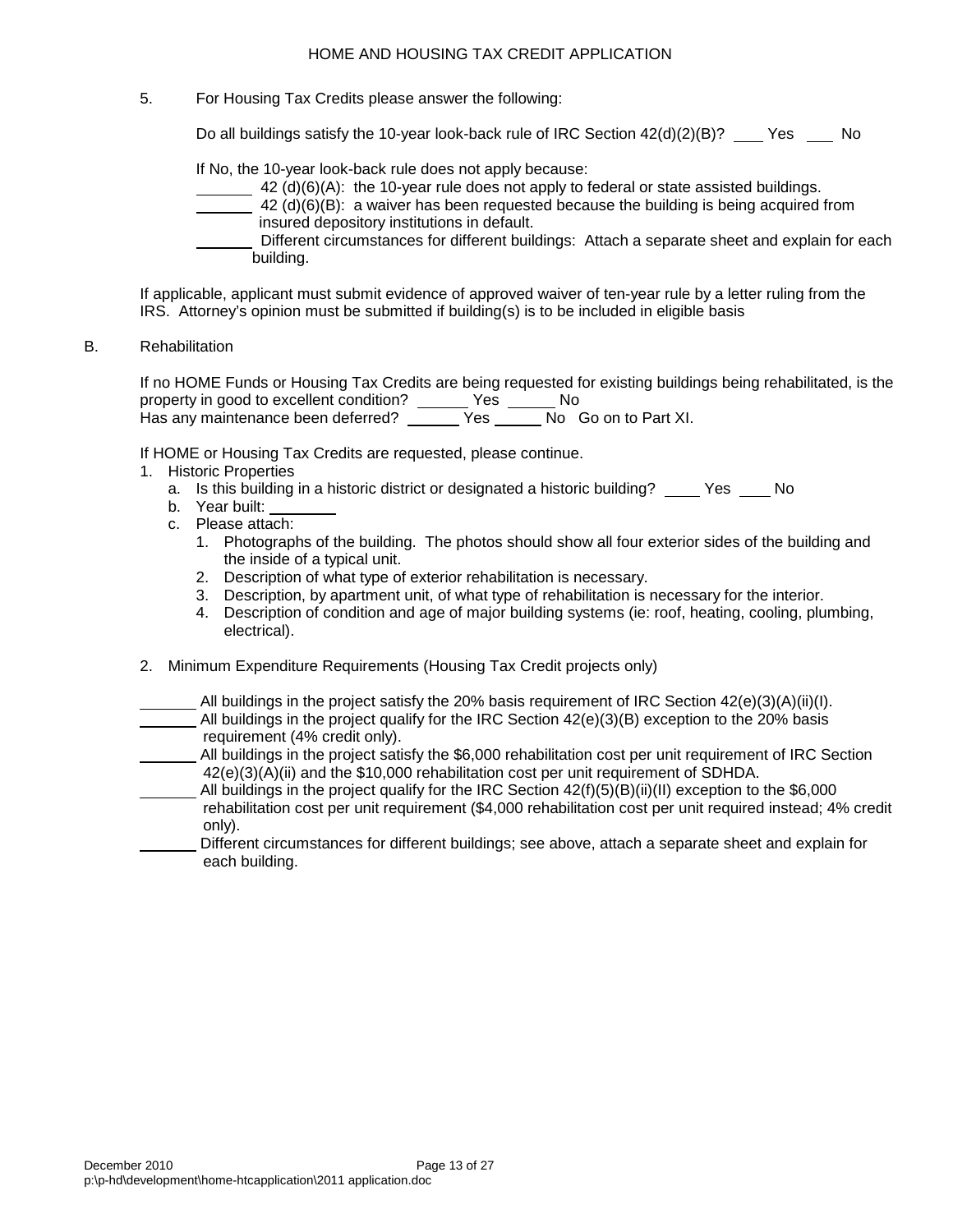## **XI. PROJECT FINANCING (SOURCES OF FUNDS)**

## A. Construction Financing

List all preliminary and enforceable financing commitments, including grants (tax credit syndication information to be listed in Section XVI) and provide copies of same. If the applicant plans to finance part or all of the project out of its own resources, the applicant must prove to SDHDA's satisfaction that such resources are available and committed solely for this purpose. If a mortgage broker is involved in arranging financing from another source, so indicate. Any owner equity contributions or deferred fees should also be listed below if the funds will provide a source of financing. Indicate with an asterisk (\*) enforceable financing commitments.

|                  |                                             |                 | Interest |      | <b>Commitment Date</b> |
|------------------|---------------------------------------------|-----------------|----------|------|------------------------|
| No.              | Name of Lender or Other Source              | Amount of Funds | Rate     | Term |                        |
| $\mathbf{1}$ .   |                                             | \$              | %        |      |                        |
| 2.               |                                             |                 | %        |      |                        |
| $\overline{3}$ . |                                             |                 | %        |      |                        |
| 4.               |                                             |                 | %        |      |                        |
| 5.               |                                             |                 | %        |      |                        |
|                  | <b>Total Residential Construction Funds</b> | \$              |          |      |                        |

(Please include commercial space on a separate sheet.)

**Make copies of this page and complete the following for each Residential Construction Lender or source of funds.**

| Source: | Tax Exempt Bond Conventional HOME Private Owner Equity<br>Federal | Local Gov't                 | _____Other (Specify)                         |                                |
|---------|-------------------------------------------------------------------|-----------------------------|----------------------------------------------|--------------------------------|
| Type:   | Amortizing Loan<br><b>Credit Enhancement</b><br>Other (Specify)   | Grant<br>Balloon            | Deferred Loan<br><b>Owner Equity</b>         | Forgivable Loan<br>BMIR***Loan |
|         |                                                                   |                             |                                              |                                |
|         |                                                                   |                             |                                              |                                |
|         |                                                                   | State _________             |                                              |                                |
| Source: | Tax Exempt Bond<br>Federal                                        | Conventional<br>Local Gov't | HOME Private Owner Equity<br>Other (Specify) |                                |
| Type:   | Amortizing Loan<br><b>Credit Enhancement</b><br>Other (Specify)   | Grant<br>Balloon            | Deferred Loan<br><b>Owner Equity</b>         | Forgivable Loan<br>BMIR***Loan |
|         | *** Below Market Interest Rate                                    |                             |                                              |                                |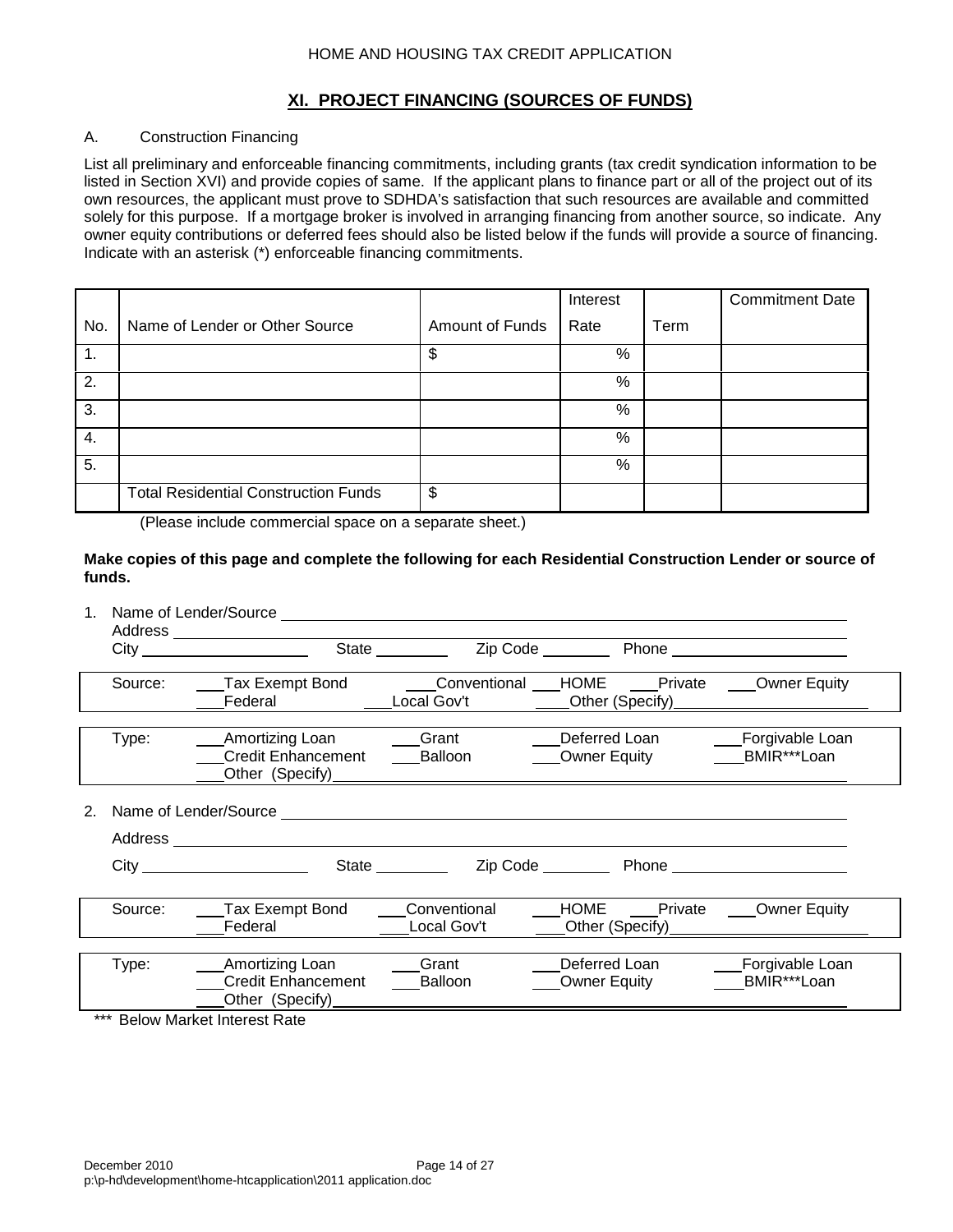#### B. Permanent Financing

List all preliminary and enforceable financing commitments, including grants (tax credit syndication information to be listed in Section XVI) and provide copies of same. If the applicant plans to finance part or all of the project out of its own resources, the applicant must prove to SDHDA's satisfaction that such resources are available and committed solely for this purpose. Any owner equity contributions or deferred fees should also be listed below if the funds will provide a source of financing. If a mortgage broker is involved in arranging financing, so indicate. Indicate with an asterisk (\*) enforceable financing commitments.

|     |                                          | Amount of    | Interest | Term/ | <b>Annual Debt</b> | Commitment |
|-----|------------------------------------------|--------------|----------|-------|--------------------|------------|
| No. | Name of Lender or Other Source           | <b>Funds</b> | Rate     | Amort | Service            | Date       |
| 1.  |                                          | \$           | $\%$     |       | \$                 |            |
| 2.  |                                          |              | %        |       |                    |            |
| 3.  |                                          |              | %        |       |                    |            |
| 4.  |                                          |              | %        |       |                    |            |
| 5.  |                                          |              | %        |       |                    |            |
|     | <b>Subtotal Permanent Financing</b>      | \$           |          |       | \$                 |            |
|     | Gross Proceeds Historic Tax Credit       | \$           |          |       |                    |            |
|     | Gross Proceeds Low-Income Tax            | \$           |          |       |                    |            |
|     | Credits                                  |              |          |       |                    |            |
|     | <b>Total Permanent Financing Sources</b> | \$           |          |       |                    |            |

(Please include commercial space on a separate sheet.)

### **Make copies of this page and complete the following for each Lender or source of funds.**

| Source: | Tax Exempt Bond<br>Federal                   | Conventional<br>Local Gov't                                                      |                                                                                                                                                                                                                                                                                                  |                                                                                                                                                                                                                                                                                                                                                                                             |
|---------|----------------------------------------------|----------------------------------------------------------------------------------|--------------------------------------------------------------------------------------------------------------------------------------------------------------------------------------------------------------------------------------------------------------------------------------------------|---------------------------------------------------------------------------------------------------------------------------------------------------------------------------------------------------------------------------------------------------------------------------------------------------------------------------------------------------------------------------------------------|
| Type:   | <b>Credit Enhancement</b>                    | Grant<br>Balloon                                                                 | Deferred Loan                                                                                                                                                                                                                                                                                    | Forgivable Loan                                                                                                                                                                                                                                                                                                                                                                             |
|         |                                              |                                                                                  |                                                                                                                                                                                                                                                                                                  |                                                                                                                                                                                                                                                                                                                                                                                             |
|         |                                              |                                                                                  |                                                                                                                                                                                                                                                                                                  |                                                                                                                                                                                                                                                                                                                                                                                             |
|         |                                              |                                                                                  |                                                                                                                                                                                                                                                                                                  |                                                                                                                                                                                                                                                                                                                                                                                             |
| Source: | Federal                                      | Local Gov't                                                                      |                                                                                                                                                                                                                                                                                                  |                                                                                                                                                                                                                                                                                                                                                                                             |
|         |                                              |                                                                                  |                                                                                                                                                                                                                                                                                                  |                                                                                                                                                                                                                                                                                                                                                                                             |
|         | <b>Credit Enhancement</b><br>Other (Specify) | <b>Balloon</b>                                                                   |                                                                                                                                                                                                                                                                                                  | Forgivable Loan<br>BMIR***Loan                                                                                                                                                                                                                                                                                                                                                              |
|         | Type:<br>المقاربة ومقاربتك<br>$-1$           | City <b>Community</b><br>Amortizing Loan<br>Amortizing Loan<br><b>MARIAN ARA</b> | State _________<br>Other (Specify)<br><u>Discussion of</u> the contract of the contract of the contract of the contract of the contract of the contract of the contract of the contract of the contract of the contract of the contract of the contract<br>Tax Exempt Bond Conventional<br>Grant | HOME Private ____Owner Equity<br>Other (Specify) <b>Container Container Container</b><br>HOME ___Private ___Owner Equity<br>Other (Specify) and the control of the control of the control of the control of the control of the control of the control of the control of the control of the control of the control of the control of the control of the con<br>Deferred Loan<br>Owner Equity |

\*\*\* Below Market Interest Rate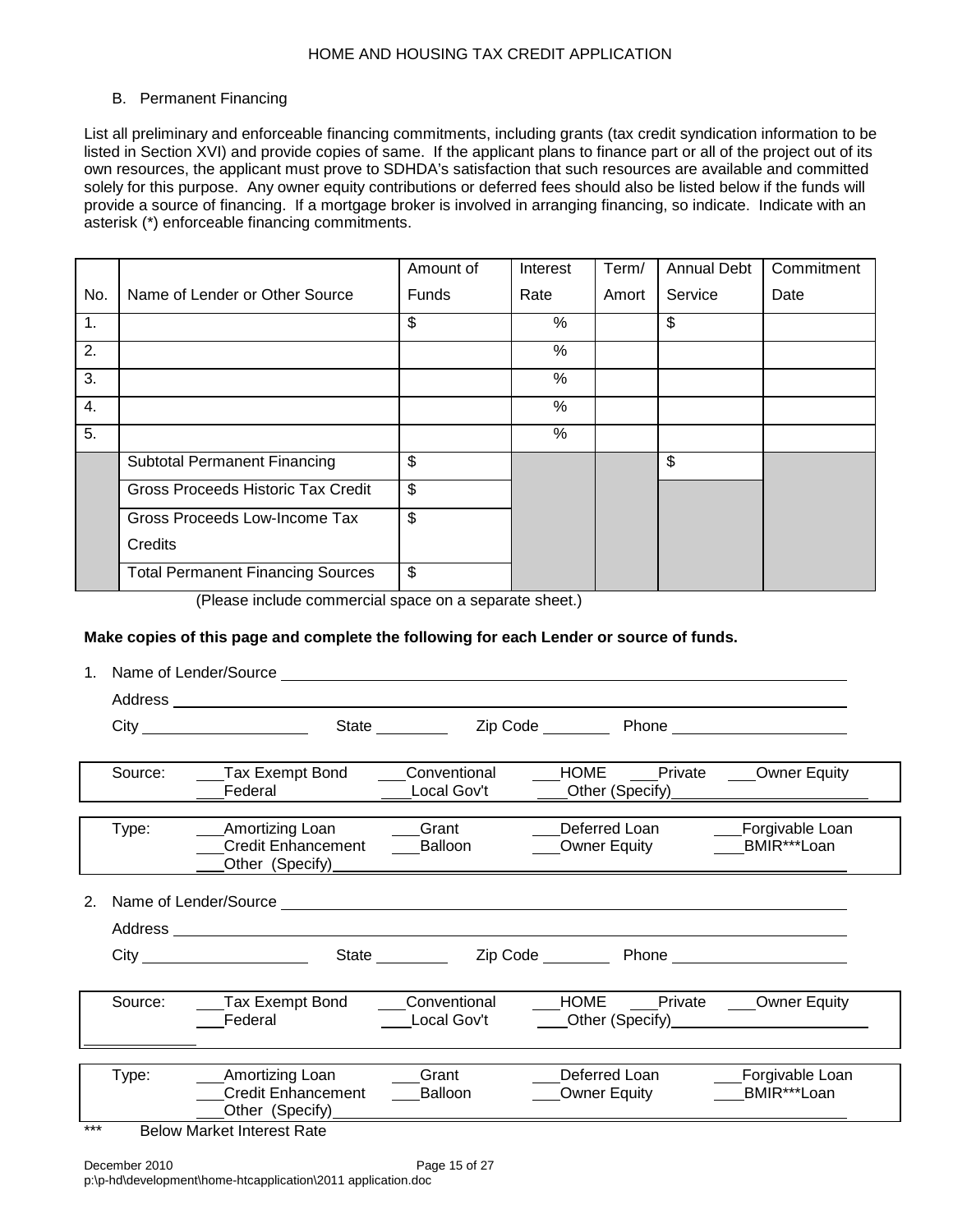### **XII. SUBSIDIES**

| А. | Loan and Grant Subsidies                                                                                                                                                                                                                                                                                                                                                                                                           | If none apply, so indicate here:                                                                                                             |               |                                               |  |  |
|----|------------------------------------------------------------------------------------------------------------------------------------------------------------------------------------------------------------------------------------------------------------------------------------------------------------------------------------------------------------------------------------------------------------------------------------|----------------------------------------------------------------------------------------------------------------------------------------------|---------------|-----------------------------------------------|--|--|
|    | If one or more of the following are to be used, please provide the requested information.                                                                                                                                                                                                                                                                                                                                          |                                                                                                                                              |               |                                               |  |  |
|    |                                                                                                                                                                                                                                                                                                                                                                                                                                    | Included in Eligible Basis<br>For Tax Credits?                                                                                               | \$ Loan       | \$ Grant                                      |  |  |
|    | <b>Tax-Exempt Bonds</b>                                                                                                                                                                                                                                                                                                                                                                                                            |                                                                                                                                              |               |                                               |  |  |
|    | <b>USDA Rural Development 515</b>                                                                                                                                                                                                                                                                                                                                                                                                  |                                                                                                                                              |               |                                               |  |  |
|    | Section 221 (d)(3)                                                                                                                                                                                                                                                                                                                                                                                                                 |                                                                                                                                              |               |                                               |  |  |
|    | Section 221 (d)(4)                                                                                                                                                                                                                                                                                                                                                                                                                 |                                                                                                                                              |               |                                               |  |  |
|    | <b>USDA Rural Development 504</b>                                                                                                                                                                                                                                                                                                                                                                                                  |                                                                                                                                              |               |                                               |  |  |
|    | HOME Investment Partnerships Act (HOME)                                                                                                                                                                                                                                                                                                                                                                                            |                                                                                                                                              |               |                                               |  |  |
|    |                                                                                                                                                                                                                                                                                                                                                                                                                                    |                                                                                                                                              |               |                                               |  |  |
|    | Does the use of any of the above categorize this project as "federally subsidized" and, therefore, eligible only for the<br>30% present value tax credit? YES ______ NO ______                                                                                                                                                                                                                                                     |                                                                                                                                              |               |                                               |  |  |
|    | If yes, which ones? <u>the contract of the contract of the contract of the contract of the contract of the contract of the contract of the contract of the contract of the contract of the contract of the contract of the contr</u>                                                                                                                                                                                               |                                                                                                                                              |               |                                               |  |  |
| В. | Is tax-exempt bond financing expected to be used? YES ______ NO _____                                                                                                                                                                                                                                                                                                                                                              |                                                                                                                                              |               |                                               |  |  |
| C. | Percent such bonds represent of the aggregate basis of the buildings and land of the project: _____%. This<br>percentage must be 50% or more. A formal allocation of credits from SDHDA is necessary and SDHDA must<br>determine that the project meets the requirements of the State's Allocation Plan.<br>Are any Credit Enhancements expected to be used? YES ________ NO ______<br><b>FHA Insurance</b><br>Letter(s) of Credit | Private Mortgage Insurance<br>Other (specify) <u>_____________________</u>                                                                   |               |                                               |  |  |
|    | USDA Rural Dev. 538 Guarantee                                                                                                                                                                                                                                                                                                                                                                                                      |                                                                                                                                              |               |                                               |  |  |
| D. | Rent Subsidy Anticipated: Yes _______ No _____ Please list type below                                                                                                                                                                                                                                                                                                                                                              |                                                                                                                                              |               | Approval Date                                 |  |  |
|    | <b>USDA Rural Development</b>                                                                                                                                                                                                                                                                                                                                                                                                      |                                                                                                                                              | %             |                                               |  |  |
|    | <b>HUD Vouchers</b>                                                                                                                                                                                                                                                                                                                                                                                                                |                                                                                                                                              | $\frac{9}{6}$ |                                               |  |  |
|    | <b>HUD Tenant-Based Certificates</b>                                                                                                                                                                                                                                                                                                                                                                                               |                                                                                                                                              | $\%$          | <u> 1980 - Johann Barbara, martxa al</u>      |  |  |
|    | HUD Project Based (specify) <b>No. 1997</b>                                                                                                                                                                                                                                                                                                                                                                                        |                                                                                                                                              | $\%$          | <u> 1990 - Johann Barbara, martin a</u>       |  |  |
|    | Other (specify) <u>contained a set of the set of the set of the set of the set of the set of the set of the set of the set of the set of the set of the set of the set of the set of the set of the set of the set of the set of</u>                                                                                                                                                                                               |                                                                                                                                              | $\%$          | <u> 1989 - Johann Marie Barnett, martin e</u> |  |  |
| Е. | Pre-Existing Subsidies (Rehab and Rehab/Acquisition projects only):<br>Indicate with an "X" any of the following that are currently utilized by the project.<br>HUD Sec 221(d)(3)<br>HUD Sec 236<br>HUD Sec 236 and Tax Exempts<br>HUD Sec 8 New Const/Sub Rehab<br>$\sim 10^{10}$ m $^{-1}$<br><b>HUD Rent Sup/RAP</b>                                                                                                            | <b>USDA Rural Development 515</b><br>USDA Rural Development 521 (rent subsidy)<br><b>Tax Exempt Bonds</b><br>$\sim$ 100 $\pm$<br>State/Local |               |                                               |  |  |
| F. | Will the mortgage insurance or financing subsidy continue?                                                                                                                                                                                                                                                                                                                                                                         |                                                                                                                                              |               |                                               |  |  |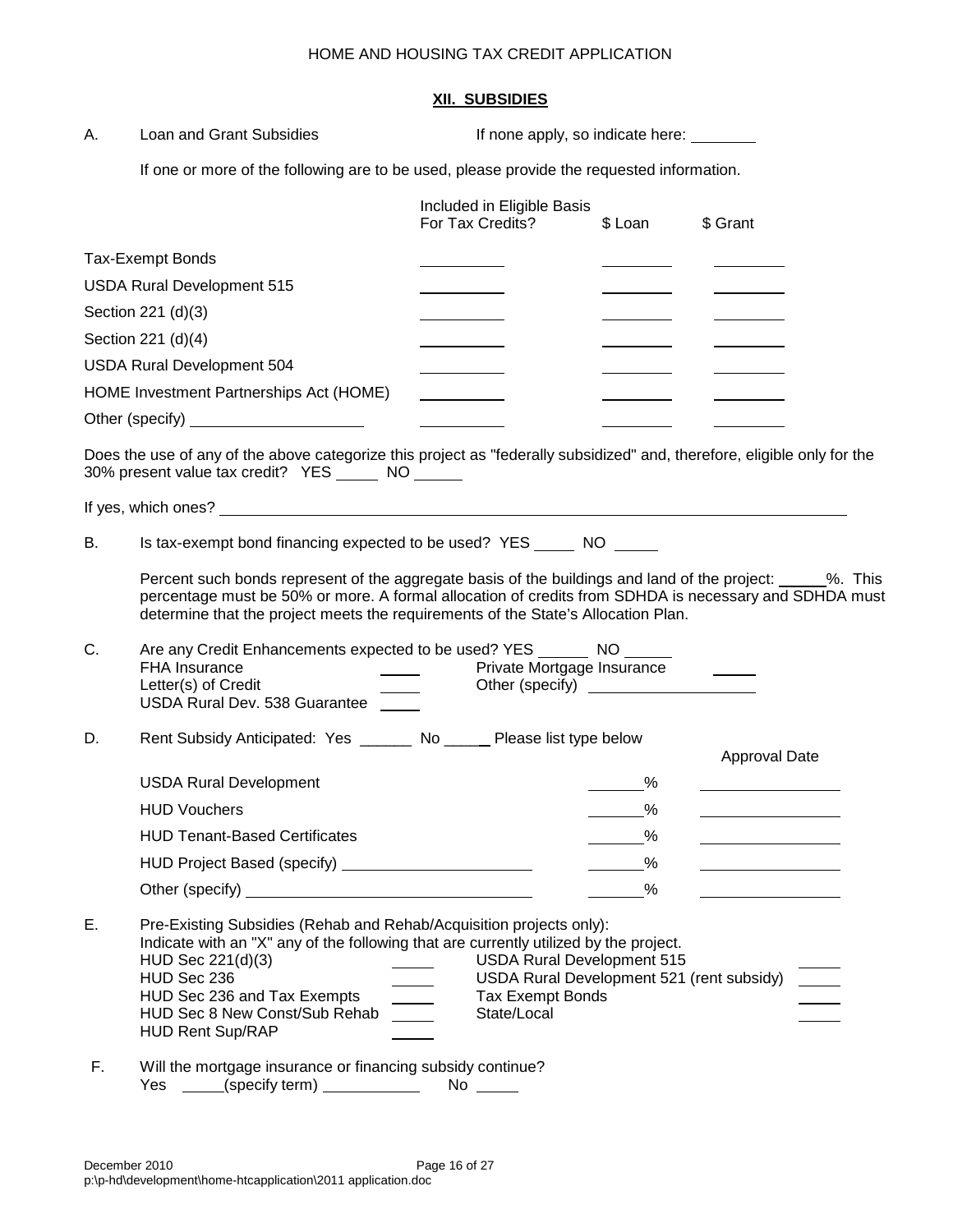## **XIII. PROJECT COSTS AND USES**

List all residential project costs (including non-restricted units). HOME applicants complete the actual cost column only. Housing tax credit applicants carry the cost amount over to the appropriate eligible basis category. **If the project involves acquisition and rehabilitation, the applicant will need to breakdown the cost percentage attributed to acquisition versus rehabilitation for costs such as Developer Fees**. **(Specify what ALL "other" costs are)**

| <b>Itemized Costs</b>                         | <b>Actual Costs</b> | 30% PV Eligible<br><b>Basis (4% Credit)</b> | 70% PV Eligible<br><b>Basis (9% Credit)</b> | 130% Adjustment<br><b>High Costs Area*</b> |  |  |  |
|-----------------------------------------------|---------------------|---------------------------------------------|---------------------------------------------|--------------------------------------------|--|--|--|
| <b>PURCHASE LAND AND BUILDINGS</b>            |                     |                                             |                                             |                                            |  |  |  |
| Land                                          |                     | <b>XXXXXXXXXXXXX</b><br>XXXXXXXXXXXX        | XXXXXXXXXXXX<br>XXXXXXXXXXXX                | XXXXXXXXXXXX<br>XXXXXXXXXXXX               |  |  |  |
| Existing<br><b>Structures</b>                 |                     |                                             | XXXXXXXXXXXX<br>XXXXXXXXXXXX                | XXXXXXXXXXXX<br>XXXXXXXXXXXX               |  |  |  |
| Demolition                                    |                     |                                             |                                             | XXXXXXXXXXXX<br>XXXXXXXXXXXX               |  |  |  |
| Other (Specify)                               |                     |                                             |                                             | <b>XXXXXXXXXXXXX</b><br>XXXXXXXXXXXX       |  |  |  |
| 1. SUBTOTAL                                   |                     |                                             |                                             | XXXXXXXXXXXX<br>XXXXXXXXXXXX               |  |  |  |
| <b>SITE WORK</b>                              |                     |                                             |                                             |                                            |  |  |  |
| On Site Improvements                          |                     |                                             |                                             |                                            |  |  |  |
| Off Site Improvements                         |                     | XXXXXXXXXXXX<br>XXXXXXXXXXXX                | XXXXXXXXXXXX<br><b>XXXXXXXXXXXXX</b>        | XXXXXXXXXXXX<br><b>XXXXXXXXXXXXX</b>       |  |  |  |
| Roads, Driveways &<br>Walks                   |                     |                                             |                                             |                                            |  |  |  |
| Landscaping                                   |                     |                                             |                                             |                                            |  |  |  |
| Signage                                       |                     |                                             |                                             |                                            |  |  |  |
| Other (Specify)                               |                     |                                             |                                             |                                            |  |  |  |
| 2. SUBTOTAL                                   |                     |                                             |                                             |                                            |  |  |  |
|                                               |                     |                                             |                                             |                                            |  |  |  |
| <b>NEW CONSTRUCTION AND REHABILITATION</b>    |                     |                                             |                                             |                                            |  |  |  |
| <b>New Buildings</b>                          |                     |                                             |                                             |                                            |  |  |  |
| Rehabilitation                                |                     |                                             |                                             |                                            |  |  |  |
| Garages /Accessory<br><b>Structures</b>       |                     |                                             |                                             |                                            |  |  |  |
| Garages/Other                                 |                     | XXXXXXXXXXXX                                | XXXXXXXXXXXX                                | XXXXXXXXXXXX                               |  |  |  |
| (Not in Basis)<br><b>General Requirements</b> |                     | XXXXXXXXXXXX                                | XXXXXXXXXXXX                                | XXXXXXXXXXXX                               |  |  |  |
| (max 6% hard costs)                           |                     |                                             |                                             |                                            |  |  |  |
| Contractor Profit (max<br>6% hard costs)      |                     |                                             |                                             |                                            |  |  |  |
| <b>Contractor Overhead</b>                    |                     |                                             |                                             |                                            |  |  |  |
| (max 2% hard costs)                           |                     |                                             |                                             |                                            |  |  |  |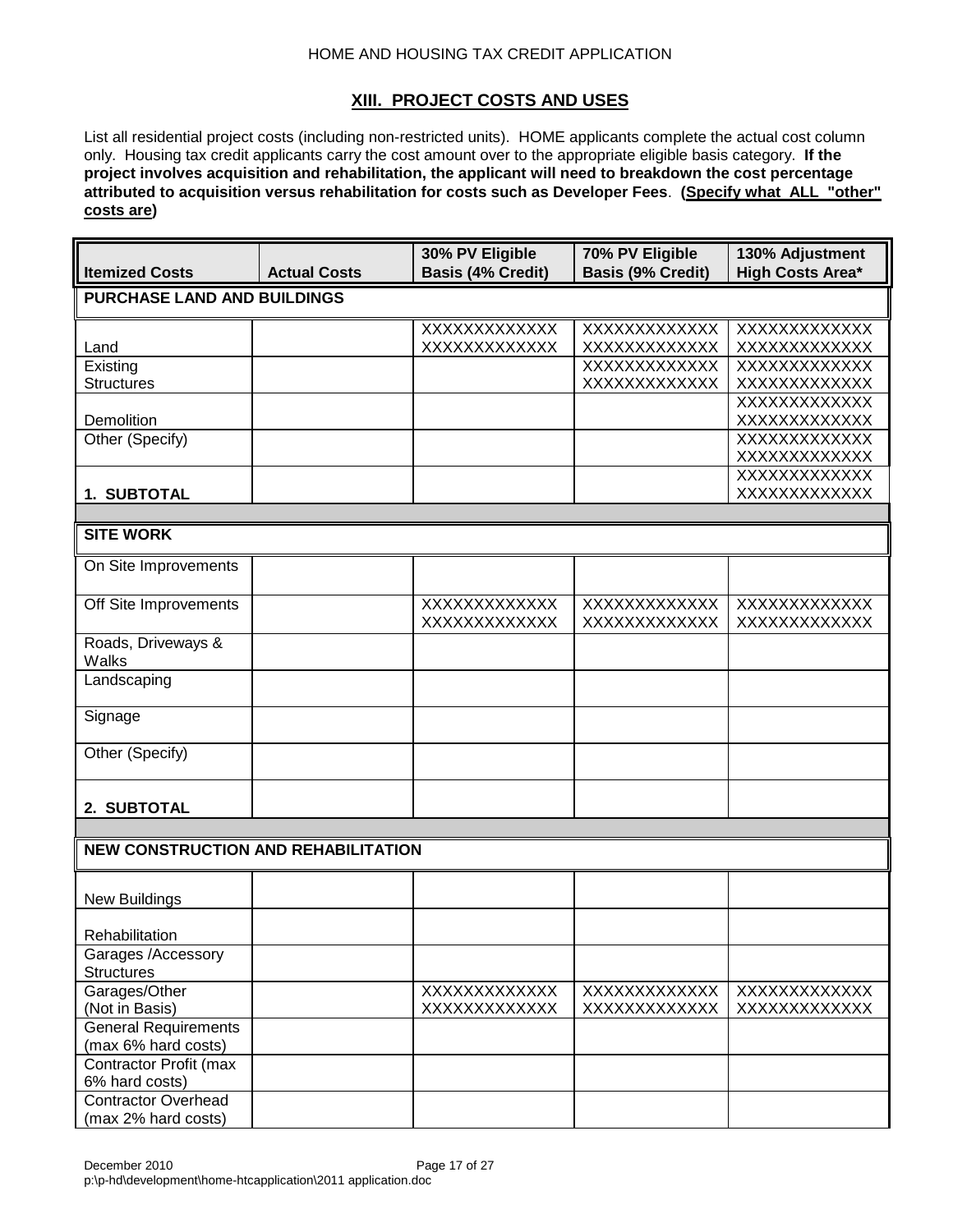| <b>Excise Taxes</b>               |                                                                                                                  |                          |                          |                         |
|-----------------------------------|------------------------------------------------------------------------------------------------------------------|--------------------------|--------------------------|-------------------------|
|                                   |                                                                                                                  |                          |                          |                         |
| <b>Building Fees &amp;</b>        |                                                                                                                  |                          |                          |                         |
| Permits                           |                                                                                                                  |                          |                          |                         |
| Appliances                        |                                                                                                                  |                          |                          |                         |
|                                   |                                                                                                                  |                          |                          |                         |
| Other (Specify)                   |                                                                                                                  |                          |                          |                         |
|                                   |                                                                                                                  |                          |                          |                         |
|                                   |                                                                                                                  |                          |                          |                         |
| 3. SUBTOTAL                       |                                                                                                                  |                          |                          |                         |
|                                   |                                                                                                                  |                          |                          |                         |
| <b>CONSTRUCTION CONTINGENCY</b>   |                                                                                                                  |                          |                          |                         |
| Construction                      |                                                                                                                  |                          |                          |                         |
| Contingency                       |                                                                                                                  |                          |                          |                         |
| Other (Specify)                   |                                                                                                                  |                          |                          |                         |
|                                   |                                                                                                                  |                          |                          |                         |
|                                   |                                                                                                                  |                          |                          |                         |
| <b>4. SUBTOTAL</b>                |                                                                                                                  |                          |                          |                         |
|                                   | *Difficult Development Area or Qualified Census Tract (see Exhibit 1 of the Housing Tax Credit Allocation Plan). |                          |                          |                         |
|                                   |                                                                                                                  | 30% PV Eligible          | 70% PV Eligible          | 130% Adjustment         |
| <b>Itemized Costs</b>             | <b>Actual Costs</b>                                                                                              | <b>Basis (4% Credit)</b> | <b>Basis (9% Credit)</b> | <b>High Costs Area*</b> |
| <b>PROFESSIONAL FEES</b>          |                                                                                                                  |                          |                          |                         |
|                                   |                                                                                                                  |                          |                          |                         |
| Architect Design                  |                                                                                                                  |                          |                          |                         |
|                                   |                                                                                                                  |                          |                          |                         |
| <b>Architect Supervision</b>      |                                                                                                                  |                          |                          |                         |
|                                   |                                                                                                                  |                          |                          |                         |
| <b>Real Estate Attorney</b>       |                                                                                                                  |                          |                          |                         |
| Real Estate Agent                 |                                                                                                                  |                          |                          |                         |
|                                   |                                                                                                                  |                          |                          |                         |
| Engineer / Survey                 |                                                                                                                  |                          |                          |                         |
|                                   |                                                                                                                  |                          |                          |                         |
| <b>Physical Needs</b>             |                                                                                                                  |                          |                          |                         |
| Assessment                        |                                                                                                                  |                          |                          |                         |
| CPA-Cost                          |                                                                                                                  |                          |                          |                         |
| Certification                     |                                                                                                                  |                          |                          |                         |
| Other (Specify)                   |                                                                                                                  |                          |                          |                         |
|                                   |                                                                                                                  |                          |                          |                         |
|                                   |                                                                                                                  |                          |                          |                         |
| 5. SUBTOTAL                       |                                                                                                                  |                          |                          |                         |
|                                   |                                                                                                                  |                          |                          |                         |
| <b>CONSTRUCTION INTERIM COSTS</b> |                                                                                                                  |                          |                          |                         |
| Payment /                         |                                                                                                                  |                          |                          |                         |
| Performance Bond                  |                                                                                                                  |                          |                          |                         |
| Construction                      |                                                                                                                  |                          |                          |                         |
| Insurance                         |                                                                                                                  |                          |                          |                         |
| Construction                      |                                                                                                                  |                          |                          |                         |
| Interest                          |                                                                                                                  |                          |                          |                         |
| Construction Loan                 |                                                                                                                  |                          |                          |                         |
| <b>Origination Fee</b>            |                                                                                                                  |                          |                          |                         |
| Construction Loan                 |                                                                                                                  |                          |                          |                         |
| <b>Credit Enhancement</b>         |                                                                                                                  |                          |                          |                         |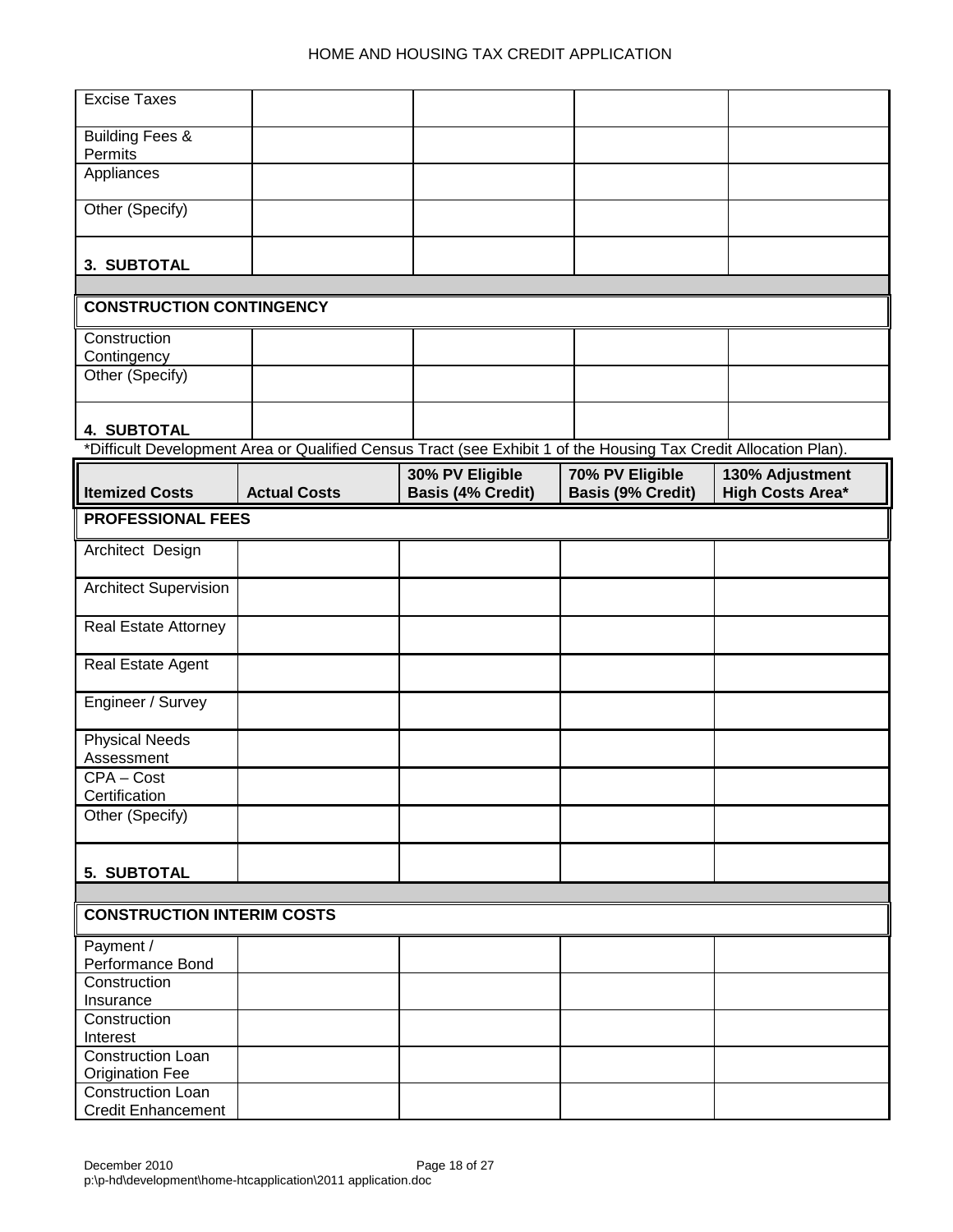| Title and Recording         |                                                                                                                 |                          |                          |                         |
|-----------------------------|-----------------------------------------------------------------------------------------------------------------|--------------------------|--------------------------|-------------------------|
| (construction only)         |                                                                                                                 |                          |                          |                         |
| Legal Fees                  |                                                                                                                 |                          |                          |                         |
|                             |                                                                                                                 |                          |                          |                         |
| <b>Real Estate Taxes</b>    |                                                                                                                 |                          |                          |                         |
|                             |                                                                                                                 |                          |                          |                         |
|                             |                                                                                                                 |                          |                          |                         |
| Other (Specify)             |                                                                                                                 |                          |                          |                         |
|                             |                                                                                                                 |                          |                          |                         |
|                             |                                                                                                                 |                          |                          |                         |
| <b>6. SUBTOTAL</b>          |                                                                                                                 |                          |                          |                         |
|                             | *Difficult Development Area or Qualified Census Tract (see Exhibit 1 of the Housing Tax Credit Allocation Plan) |                          |                          |                         |
|                             |                                                                                                                 |                          |                          |                         |
|                             |                                                                                                                 | 30% PV Eligible          | 70% PV Eligible          | 130% Adjustment         |
| <b>Itemized Costs</b>       | <b>Actual Costs</b>                                                                                             | <b>Basis (4% Credit)</b> | <b>Basis (9% Credit)</b> | <b>High Costs Area*</b> |
| <b>PERMANENT FINANCING</b>  |                                                                                                                 |                          |                          |                         |
|                             |                                                                                                                 |                          |                          |                         |
| <b>Bond Premium</b>         |                                                                                                                 | XXXXXXXXXXXX             | XXXXXXXXXXXX             | XXXXXXXXXXXXXX          |
|                             |                                                                                                                 | XXXXXXXXXXXX             | XXXXXXXXXXXX             | XXXXXXXXXXXXXX          |
|                             |                                                                                                                 |                          |                          |                         |
| <b>Credit Report</b>        |                                                                                                                 | XXXXXXXXXXXX             | XXXXXXXXXXXX             | XXXXXXXXXXXXXXX         |
|                             |                                                                                                                 | XXXXXXXXXXXX             | XXXXXXXXXXXX             | XXXXXXXXXXXXXX          |
| Loan Origination            |                                                                                                                 | XXXXXXXXXXXX             | XXXXXXXXXXXXX            | XXXXXXXXXXXXXX          |
| Fees                        |                                                                                                                 | XXXXXXXXXXXX             | XXXXXXXXXXXX             | XXXXXXXXXXXXXX          |
| <b>Credit Enhancement</b>   |                                                                                                                 | XXXXXXXXXXXX             | XXXXXXXXXXXX             | XXXXXXXXXXXXXX          |
|                             |                                                                                                                 | XXXXXXXXXXXX             | XXXXXXXXXXXX             | XXXXXXXXXXXXXX          |
| Cost of Issuance /          |                                                                                                                 | XXXXXXXXXXXX             | XXXXXXXXXXXX             | XXXXXXXXXXXXXX          |
| <b>Underwriter Discount</b> |                                                                                                                 | XXXXXXXXXXXX             | XXXXXXXXXXXX             | XXXXXXXXXXXXXX          |
|                             |                                                                                                                 |                          |                          |                         |
| <b>Title and Recording</b>  |                                                                                                                 | XXXXXXXXXXXX             | XXXXXXXXXXXXX            | XXXXXXXXXXXXXX          |
|                             |                                                                                                                 | <b>XXXXXXXXXXXXX</b>     | XXXXXXXXXXXX             | XXXXXXXXXXXXXX          |
| <b>Legal Fees</b>           |                                                                                                                 | XXXXXXXXXXXX             | XXXXXXXXXXXX             | XXXXXXXXXXXXXX          |
|                             |                                                                                                                 | XXXXXXXXXXXX             | XXXXXXXXXXXX             | XXXXXXXXXXXXXX          |
| Other (specify)             |                                                                                                                 | XXXXXXXXXXXX             | XXXXXXXXXXXX             | XXXXXXXXXXXXXX          |
|                             |                                                                                                                 | <b>XXXXXXXXXXXXX</b>     | XXXXXXXXXXXX             | XXXXXXXXXXXXXX          |
|                             |                                                                                                                 | XXXXXXXXXXXX             | XXXXXXXXXXXX             | XXXXXXXXXXXXXX          |
| 7. SUBTOTAL                 |                                                                                                                 | XXXXXXXXXXXX             | XXXXXXXXXXXX             | XXXXXXXXXXXXXX          |
|                             |                                                                                                                 |                          |                          |                         |
|                             |                                                                                                                 |                          |                          |                         |
| <b>SOFT COSTS</b>           |                                                                                                                 |                          |                          |                         |
|                             |                                                                                                                 |                          |                          |                         |
| <b>Property Appraisal</b>   |                                                                                                                 |                          |                          |                         |
|                             |                                                                                                                 |                          |                          |                         |
| <b>Market Study</b>         |                                                                                                                 |                          |                          |                         |
|                             |                                                                                                                 |                          |                          |                         |
| Environmental               |                                                                                                                 |                          |                          |                         |
| Reports                     |                                                                                                                 |                          |                          |                         |
| <b>Tax Credit Fees</b>      |                                                                                                                 |                          |                          |                         |
|                             |                                                                                                                 | XXXXXXXXXXXX             | XXXXXXXXXXXX             | XXXXXXXXXXXXXX          |
|                             |                                                                                                                 | XXXXXXXXXXXX             | XXXXXXXXXXXX             | XXXXXXXXXXXXXX          |
| Rent-up (Marketing)         |                                                                                                                 | XXXXXXXXXXXX             | XXXXXXXXXXXX             | XXXXXXXXXXXXXX          |
|                             |                                                                                                                 | XXXXXXXXXXXX             | XXXXXXXXXXXX             | XXXXXXXXXXXXXX          |
| <b>Compliance Fees</b>      |                                                                                                                 | XXXXXXXXXXXX             | XXXXXXXXXXXX             | XXXXXXXXXXXXXX          |
|                             |                                                                                                                 | XXXXXXXXXXXX             | XXXXXXXXXXXX             | XXXXXXXXXXXXXX          |
| Soft Cost                   |                                                                                                                 |                          |                          |                         |
| Contingency                 |                                                                                                                 |                          |                          |                         |
|                             |                                                                                                                 |                          |                          |                         |
| Other (Specify)             |                                                                                                                 |                          |                          |                         |
|                             |                                                                                                                 |                          |                          |                         |
| Other (Specify)             |                                                                                                                 |                          |                          |                         |
|                             |                                                                                                                 |                          |                          |                         |
|                             |                                                                                                                 |                          |                          |                         |
| 8. SUBTOTAL                 |                                                                                                                 |                          |                          |                         |

\*Difficult Development Area or Qualified Census Tract (see Exhibit 2 of the Housing Tax Credit Allocation Plan)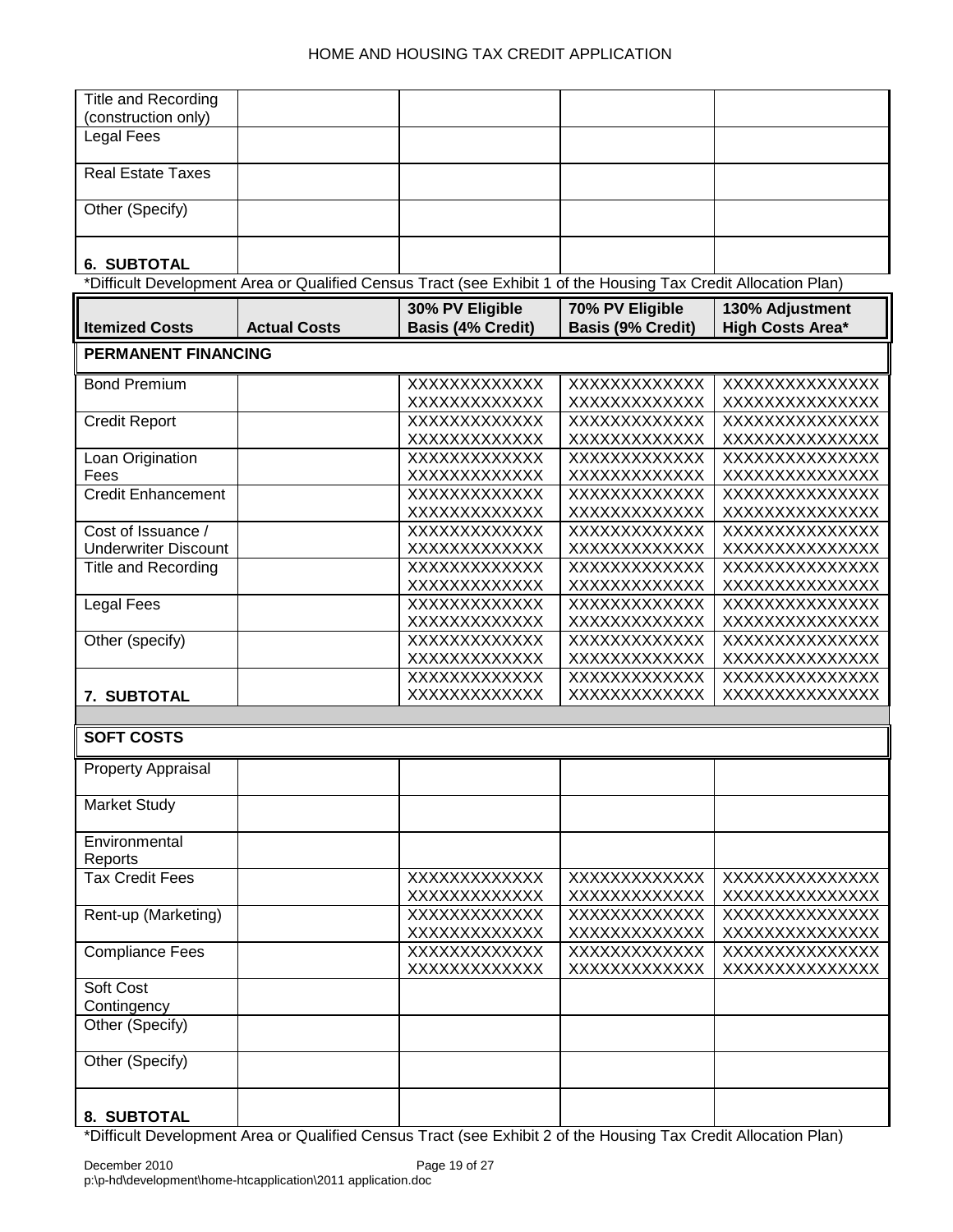|                               |                     | 30% PV Eligible              | 70% PV Eligible              | 130% Adjustment                  |
|-------------------------------|---------------------|------------------------------|------------------------------|----------------------------------|
| <b>Itemized Costs</b>         | <b>Actual Costs</b> | <b>Basis (4% Credit)</b>     | <b>Basis (9% Credit)</b>     | <b>High Costs Area*</b>          |
| <b>SYNDICATION COSTS</b>      |                     |                              |                              |                                  |
|                               |                     |                              |                              |                                  |
| Organizational                |                     | XXXXXXXXXXXXX                | XXXXXXXXXXXXX                | XXXXXXXXXXXXXX                   |
| (Partnership)                 |                     | XXXXXXXXXXXXX                | XXXXXXXXXXXX                 | XXXXXXXXXXXXXX                   |
| <b>Bridge Loan Fees</b>       |                     | XXXXXXXXXXXX                 | XXXXXXXXXXXX                 | XXXXXXXXXXXXXX                   |
| <b>Tax Opinion</b>            |                     | XXXXXXXXXXXX                 | XXXXXXXXXXXX                 | XXXXXXXXXXXXXX                   |
|                               |                     | XXXXXXXXXXXX<br>XXXXXXXXXXXX | XXXXXXXXXXXX<br>XXXXXXXXXXXX | XXXXXXXXXXXXXX<br>XXXXXXXXXXXXXX |
| Other (Specify)               |                     | XXXXXXXXXXXX                 | XXXXXXXXXXXX                 | XXXXXXXXXXXXXX                   |
|                               |                     | XXXXXXXXXXXXX                | XXXXXXXXXXXX                 | XXXXXXXXXXXXXX                   |
|                               |                     | XXXXXXXXXXXX                 | XXXXXXXXXXXX                 | XXXXXXXXXXXXXX                   |
| 9. SUBTOTAL                   |                     | XXXXXXXXXXXX                 | XXXXXXXXXXXX                 | XXXXXXXXXXXXXX                   |
|                               |                     |                              |                              |                                  |
| <b>DEVELOPER FEES</b>         |                     |                              |                              |                                  |
|                               |                     |                              |                              |                                  |
| Developer Fee                 |                     |                              |                              |                                  |
|                               |                     |                              |                              |                                  |
| Developer Overhead            |                     |                              |                              |                                  |
|                               |                     |                              |                              |                                  |
| Developer Profit              |                     |                              |                              |                                  |
|                               |                     |                              |                              |                                  |
| <b>Consultant Fee</b>         |                     |                              |                              |                                  |
|                               |                     |                              |                              |                                  |
|                               |                     |                              |                              |                                  |
| <b>10. SUBTOTAL</b>           |                     |                              |                              |                                  |
|                               |                     |                              |                              |                                  |
| <b>PROJECT RESERVES</b>       |                     |                              |                              |                                  |
| Rent-Up Reserves              |                     | XXXXXXXXXXXX                 | XXXXXXXXXXXXX                | XXXXXXXXXXXXXX                   |
|                               |                     | XXXXXXXXXXXX                 | XXXXXXXXXXXX                 | XXXXXXXXXXXXXX                   |
| <b>Operating Reserves</b>     |                     | XXXXXXXXXXXX                 | XXXXXXXXXXXX                 | XXXXXXXXXXXXXX                   |
|                               |                     | XXXXXXXXXXXX                 | XXXXXXXXXXXXX                | XXXXXXXXXXXXXX                   |
| Replacement                   |                     | XXXXXXXXXXXX                 | XXXXXXXXXXXXX                | XXXXXXXXXXXXXX                   |
| Reserves                      |                     | XXXXXXXXXXXX                 | XXXXXXXXXXXX                 | XXXXXXXXXXXXXX                   |
| <b>Debt Service</b>           |                     | XXXXXXXXXXXX                 | XXXXXXXXXXXX                 | XXXXXXXXXXXXXX                   |
| Reserves                      |                     | XXXXXXXXXXXX                 | XXXXXXXXXXXX                 | XXXXXXXXXXXXXX                   |
| Other (Specify)               |                     | XXXXXXXXXXXX                 | XXXXXXXXXXXX                 | XXXXXXXXXXXXXX                   |
|                               |                     | XXXXXXXXXXXX                 | XXXXXXXXXXXX                 | XXXXXXXXXXXXXX                   |
|                               |                     | XXXXXXXXXXXX                 | XXXXXXXXXXXX                 | XXXXXXXXXXXXXX                   |
| <b>11. SUBTOTAL</b>           |                     | XXXXXXXXXXXX                 | XXXXXXXXXXXX                 | XXXXXXXXXXXXXX                   |
|                               |                     |                              |                              |                                  |
| <b>TOTAL RESIDENTIAL COST</b> |                     |                              |                              |                                  |
| <b>TOTALS</b>                 |                     |                              |                              |                                  |
|                               |                     |                              |                              |                                  |

\*Difficult Development Area or Qualified Census Tract (see Exhibit 1 of the Housing Tax Credit Allocation Plan)

## **IF PROJECT CONTAINS COMMERCIAL USE SPACE, PLEASE PROVIDE BREAKDOWN OF COMMERCIAL COSTS ON SEPARATE SHEET.**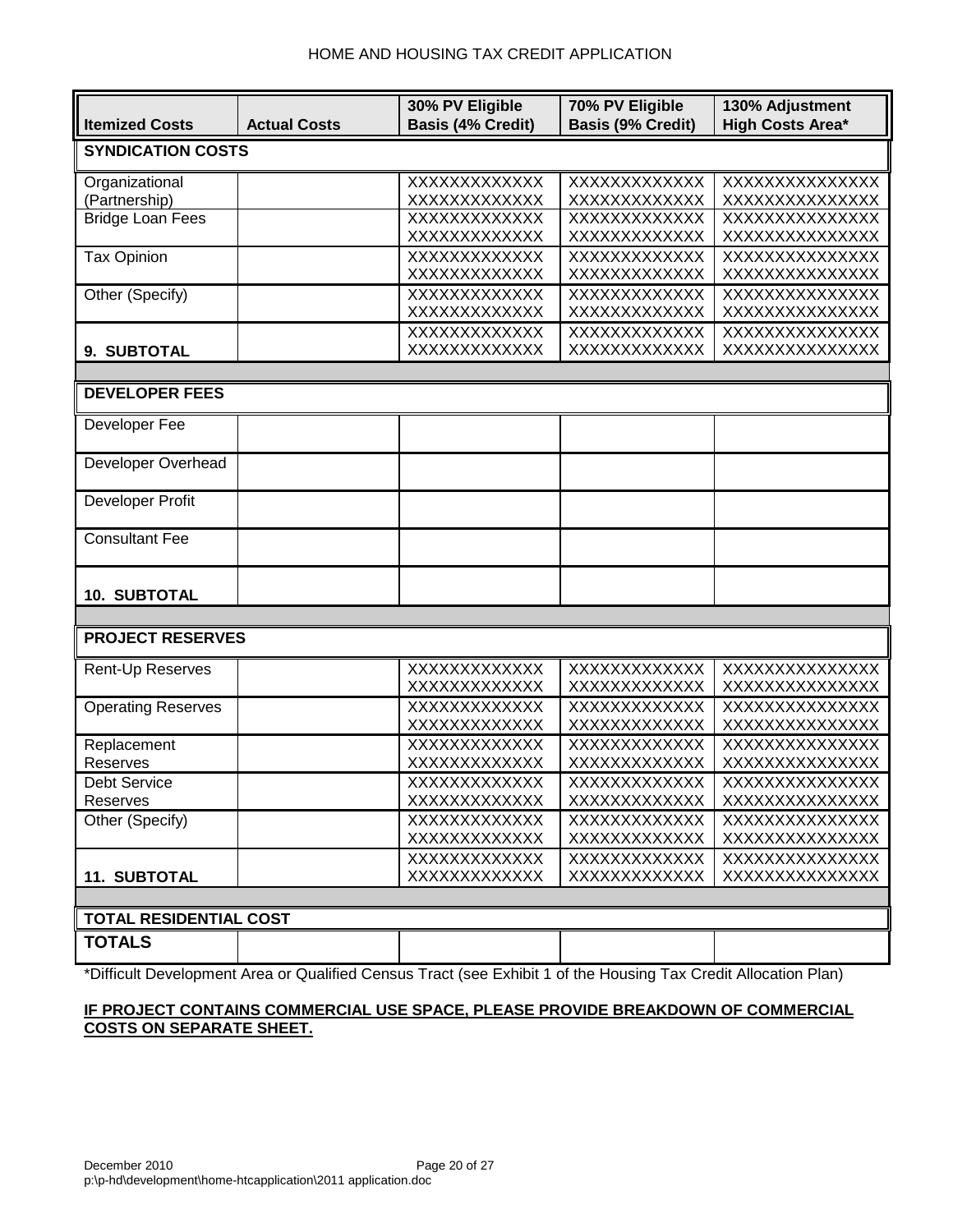## **XIV. DETERMINATION OF TAX CREDIT AMOUNT – HOUSING TAX CREDIT PROJECTS ONLY**

|                                                                    | 9% Rate<br>Eligible Basis Calculation                                                                                                                                                                                                                                                                                                                                                                                           |               | 4% Rate<br>Eligible Basis Calculation                                                                                                                                                                                                                                                                                                                                                                                             |               |
|--------------------------------------------------------------------|---------------------------------------------------------------------------------------------------------------------------------------------------------------------------------------------------------------------------------------------------------------------------------------------------------------------------------------------------------------------------------------------------------------------------------|---------------|-----------------------------------------------------------------------------------------------------------------------------------------------------------------------------------------------------------------------------------------------------------------------------------------------------------------------------------------------------------------------------------------------------------------------------------|---------------|
| <b>Total Project Cost</b>                                          | $\frac{1}{2}$ $\frac{1}{2}$ $\frac{1}{2}$ $\frac{1}{2}$ $\frac{1}{2}$ $\frac{1}{2}$ $\frac{1}{2}$ $\frac{1}{2}$ $\frac{1}{2}$ $\frac{1}{2}$ $\frac{1}{2}$ $\frac{1}{2}$ $\frac{1}{2}$ $\frac{1}{2}$ $\frac{1}{2}$ $\frac{1}{2}$ $\frac{1}{2}$ $\frac{1}{2}$ $\frac{1}{2}$ $\frac{1}{2}$ $\frac{1}{2}$ $\frac{1}{2}$                                                                                                             |               | $\frac{1}{2}$                                                                                                                                                                                                                                                                                                                                                                                                                     |               |
| <b>Less Amounts not Allowed into Basis</b>                         | $\updownarrow$ - $\qquad \qquad$                                                                                                                                                                                                                                                                                                                                                                                                |               |                                                                                                                                                                                                                                                                                                                                                                                                                                   |               |
| <b>Less Grants</b>                                                 | $$ -$                                                                                                                                                                                                                                                                                                                                                                                                                           |               |                                                                                                                                                                                                                                                                                                                                                                                                                                   |               |
| Less Amount of Nonqualified Nonrecourse Financing                  |                                                                                                                                                                                                                                                                                                                                                                                                                                 |               | $\frac{1}{2}$ 5 - <u>____________</u>                                                                                                                                                                                                                                                                                                                                                                                             |               |
| <b>Less Nonqualifying Units of Higher Quality</b>                  | $\frac{1}{\sqrt{1-\frac{1}{2}}}\frac{1}{\sqrt{1-\frac{1}{2}}}\frac{1}{\sqrt{1-\frac{1}{2}}}\frac{1}{\sqrt{1-\frac{1}{2}}}\frac{1}{\sqrt{1-\frac{1}{2}}}\frac{1}{\sqrt{1-\frac{1}{2}}}\frac{1}{\sqrt{1-\frac{1}{2}}}\frac{1}{\sqrt{1-\frac{1}{2}}}\frac{1}{\sqrt{1-\frac{1}{2}}}\frac{1}{\sqrt{1-\frac{1}{2}}}\frac{1}{\sqrt{1-\frac{1}{2}}}\frac{1}{\sqrt{1-\frac{1}{2}}}\frac{1}{\sqrt{1-\frac{1}{2}}}\frac{1}{\sqrt{1-\frac{$ |               |                                                                                                                                                                                                                                                                                                                                                                                                                                   |               |
| <b>Less Historic Tax Credit Basis</b>                              | $\mathbb{S}$ - $\blacksquare$                                                                                                                                                                                                                                                                                                                                                                                                   |               |                                                                                                                                                                                                                                                                                                                                                                                                                                   |               |
| <b>Total Eligible Basis</b>                                        | \$                                                                                                                                                                                                                                                                                                                                                                                                                              |               | \$                                                                                                                                                                                                                                                                                                                                                                                                                                |               |
| <b>Multiplied</b> by the Applicable Fraction                       |                                                                                                                                                                                                                                                                                                                                                                                                                                 | $\frac{0}{0}$ | $\boldsymbol{\mathsf{X}}$ and $\boldsymbol{\mathsf{X}}$ and $\boldsymbol{\mathsf{X}}$ and $\boldsymbol{\mathsf{X}}$ and $\boldsymbol{\mathsf{X}}$ and $\boldsymbol{\mathsf{X}}$ and $\boldsymbol{\mathsf{X}}$ and $\boldsymbol{\mathsf{X}}$ and $\boldsymbol{\mathsf{X}}$ and $\boldsymbol{\mathsf{X}}$ and $\boldsymbol{\mathsf{X}}$ and $\boldsymbol{\mathsf{X}}$ and $\boldsymbol{\mathsf{X}}$ and $\boldsymbol{\mathsf{X}}$ a | $\frac{0}{0}$ |
| <b>Total Qualified Basis</b>                                       |                                                                                                                                                                                                                                                                                                                                                                                                                                 |               | $\begin{picture}(20,10) \put(0,0){\line(1,0){10}} \put(15,0){\line(1,0){10}} \put(15,0){\line(1,0){10}} \put(15,0){\line(1,0){10}} \put(15,0){\line(1,0){10}} \put(15,0){\line(1,0){10}} \put(15,0){\line(1,0){10}} \put(15,0){\line(1,0){10}} \put(15,0){\line(1,0){10}} \put(15,0){\line(1,0){10}} \put(15,0){\line(1,0){10}} \put(15,0){\line(1$                                                                               |               |
| Multiplied by the Applicable Federal Credit Rate                   | $X \sim$                                                                                                                                                                                                                                                                                                                                                                                                                        | 9%            | $\boldsymbol{\mathsf{X}}$                                                                                                                                                                                                                                                                                                                                                                                                         | 4%            |
| <b>Maximum Allowable Credit Amount</b>                             | $\sim$                                                                                                                                                                                                                                                                                                                                                                                                                          |               | $\frac{1}{2}$                                                                                                                                                                                                                                                                                                                                                                                                                     |               |
| <b>Gap Calculation</b>                                             |                                                                                                                                                                                                                                                                                                                                                                                                                                 |               |                                                                                                                                                                                                                                                                                                                                                                                                                                   |               |
| (1) Total Project Cost                                             |                                                                                                                                                                                                                                                                                                                                                                                                                                 | $\frac{1}{2}$ |                                                                                                                                                                                                                                                                                                                                                                                                                                   |               |
| (2) Less Total Sources of Funds Including Owner Equity             |                                                                                                                                                                                                                                                                                                                                                                                                                                 |               | <u> 1989 - Jan Stein Stein Stein Stein Stein Stein Stein Stein Stein Stein Stein Stein Stein Stein Stein Stein S</u>                                                                                                                                                                                                                                                                                                              |               |
| (3) Equals Equity Gap                                              |                                                                                                                                                                                                                                                                                                                                                                                                                                 |               |                                                                                                                                                                                                                                                                                                                                                                                                                                   |               |
| (4) Estimated Market Value of Tax Credit                           |                                                                                                                                                                                                                                                                                                                                                                                                                                 |               | $\mathfrak{c}(\text{cents})$                                                                                                                                                                                                                                                                                                                                                                                                      |               |
| (5) Tax Credits Needed (Line 3 divided by Line 4 divided by 10) \$ |                                                                                                                                                                                                                                                                                                                                                                                                                                 |               |                                                                                                                                                                                                                                                                                                                                                                                                                                   |               |
| (6) Maximum Allowable Credit Amount (from above)                   |                                                                                                                                                                                                                                                                                                                                                                                                                                 | $\frac{1}{2}$ |                                                                                                                                                                                                                                                                                                                                                                                                                                   |               |
| (7) Allowable Reservation Amount (lesser of Line 5 & Line 6)       |                                                                                                                                                                                                                                                                                                                                                                                                                                 | $\frac{1}{2}$ |                                                                                                                                                                                                                                                                                                                                                                                                                                   |               |
| <b>Tax Credits Requested by Applicant</b>                          |                                                                                                                                                                                                                                                                                                                                                                                                                                 | \$            |                                                                                                                                                                                                                                                                                                                                                                                                                                   |               |

**PLEASE NOTE:** The actual amount of credit for the project is determined by SDHDA. If the project is eligible for Historic Tax Credit, include an actual cost breakdown of the determination of eligible basis for the Historic Credit with the application. If the Project's basis has been adjusted because it is in a high cost or qualified census tract, the actual deduction for the Historic Cost items must be adjusted by multiplying the amount by 130%. This does not apply to Historic Tax Credits.

**Based on an evaluation, SDHDA will estimate the amount of credit it will reserve for each Application. This determination is made solely at SDHDA's discretion and is in no way a representation to anyone as to the feasibility of the project. Rather, it will serve as the basis for making a reservation of credits. A similar analysis to determine tax credits necessary will be done at the time of reservation, at the time a carryover allocation is approved, and at the time the project is placed in service, provided all project costs are finalized and certified.**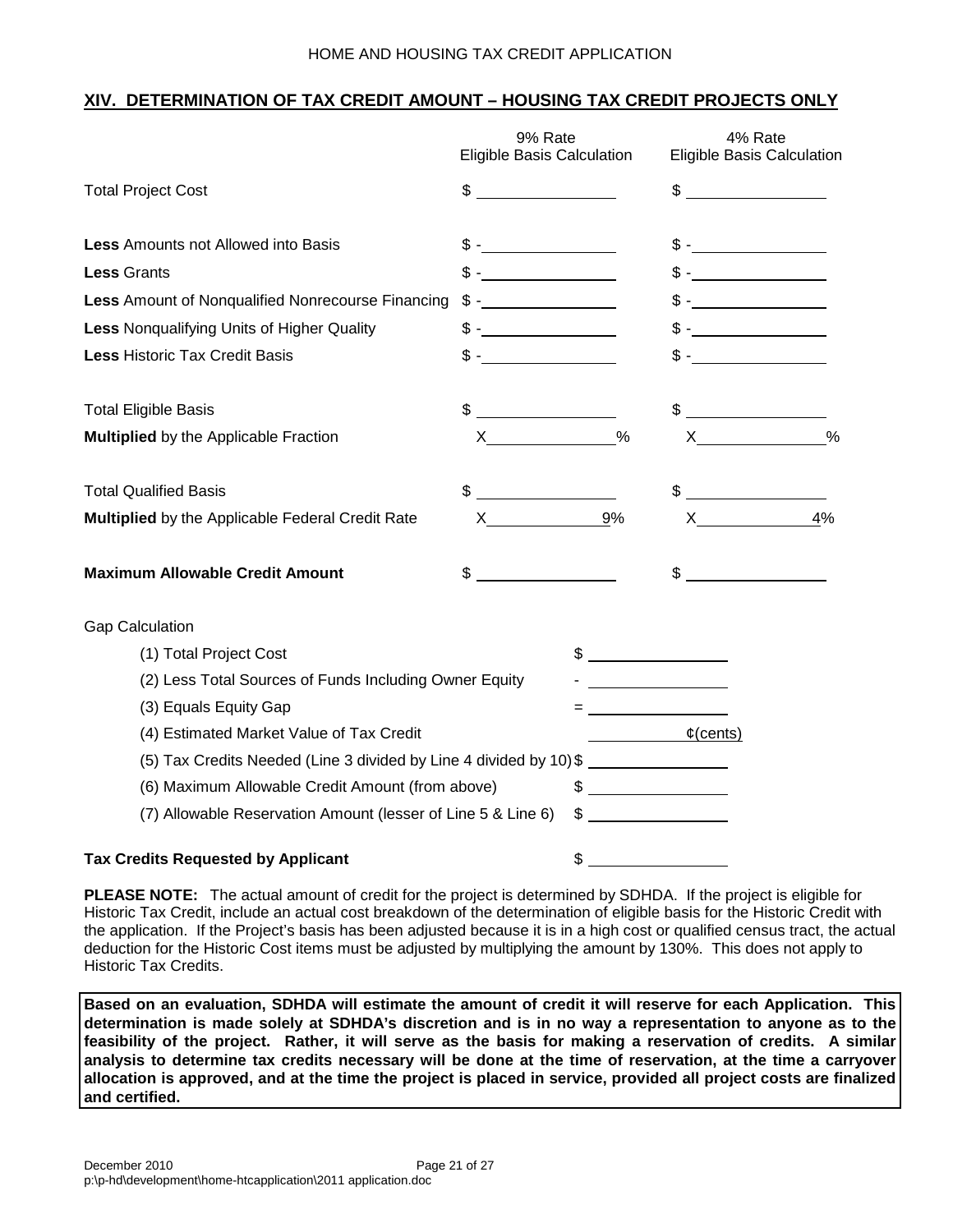## **XV. DETERMINING QUALIFIED BASIS ON A BUILDING BY BUILDNG BASIS HOUSING TAX CREDIT PROJECTS ONLY**

| Address (must be completed) | Eligible<br><b>Basis</b><br>9% Rate | Applicable<br>Fraction           | Qualified<br><b>Basis</b> | Eligible<br><b>Basis</b><br>4% Rate | Applicable<br>Fraction    | Qualified<br><b>Basis</b> | Estimated<br>Placed In<br>Service<br>Date |
|-----------------------------|-------------------------------------|----------------------------------|---------------------------|-------------------------------------|---------------------------|---------------------------|-------------------------------------------|
| 1.                          |                                     |                                  |                           |                                     |                           |                           |                                           |
| $\overline{2}$ .            |                                     |                                  |                           |                                     |                           |                           |                                           |
| $\overline{3}$ .            |                                     |                                  |                           |                                     |                           |                           |                                           |
| 4.                          |                                     |                                  |                           |                                     |                           |                           |                                           |
| $\overline{5}$ .            |                                     |                                  |                           |                                     |                           |                           |                                           |
| 6.                          |                                     |                                  |                           |                                     |                           |                           |                                           |
| $\overline{7}$ .            |                                     |                                  |                           |                                     |                           |                           |                                           |
| 8.                          |                                     |                                  |                           |                                     |                           |                           |                                           |
| $\overline{9}$ .            |                                     |                                  |                           |                                     |                           |                           |                                           |
| 10.                         |                                     |                                  |                           |                                     |                           |                           |                                           |
| 11.                         |                                     |                                  |                           |                                     |                           |                           |                                           |
| 12.                         |                                     |                                  |                           |                                     |                           |                           |                                           |
| 13.                         |                                     |                                  |                           |                                     |                           |                           |                                           |
| 14.                         |                                     |                                  |                           |                                     |                           |                           |                                           |
| <b>TOTALS</b>               |                                     | <b>XXXXXXX</b><br><b>XXXXXXX</b> |                           | <b>XXXXXX</b><br><b>XXXXXX</b>      | XXXXXXX<br><b>XXXXXXX</b> |                           | <b>XXXXXX</b><br>XXXXXX                   |

### **XVI. HOUSING TAX CREDIT SYNDICATION**

Tax Credit Syndication (Provide as much information and documentation as is available at time of application.)

A. Does this project qualify for Historic Rehabilitation Credits? Yes \_\_\_\_\_ No \_\_\_\_

If yes, what is the credit amount?  $\$ 

B. Will the Tax Credits be offered to investors? Yes No

- 1. If no, attach a description explaining how the tax benefits will be used and how that will benefit the project.
- 2. If yes, answer each of the following:

| Type of offering: | Public      | Private      |
|-------------------|-------------|--------------|
| Type of Investor: | Individuals | Corporations |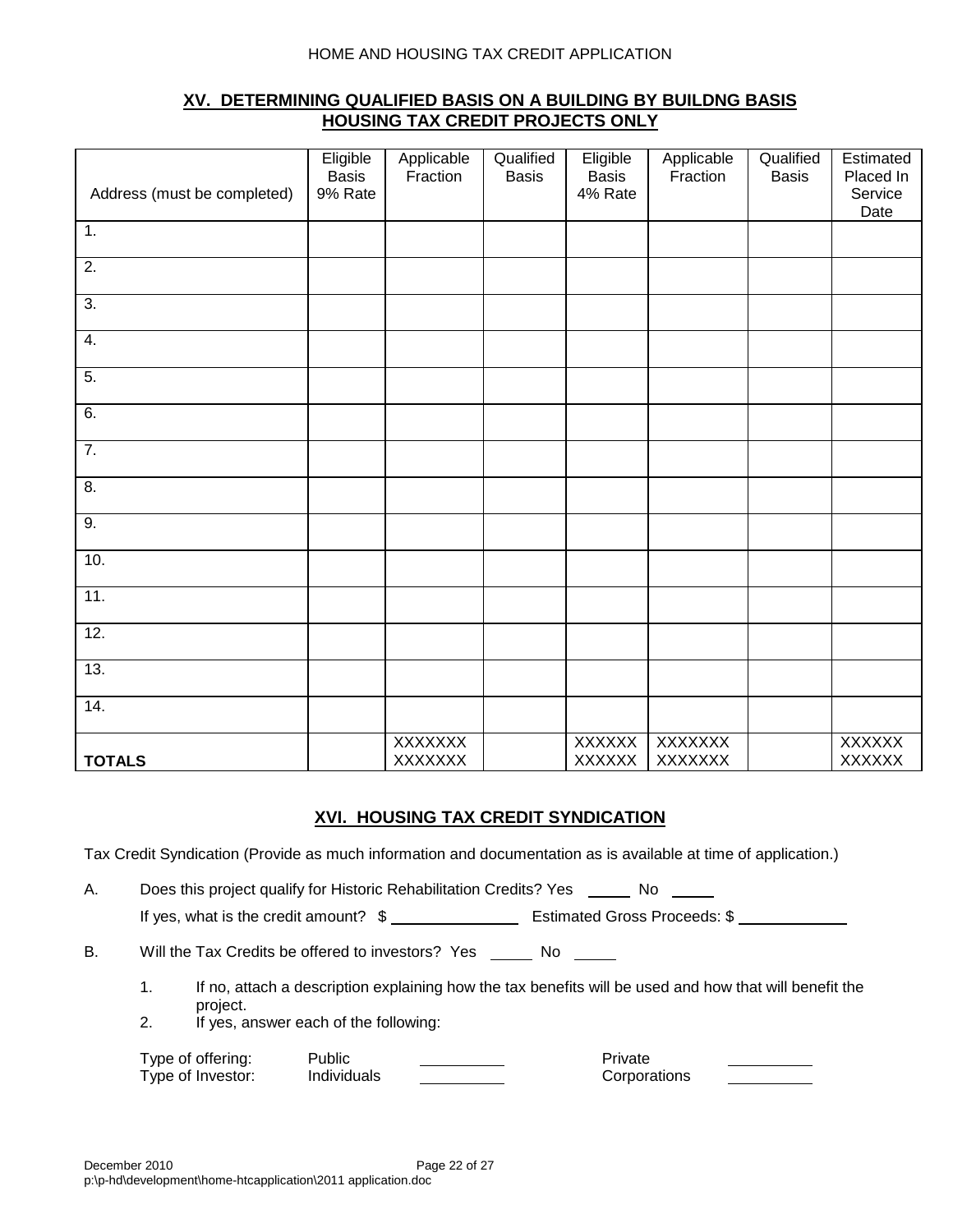C. HTC Syndication costs will be evaluated along with other project costs. Please list all estimated or actual cost of syndication associated with the project.

| <b>HTC Gross Proceeds</b><br>Less:                                                                                                |                        | $\frac{1}{2}$                                                                                                                                                                                                                                                                                                                                                                                                                   |      |
|-----------------------------------------------------------------------------------------------------------------------------------|------------------------|---------------------------------------------------------------------------------------------------------------------------------------------------------------------------------------------------------------------------------------------------------------------------------------------------------------------------------------------------------------------------------------------------------------------------------|------|
| Attorney                                                                                                                          |                        | $\frac{1}{2}$                                                                                                                                                                                                                                                                                                                                                                                                                   |      |
| Accountant                                                                                                                        |                        | $\frac{1}{2}$ $\frac{1}{2}$ $\frac{1}{2}$ $\frac{1}{2}$ $\frac{1}{2}$ $\frac{1}{2}$ $\frac{1}{2}$ $\frac{1}{2}$ $\frac{1}{2}$ $\frac{1}{2}$ $\frac{1}{2}$ $\frac{1}{2}$ $\frac{1}{2}$ $\frac{1}{2}$ $\frac{1}{2}$ $\frac{1}{2}$ $\frac{1}{2}$ $\frac{1}{2}$ $\frac{1}{2}$ $\frac{1}{2}$ $\frac{1}{2}$ $\frac{1}{2}$                                                                                                             |      |
| Consultant(s)                                                                                                                     |                        | $\begin{array}{c c c c c} \hline \texttt{S} & \texttt{S} & \texttt{S} & \texttt{S} & \texttt{S} & \texttt{S} & \texttt{S} & \texttt{S} & \texttt{S} & \texttt{S} & \texttt{S} & \texttt{S} & \texttt{S} & \texttt{S} & \texttt{S} & \texttt{S} & \texttt{S} & \texttt{S} & \texttt{S} & \texttt{S} & \texttt{S} & \texttt{S} & \texttt{S} & \texttt{S} & \texttt{S} & \texttt{S} & \texttt{S} & \texttt{S} & \texttt{S}$        |      |
| Broker(s)                                                                                                                         |                        | $\frac{1}{\sqrt{1-\frac{1}{2}}}\frac{1}{\sqrt{1-\frac{1}{2}}}\frac{1}{\sqrt{1-\frac{1}{2}}}\frac{1}{\sqrt{1-\frac{1}{2}}}\frac{1}{\sqrt{1-\frac{1}{2}}}\frac{1}{\sqrt{1-\frac{1}{2}}}\frac{1}{\sqrt{1-\frac{1}{2}}}\frac{1}{\sqrt{1-\frac{1}{2}}}\frac{1}{\sqrt{1-\frac{1}{2}}}\frac{1}{\sqrt{1-\frac{1}{2}}}\frac{1}{\sqrt{1-\frac{1}{2}}}\frac{1}{\sqrt{1-\frac{1}{2}}}\frac{1}{\sqrt{1-\frac{1}{2}}}\frac{1}{\sqrt{1-\frac{$ |      |
|                                                                                                                                   | Bridge Loan & Interest | $\frac{1}{2}$                                                                                                                                                                                                                                                                                                                                                                                                                   |      |
| Syndicator                                                                                                                        |                        | $\frac{1}{2}$                                                                                                                                                                                                                                                                                                                                                                                                                   |      |
| Other (specify)                                                                                                                   |                        | $\frac{1}{2}$                                                                                                                                                                                                                                                                                                                                                                                                                   |      |
| <b>Total Costs</b>                                                                                                                |                        | $\frac{1}{2}$ $\frac{1}{2}$ $\frac{1}{2}$ $\frac{1}{2}$ $\frac{1}{2}$ $\frac{1}{2}$ $\frac{1}{2}$ $\frac{1}{2}$ $\frac{1}{2}$ $\frac{1}{2}$ $\frac{1}{2}$ $\frac{1}{2}$ $\frac{1}{2}$ $\frac{1}{2}$ $\frac{1}{2}$ $\frac{1}{2}$ $\frac{1}{2}$ $\frac{1}{2}$ $\frac{1}{2}$ $\frac{1}{2}$ $\frac{1}{2}$ $\frac{1}{2}$                                                                                                             |      |
| Net HTC Proceeds                                                                                                                  |                        |                                                                                                                                                                                                                                                                                                                                                                                                                                 |      |
| Net Proceeds/Gross Proceeds                                                                                                       |                        |                                                                                                                                                                                                                                                                                                                                                                                                                                 | $\%$ |
| Number of Annual Pay-In Periods ___________ First Pay-in Year _______<br>Syndicators or Equity Sources which have been contacted: |                        |                                                                                                                                                                                                                                                                                                                                                                                                                                 |      |
|                                                                                                                                   |                        | Source Name: <u>Name: Name Source Name</u> Control of the Source Name Control of the Source Name Control of the Source Of the Source of the Source of the Source of the Source of the Source of the Source of the Source of the Sou                                                                                                                                                                                             |      |
|                                                                                                                                   |                        |                                                                                                                                                                                                                                                                                                                                                                                                                                 |      |
|                                                                                                                                   |                        |                                                                                                                                                                                                                                                                                                                                                                                                                                 |      |
|                                                                                                                                   |                        |                                                                                                                                                                                                                                                                                                                                                                                                                                 |      |
|                                                                                                                                   |                        |                                                                                                                                                                                                                                                                                                                                                                                                                                 |      |
|                                                                                                                                   |                        |                                                                                                                                                                                                                                                                                                                                                                                                                                 |      |
|                                                                                                                                   |                        |                                                                                                                                                                                                                                                                                                                                                                                                                                 |      |
|                                                                                                                                   |                        |                                                                                                                                                                                                                                                                                                                                                                                                                                 |      |
|                                                                                                                                   |                        |                                                                                                                                                                                                                                                                                                                                                                                                                                 |      |
|                                                                                                                                   |                        |                                                                                                                                                                                                                                                                                                                                                                                                                                 |      |
|                                                                                                                                   |                        | City: City: City: City: City: City: City: City: Code:                                                                                                                                                                                                                                                                                                                                                                           |      |

Please use an additional sheet of paper if necessary to list all Syndicators.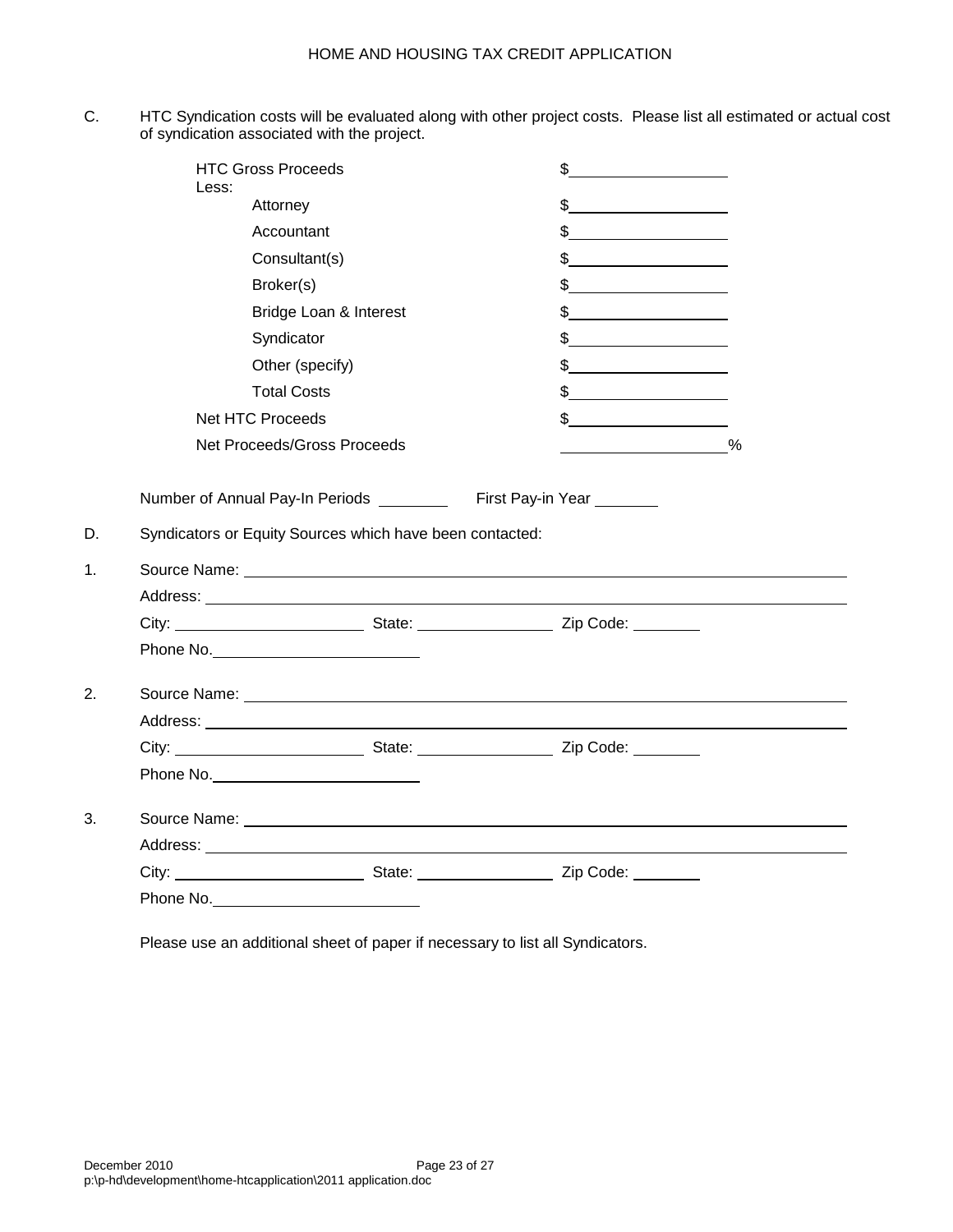#### **XVII. PROJECT TIMETABLE**

Indicate the actual or expected date by which the following activities will have been completed. In providing this schedule, be sure to take into consideration the requirement that the project must start construction or rehabilitation within <u>1 year</u> of the date of a carryover allocation or credits will be subject to recapture.

| Actual or Scheduled<br>Month/Year                               | Activity                                                                       |
|-----------------------------------------------------------------|--------------------------------------------------------------------------------|
|                                                                 | <b>Site</b>                                                                    |
|                                                                 | Acquisition                                                                    |
|                                                                 | Zoning Approval                                                                |
|                                                                 | Plat Approval                                                                  |
|                                                                 | <b>Tax Abatement</b>                                                           |
|                                                                 | <b>Environmental Review Completed</b>                                          |
|                                                                 |                                                                                |
|                                                                 | <b>Construction Financing</b>                                                  |
|                                                                 | Loan Application                                                               |
|                                                                 | <b>Conditional Commitment</b>                                                  |
| <u> 1980 - Johann Barn, mars an t-Amerikaansk ferskeider (</u>  | Firm Commitment                                                                |
|                                                                 | <b>Closing and Disbursement</b>                                                |
|                                                                 |                                                                                |
|                                                                 | <b>Permanent Financing</b>                                                     |
|                                                                 | Loan Application                                                               |
|                                                                 | <b>Conditional Commitment</b>                                                  |
|                                                                 | Firm Commitment                                                                |
|                                                                 | <b>Closing and Disbursement</b>                                                |
|                                                                 |                                                                                |
|                                                                 | <b>Local Permits</b>                                                           |
|                                                                 | <b>Conditional Use Permit</b>                                                  |
|                                                                 | Variance                                                                       |
|                                                                 | Site Plan Review                                                               |
|                                                                 | <b>Building Permit</b>                                                         |
|                                                                 | Other (specify)<br><u> 1989 - Johann Stoff, amerikansk politiker (d. 1989)</u> |
|                                                                 |                                                                                |
|                                                                 | <b>Other Loans and Grants</b>                                                  |
| <u> 1980 - Johann Barn, mars an t-Amerikaansk kommunister (</u> | Type & Source:                                                                 |
|                                                                 | Application                                                                    |
|                                                                 | Closing or Award                                                               |
|                                                                 |                                                                                |
|                                                                 | <b>Equity Syndication</b>                                                      |
|                                                                 | Letter of Commitment                                                           |
|                                                                 | Partnership Closing                                                            |
|                                                                 |                                                                                |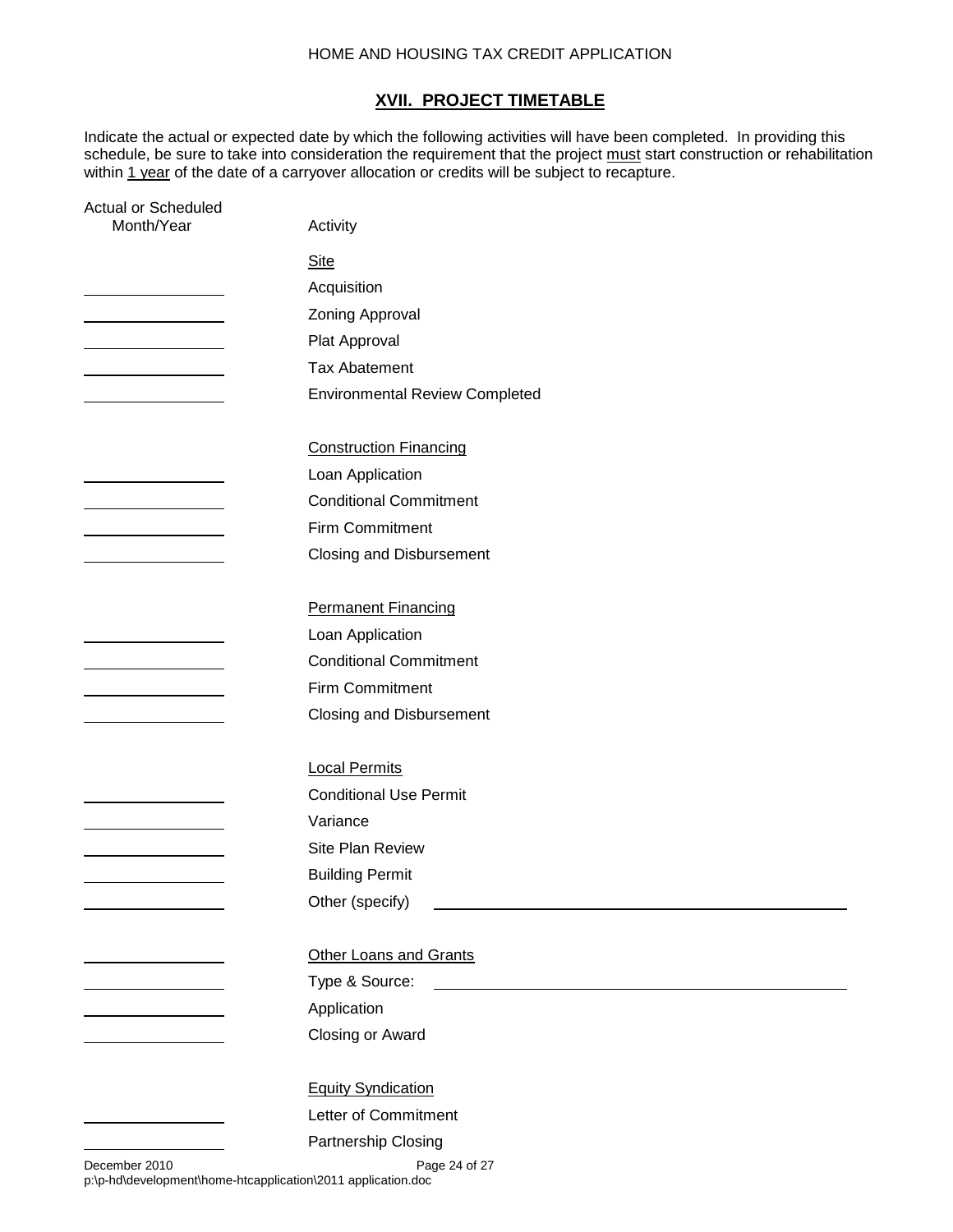| Other                                  |
|----------------------------------------|
| 10% of Project Costs Incurred          |
| <b>Tax Credit Carryover Allocation</b> |
| <b>Final Plans/Specs</b>               |
| <b>Construction Start</b>              |
| <b>Construction Completion</b>         |
| <b>Placed in Service</b>               |
| Occupancy of all Low-Income Units      |

## **XVIII. NOTIFICATION OF LOCAL OFFICIAL**

Provide the name of the local political jurisdiction (town or city, if incorporated, otherwise, county) in which the project will be located and include the name and address of the chief executive officer of the political jurisdiction.

Name of Local Governing Body:

Name of Chief Executive Officer:

Address: **Address: Address: Address: Address: Address: Address: Address: Address: Address: Address: Address: Address: Address: Address: Address: Address: Address: Address: Address: Add** 

City: Zip Code:

Phone No.

Letter of approval from the locality is attached? YES NO See Exhibit 3 of the Housing Tax Credit and/or HOME Program Allocation Plans (IF NOT ATTACHED, APPLICATION WILL NOT BE ACCEPTED)

### **XIX. APPLICATION FEE – HOUSING TAX CREDIT PROJECTS ONLY**

Application fee due:  $\frac{1}{2}$  750.00

Amount of application fee submitted: (Make checks payable to South Dakota Housing Development Authority)

#### ADDITIONAL FEE REQUIREMENTS

A reservation fee of 3% of the annual credit amount reserved is due upon notification from SDHDA of reservation of tax credits.

An allocation fee of 7% of the annual credit allocation amount is due at the time of final allocation.

Additional fee requirements may be found in Part IX of the SDHDA Qualified Allocation Plan.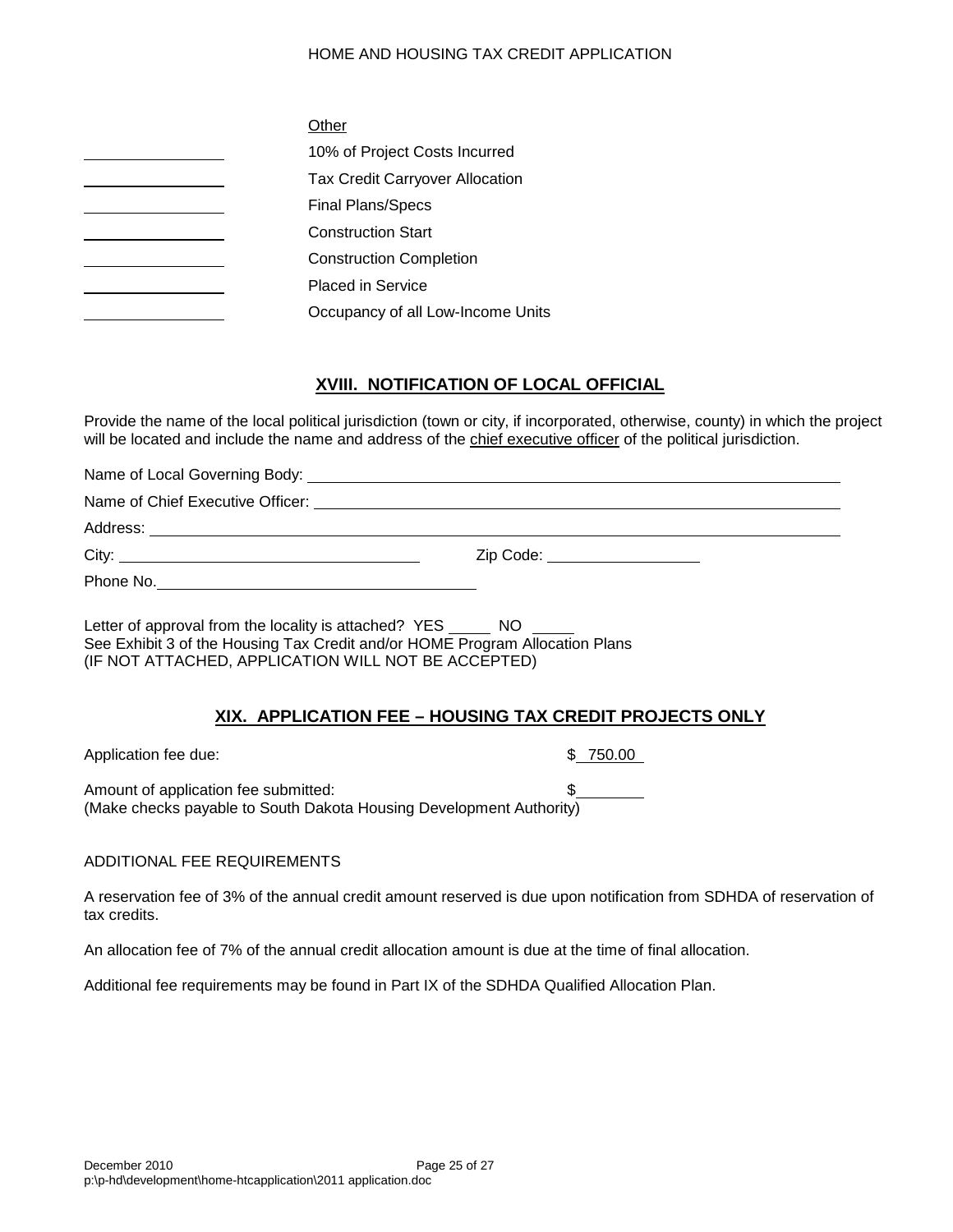## **XX. APPLICANT CERTIFICATION**

#### **The undersigned hereby acknowledges the following:**

- 1. That this application form provided by SDHDA to applicants for HOME funds and/or tax credits, including all sections herein relative to project costs, credit calculations, and determinations of the amount of HOME funds and/or tax credit necessary to make the project financially feasible, is provided only for the convenience of SDHDA in reviewing reservation requests; that completion hereof in no way guarantees eligibility for the HOME funds and/or tax credits or ensures that the amount of HOME funds and/or tax credits applied for has been computed in accordance with the CFR and/or Code requirements; and that any notations herein describing the CFR and/or Code requirements are offered only as general guides and not as legal authority;
- 2. that the undersigned is responsible for ensuring that the proposed project will be comprised of qualified low income buildings and that it will in all respects satisfy all applicable requirements of federal tax law and any other requirements imposed upon it by SDHDA at the time of reservation, should one be issued;
- 3. that, for the purposes of reviewing this application, SDHDA is entitled to rely upon the representations of the undersigned as to the inclusion of costs in eligible basis for the project as a whole and for each building therein individually as well as the amounts and types of credit applicable thereto, but that the issuance of a reservation based on such representations in no way warrants their compliance with the CFR and/or the Code requirements;
- 4. that SDHDA may request or require changes in the information submitted herewith, and may substitute actual figures for any estimated figures provided therein by the undersigned and may reserve HOME funds and/or tax credits, if any, in an amount different from the amount requested;
- 5. that reservations are not transferable without prior approval by SDHDA;
- 6. that the requirements for applying for the HOME funds and/or tax credits and the terms of any reservation or allocation thereof are subject to change at any time by federal or state law, federal, state, or SDHDA regulation, or other binding authority; and
- 7. that reservations will be subject to certain conditions to be satisfied prior to allocation.

#### **Further, the undersigned hereby certifies the following:**

- 1. The Applicant shall not, in the provision of services, or in any other manner, discriminate against any person on the basis of race, color, creed, religion, sex, national origin, age, familial status or handicap; and
- 2. that, to the best of its knowledge and belief, all factual information provided herein or in connection herewith is true and correct and all estimates are reasonable and can be obtained from any source named herein; and
- 3. that it will at all times indemnify and hold harmless SDHDA against all losses, costs, damages, expenses, and liabilities of any nature or indirectly resulting from, arising out of or relating to SDHDA's acceptance, consideration, approval, or disapproval of this request and the issuance or nonissuance of HOME funds and/or tax credits in connection herewith; and
- 4. that, if it proposes to utilize USDA Rural Development financing, it agrees to provide a copy of this application, Pro Forma, CPA Cost Certification, HOME loan documentation and IRS Form 8609 to USDA Rural Development, and further acknowledges that USDA Rural Development and SDHDA will work cooperatively to ensure that RHS assistance, HOME funds and/or tax credits provided is not more than is necessary to provide affordable housing after taking account of assistance from all Federal, State and local sources; and
- 5. that it provides SDHDA the right to exchange information with other state allocation agencies and with other parties as deemed appropriate by SDHDA.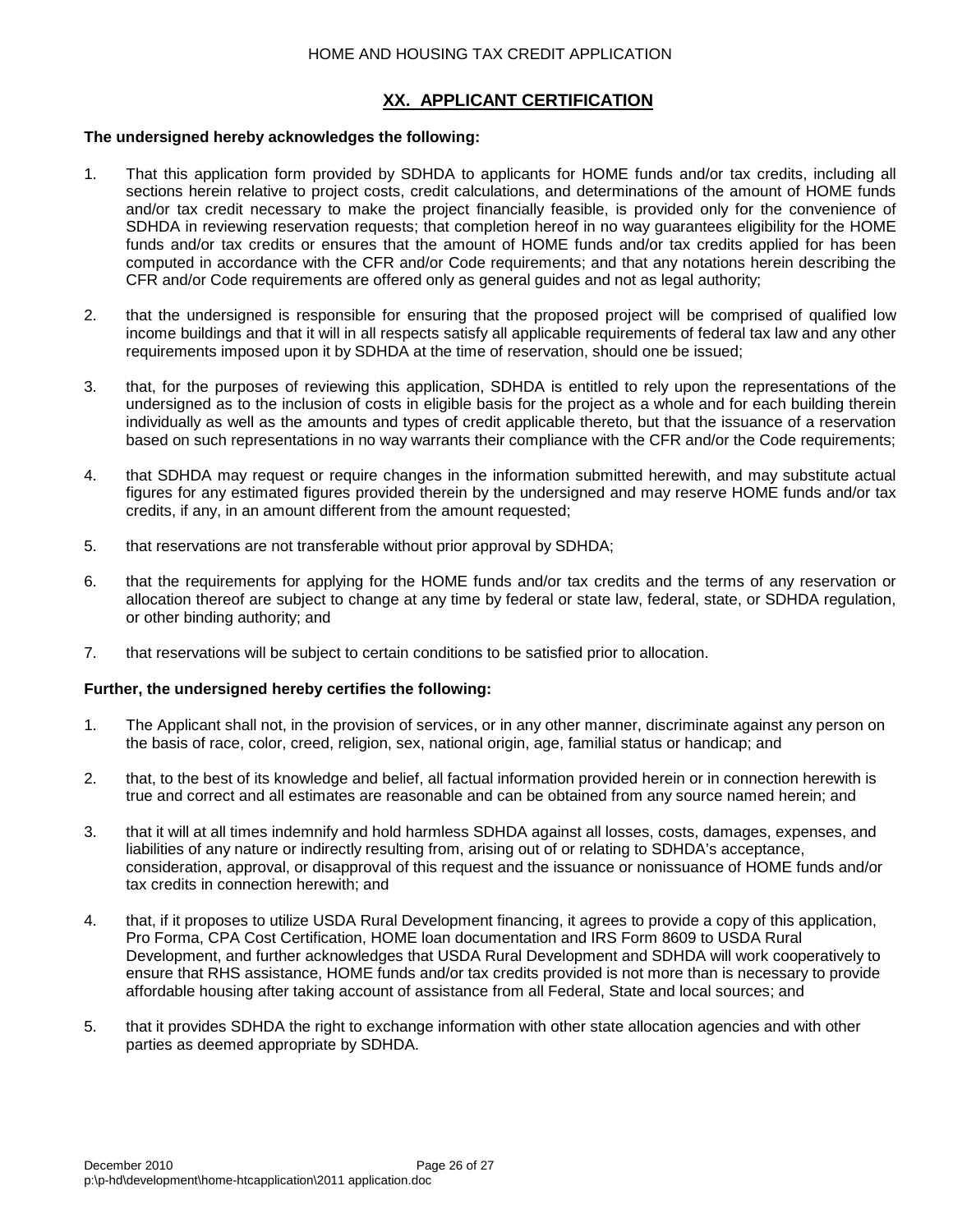IN WITNESS WHEREOF, the undersigned, being duly authorized, has caused this document to be executed in its name on this \_\_\_\_\_ day of \_\_\_\_\_\_\_\_\_\_\_\_\_\_\_\_\_\_, 20 \_\_\_.

I declare and affirm under the penalties of perjury that the claim (petition, application, information) has been examined by me, and to the best of my knowledge and belief, is in all things true and correct.

Legal Name of Applicant

**Signature** 

**Title**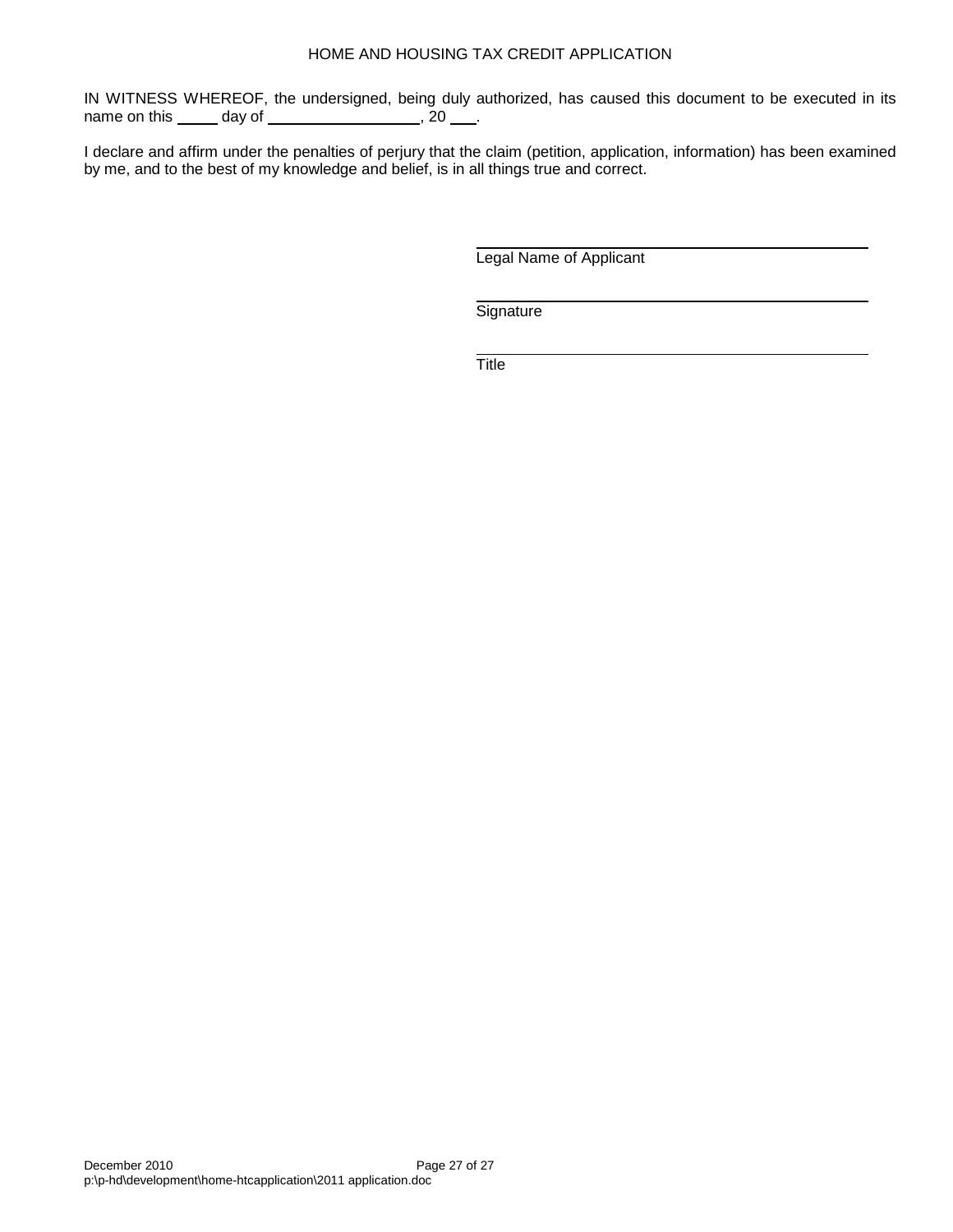## **EXHIBIT A DEVELOPMENT TEAM EXPERIENCE**

|                                 | Site Address: <u>All Andress and All Andress and All Andress and All Andress and All Andress and All Andress and All Andres and All Andres and All Andres and All Andres and All Andres and All Andres and All Andres and All An</u>     |                                             |
|---------------------------------|------------------------------------------------------------------------------------------------------------------------------------------------------------------------------------------------------------------------------------------|---------------------------------------------|
|                                 | State: ______________________                                                                                                                                                                                                            | Zip Code: 2000                              |
|                                 |                                                                                                                                                                                                                                          |                                             |
|                                 |                                                                                                                                                                                                                                          |                                             |
|                                 |                                                                                                                                                                                                                                          | Federal Tax Identification No. 1997 100 100 |
|                                 |                                                                                                                                                                                                                                          | State: <u>Cambridge Zip Code:</u>           |
|                                 |                                                                                                                                                                                                                                          |                                             |
|                                 |                                                                                                                                                                                                                                          |                                             |
| No. of Years experience: ______ |                                                                                                                                                                                                                                          |                                             |
|                                 | Describe experience in developing affordable housing (attach list of names, addresses, and nature of low-income                                                                                                                          |                                             |
|                                 |                                                                                                                                                                                                                                          |                                             |
|                                 |                                                                                                                                                                                                                                          |                                             |
|                                 |                                                                                                                                                                                                                                          |                                             |
|                                 |                                                                                                                                                                                                                                          |                                             |
|                                 |                                                                                                                                                                                                                                          | Federal Tax Identification No. 1997 100 100 |
|                                 |                                                                                                                                                                                                                                          |                                             |
|                                 |                                                                                                                                                                                                                                          |                                             |
|                                 |                                                                                                                                                                                                                                          |                                             |
| No. of Years experience: ______ |                                                                                                                                                                                                                                          |                                             |
|                                 | Describe experience in developing affordable housing (attach list of names, addresses, and nature of low-income                                                                                                                          |                                             |
|                                 |                                                                                                                                                                                                                                          |                                             |
| 4. NAME OF DEVELOPER:           |                                                                                                                                                                                                                                          |                                             |
|                                 |                                                                                                                                                                                                                                          |                                             |
|                                 |                                                                                                                                                                                                                                          |                                             |
|                                 |                                                                                                                                                                                                                                          |                                             |
|                                 |                                                                                                                                                                                                                                          |                                             |
| No. of Years experience: ______ |                                                                                                                                                                                                                                          |                                             |
|                                 |                                                                                                                                                                                                                                          |                                             |
| projects):                      | Describe experience in developing affordable housing (attach list of names, addresses, and nature of low-income<br><u> 1989 - Johann Stoff, deutscher Stoffen und der Stoffen und der Stoffen und der Stoffen und der Stoffen und de</u> |                                             |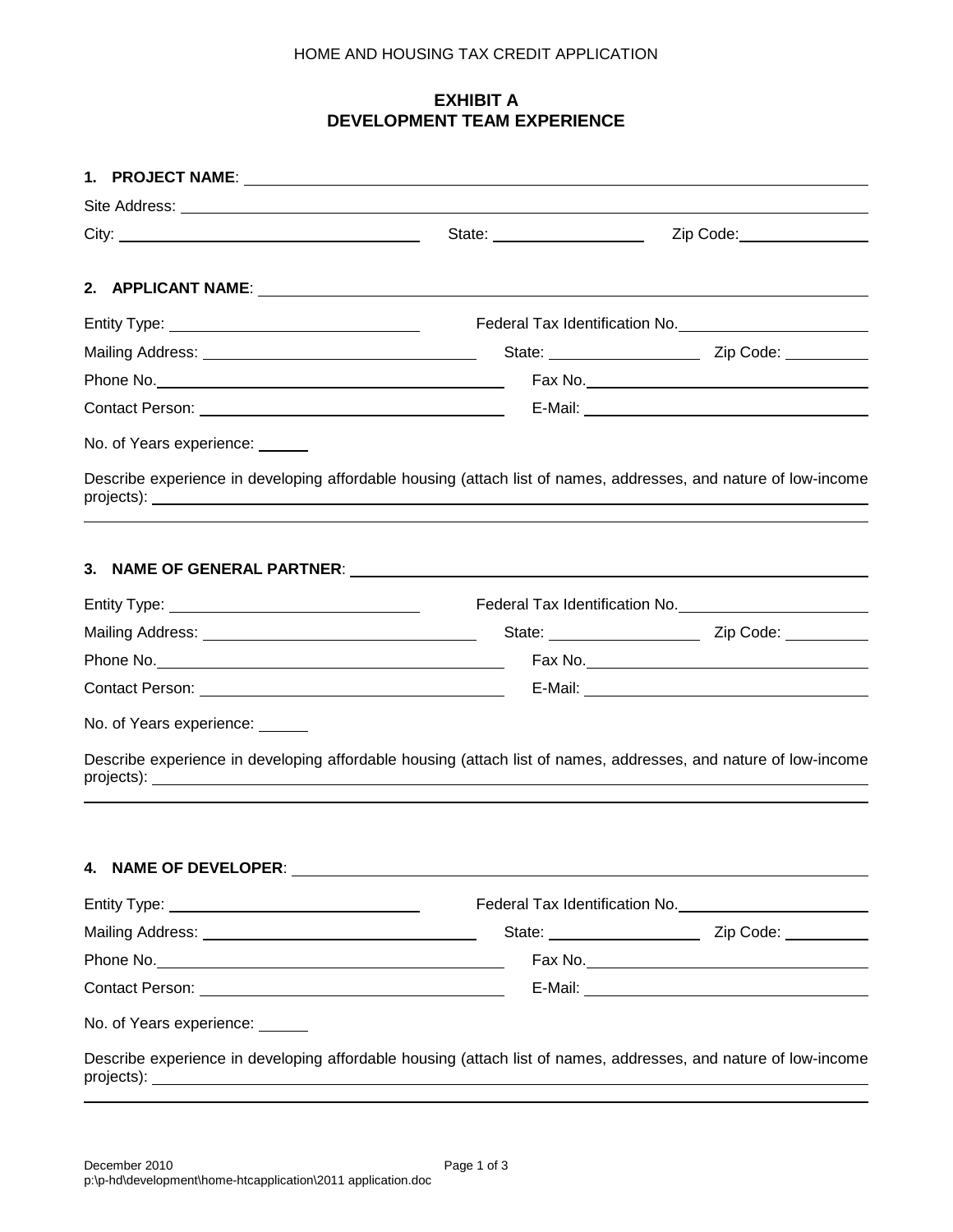| No. of Years experience: _____ |                                                                                                                 |                                    |
|--------------------------------|-----------------------------------------------------------------------------------------------------------------|------------------------------------|
|                                | Describe experience in developing affordable housing (attach list of names, addresses, and nature of low-income |                                    |
|                                |                                                                                                                 |                                    |
|                                |                                                                                                                 |                                    |
|                                |                                                                                                                 |                                    |
|                                |                                                                                                                 |                                    |
|                                |                                                                                                                 |                                    |
| No. of Years experience: _____ |                                                                                                                 |                                    |
|                                |                                                                                                                 |                                    |
|                                |                                                                                                                 |                                    |
|                                |                                                                                                                 |                                    |
|                                |                                                                                                                 |                                    |
| No. of Years experience: _     |                                                                                                                 |                                    |
|                                | Describe experience in developing affordable housing (attach list of names, addresses, and nature of low-income |                                    |
|                                |                                                                                                                 |                                    |
|                                |                                                                                                                 |                                    |
|                                |                                                                                                                 | State: <u>Cambridge City Code:</u> |
|                                |                                                                                                                 |                                    |
|                                |                                                                                                                 |                                    |
|                                |                                                                                                                 |                                    |
|                                | Describe experience in developing affordable housing (attach list of names, addresses, and nature of low-income |                                    |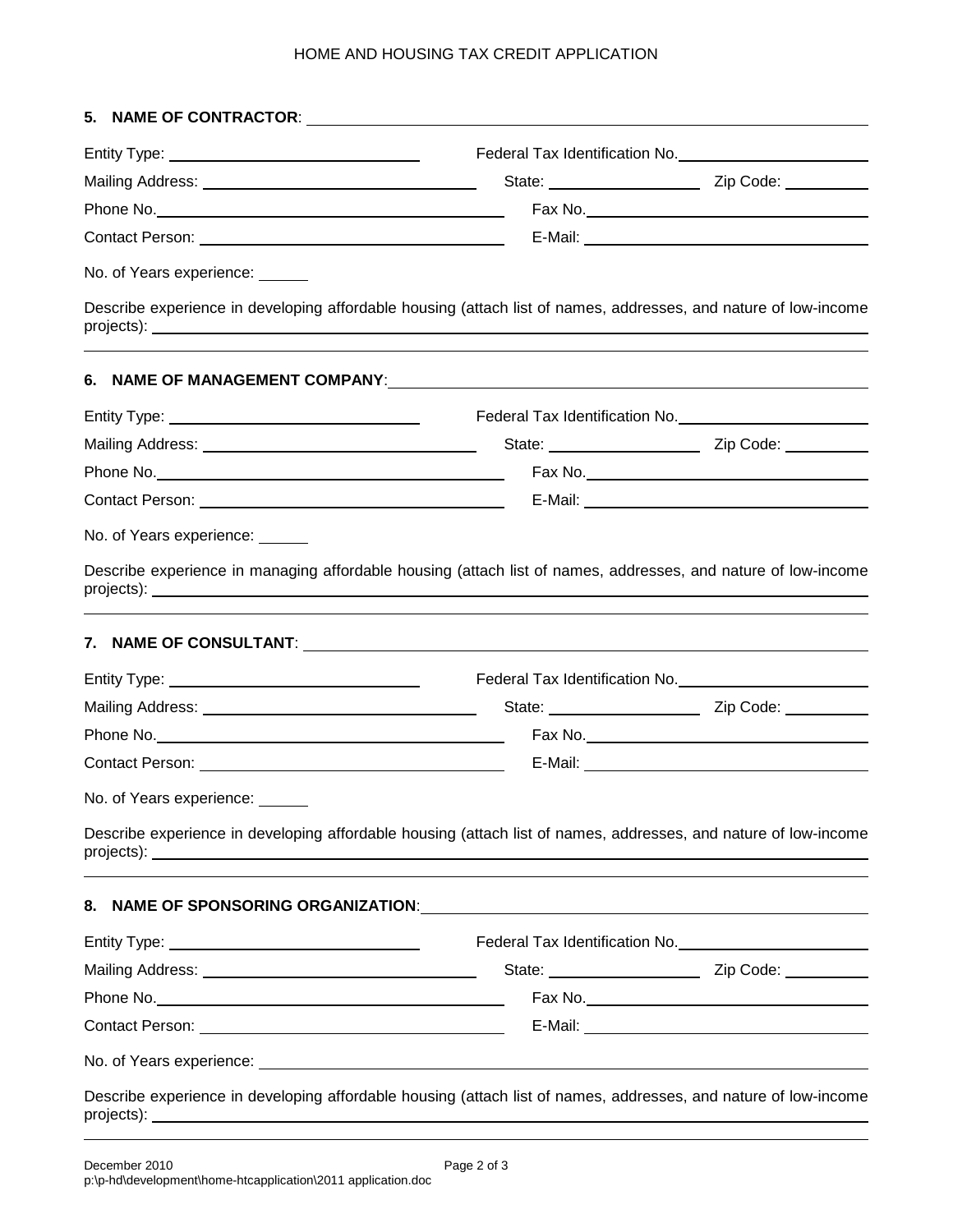|                                                                                                                                                                                                                                                                                                                                           | Federal Tax Identification No. 1997 1997                                                                            |
|-------------------------------------------------------------------------------------------------------------------------------------------------------------------------------------------------------------------------------------------------------------------------------------------------------------------------------------------|---------------------------------------------------------------------------------------------------------------------|
|                                                                                                                                                                                                                                                                                                                                           |                                                                                                                     |
|                                                                                                                                                                                                                                                                                                                                           |                                                                                                                     |
|                                                                                                                                                                                                                                                                                                                                           |                                                                                                                     |
| No. of Years experience: ______                                                                                                                                                                                                                                                                                                           |                                                                                                                     |
|                                                                                                                                                                                                                                                                                                                                           |                                                                                                                     |
|                                                                                                                                                                                                                                                                                                                                           |                                                                                                                     |
|                                                                                                                                                                                                                                                                                                                                           | State: <u>Zip Code:</u>                                                                                             |
|                                                                                                                                                                                                                                                                                                                                           |                                                                                                                     |
|                                                                                                                                                                                                                                                                                                                                           |                                                                                                                     |
| No. of Years experience: ______                                                                                                                                                                                                                                                                                                           |                                                                                                                     |
|                                                                                                                                                                                                                                                                                                                                           |                                                                                                                     |
|                                                                                                                                                                                                                                                                                                                                           |                                                                                                                     |
|                                                                                                                                                                                                                                                                                                                                           |                                                                                                                     |
|                                                                                                                                                                                                                                                                                                                                           |                                                                                                                     |
|                                                                                                                                                                                                                                                                                                                                           |                                                                                                                     |
| No. of Years experience: _____                                                                                                                                                                                                                                                                                                            |                                                                                                                     |
| Do any members of the development team have any direct or indirect, financial or other interest with any of the<br>other project team members (including owners interest in the construction company or subcontractors used)?<br>( ) Yes<br>No.<br>(<br>If yes, describe the level of participation and/or relationship of each: ________ |                                                                                                                     |
|                                                                                                                                                                                                                                                                                                                                           | Describe any default, disposition of or status of default, foreclosure or findings of non-compliance for any of the |

The undersigned, being duly authorized, hereby represents and certifies that the foregoing information, to the best of his/her knowledge, is true, complete and accurately describes the proposed development team.

Signature of Legal Applicant Title Title Date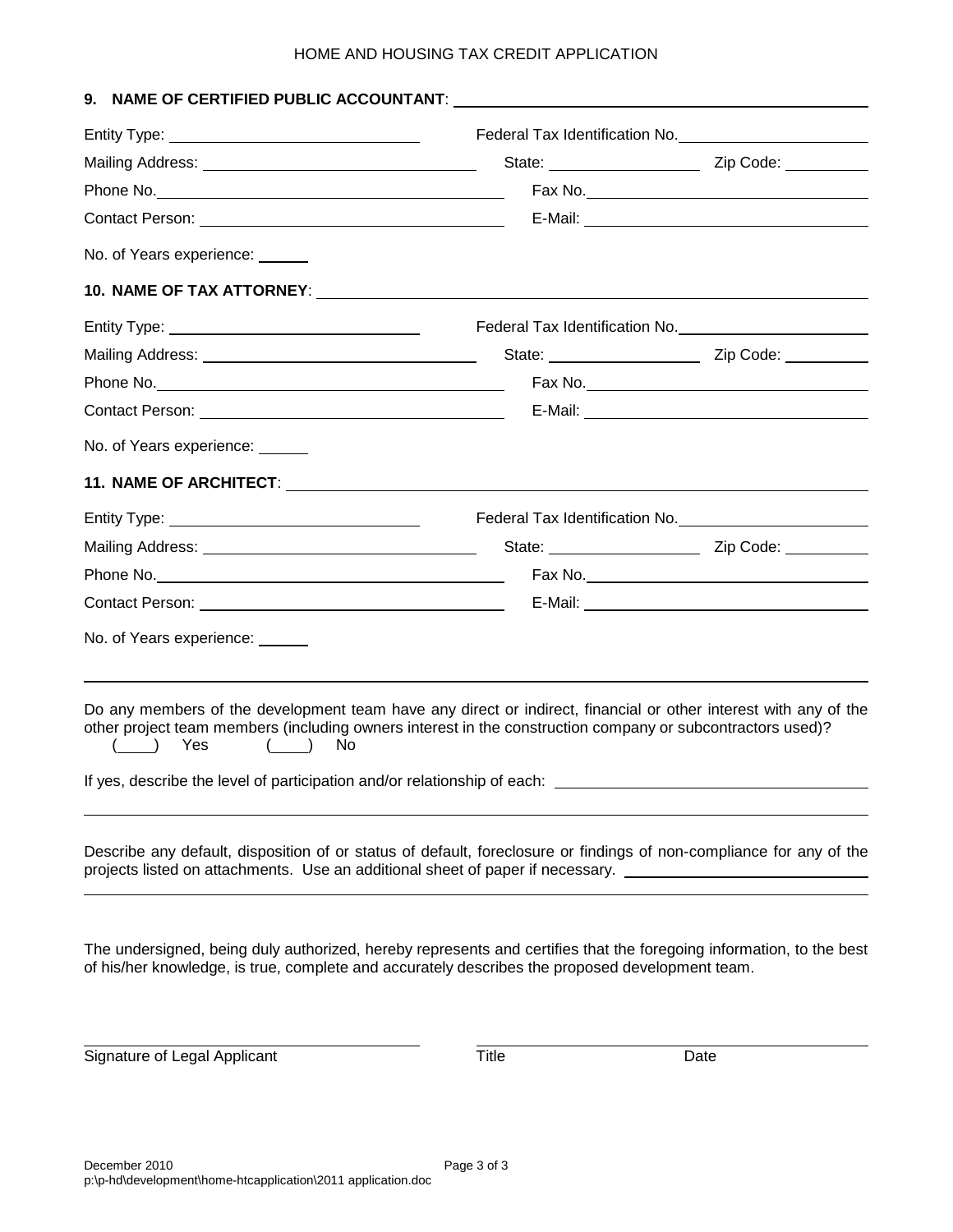## **EXHIBIT B SOUTH DAKOTA HOUSING DEVELOPMENT AUTHORITY AUTHORIZATION FOR RELEASE OF INFORMATION**

Applicant: Please copy this form, complete page 1, send the entire form to each state in which you have previously participated in the Low Income Housing Tax Credit (LIHTC) Program and/or HOME Program and submit a copy of each with your application for LIHTC and HOME funding. Complete this process for any owner, developer, sponsor, or general partner listed in this application that has an ownership interest in a tax credit conducted business under different names.

By:

State Housing Finance Agency/Authority **Printed Name and Title** 

Street Address City, State, Zip

The undersigned hereby authorizes you to complete the attached LIHTC/HOME Program Performance Questionnaire and to release to the South Dakota Housing Development Authority (SDHDA) any information you have regarding our firm as it relates to project development, compliance debarment, the curing of or failure to cure any project noncompliance, and any formal or informal action taken by your agency with respect to our participation as an owner or management agent in your LIHTC or HOME program. Other data that may be relevant to SDHDA in its assessment of our development experience and compliance record is also appreciated. Thank you in advance for your cooperation.

|              | Bv:       |
|--------------|-----------|
| Company Name | Signature |
|              |           |

Printed Name Title

Project name for which application was submitted to SDHDA

**Properties developed or managed by this company in the above referenced state (attach additional pages if necessary):**

| <b>Name</b> | <b>LIHTC</b><br>$\mathop{\sf or}\nolimits$<br><b>HOME</b><br>Project<br>No. | <b>City</b> | <b>Name</b> | <b>LIHTC</b><br>$\mathop{\sf or}\nolimits$<br><b>HOME</b><br>Project<br>No. | <b>City</b> |
|-------------|-----------------------------------------------------------------------------|-------------|-------------|-----------------------------------------------------------------------------|-------------|
|             |                                                                             |             |             |                                                                             |             |
|             |                                                                             |             |             |                                                                             |             |
|             |                                                                             |             |             |                                                                             |             |
|             |                                                                             |             |             |                                                                             |             |
|             |                                                                             |             |             |                                                                             |             |
|             |                                                                             |             |             |                                                                             |             |
|             |                                                                             |             |             |                                                                             |             |
|             |                                                                             |             |             |                                                                             |             |
|             |                                                                             |             |             |                                                                             |             |
|             |                                                                             |             |             |                                                                             |             |
|             |                                                                             |             |             |                                                                             |             |
|             |                                                                             |             |             |                                                                             |             |
|             |                                                                             |             |             |                                                                             |             |
|             |                                                                             |             |             |                                                                             |             |
|             |                                                                             |             |             |                                                                             |             |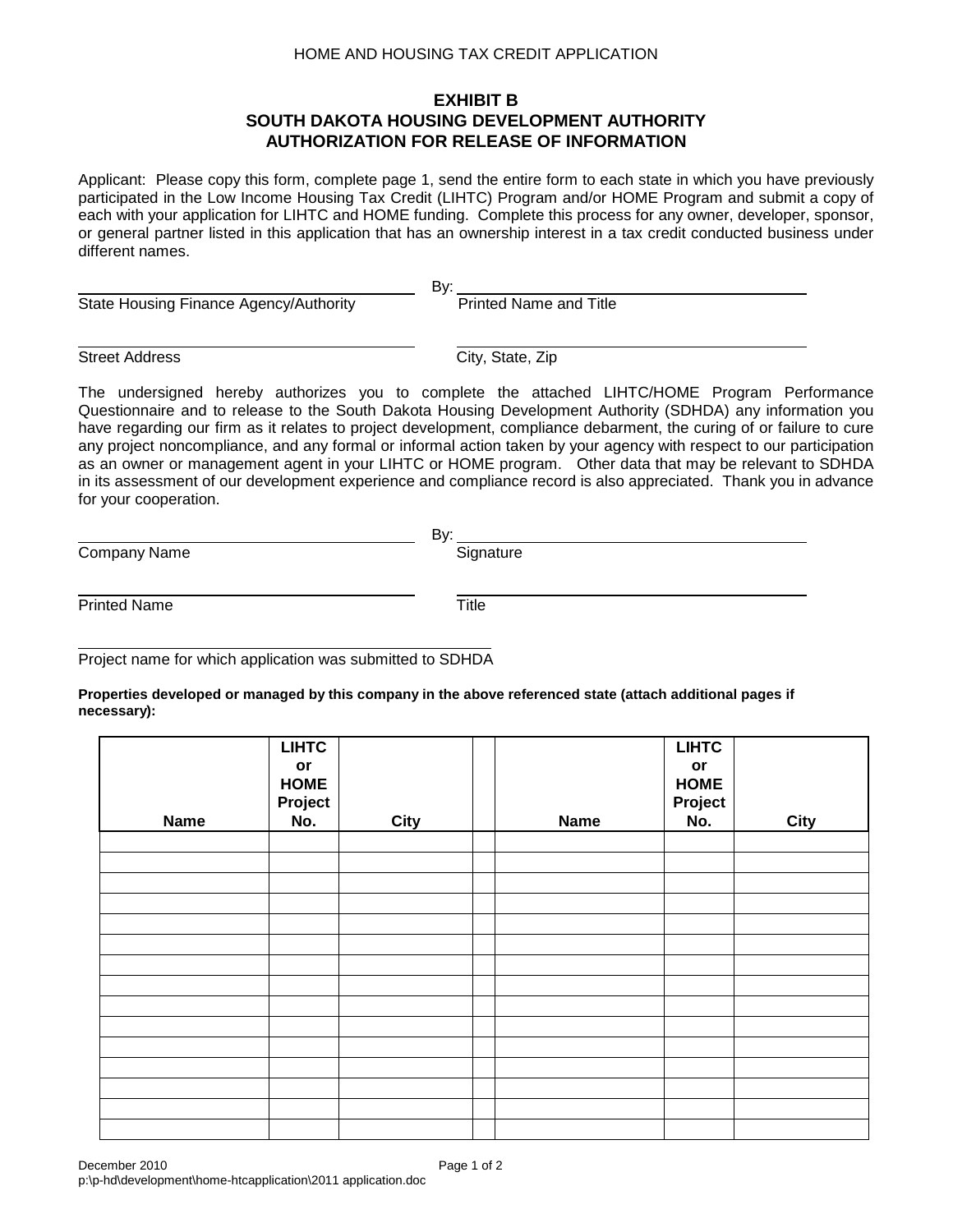#### **LIHTC/HOME PROGRAM PERFORMANCE QUESTIONNAIRE**

The person or entity identified on page 1 has applied for an allocation of LIHTC's or HOME funding in the State of South Dakota. They have provided on page 1 a list of the LIHTC and/or HOME developments in your state in which they have developed an ownership interest or perform as management agent. As part of the application review process, SDHDA examines the applicant's pervious participation and performance history. Please review the list of properties and answer the following questions.

#### **1. Notice(s) of violations has/have been issued in the past 36 months in the following categories:**

| <b>Issue</b>                                          | <b>Corrected</b> | <b>Not</b><br><b>Corrected</b> | <b>Correction(s) Due</b> |
|-------------------------------------------------------|------------------|--------------------------------|--------------------------|
| Major violations of health, safety and building codes |                  |                                |                          |
| Refusal to least to Section 8 youcher holders         |                  |                                |                          |
| Violation under the Fair Housing Act                  |                  |                                |                          |
| Leasing to unqualified tenants                        |                  |                                |                          |
| Lack of proper documentation                          |                  |                                |                          |
| Failure to recertify tenants annually                 |                  |                                |                          |
| Rents not properly restricted                         |                  |                                |                          |
| Instances of transient occupancy                      |                  |                                |                          |
| Failure to maintain minimum housing quality standards |                  |                                |                          |
| General non-compliance with governing regulations     |                  |                                |                          |

- **2. Applicant's attached list does not disclose all of the LIHTC or HOME properties owned or managed in this state. (Please list additional properties):**
- **3. Applicant has been involved in bankruptcy, an adverse fair housing settlement, an adverse civil rights settlement, or an adverse federal or state government proceeding and settlement. (Please explain):**
- **4. Applicant has failed to meet tax credit deadlines or compliance standards of a tax credit allocation. (Includes returning a reservation of credits after the carryover allocation agreement has been signed):**
- **5. Applicant has demonstrated performance issues in the development and construction phase, Please explain:**
- **6. Additional information/comments:**
- **7. Overall Agency rating of the Applicants' performance:** Excellent \_\_\_ Good \_\_\_ Average \_\_\_ Poor \_\_\_ Barred \_\_\_\_

**Prepare's Name / Title Date** Date **Date** Date **Date** Date **Date** Date **Date** Date

**Please return the entire questionnaire to SDHDA within 10 days of receipt. Your response is greatly appreciated.**

**PO Box 1237 Rental Housing Development: Pierre, SD 57501** 

**South Dakota Housing Development Authority If you have questions or comments, please contact: Attn: Rental Housing Development South Dakota Housing Development Authority [www.sdhda.org](http://www.sdhda.org/)**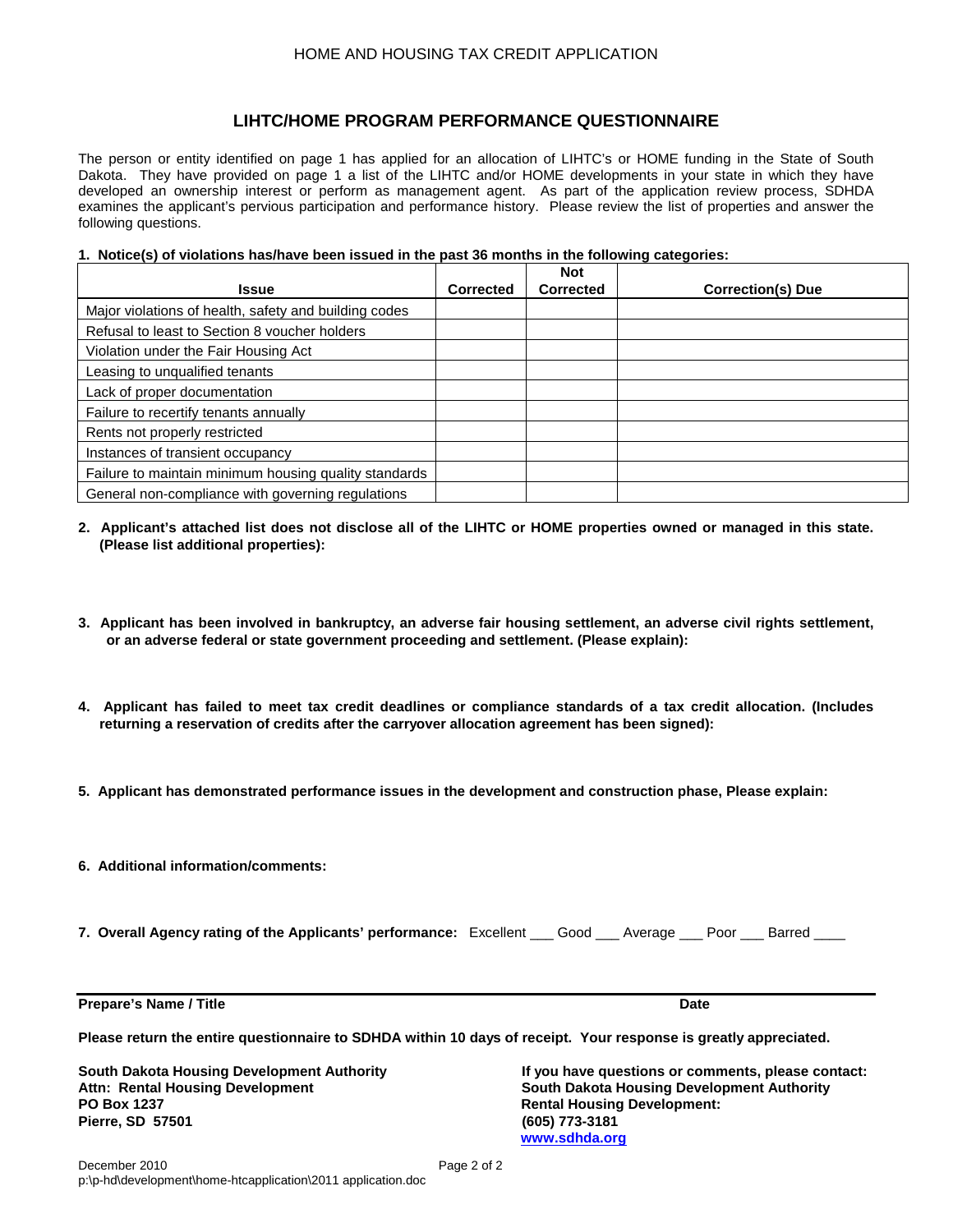## **EXHIBIT C PROJECT REHABILITATION CHECKLIST**

Projects involving rehabilitation must attach a description of the work to be completed. The description must list rehabilitation costs for the exterior and for the interior by apartment unit. Please indicate the following items that are included in the scope of the rehabilitation:

| <b>Exterior Work</b> |               | <b>Interior Work</b> |                         |
|----------------------|---------------|----------------------|-------------------------|
|                      | Foundation    |                      | <b>Basement</b>         |
|                      | Porches       |                      | Ceilings                |
|                      | Steps, Stairs |                      | Walls                   |
|                      | Roof          |                      | Electrical              |
|                      | Gutter, Drain |                      | Heating                 |
|                      | Windows       |                      | Plumbing                |
|                      | Doors         |                      | Paint                   |
|                      | Siding        |                      | Flooring                |
|                      | Paint         |                      | Cabinetry               |
|                      | Sidewalk      |                      | Doors                   |
|                      | Parking Lot   |                      | <b>Light Fixtures</b>   |
|                      | Masonry       |                      | Air Conditioning Units  |
|                      | Landscaping   |                      | Appliances              |
|                      |               |                      | <b>Window Coverings</b> |
|                      |               |                      |                         |